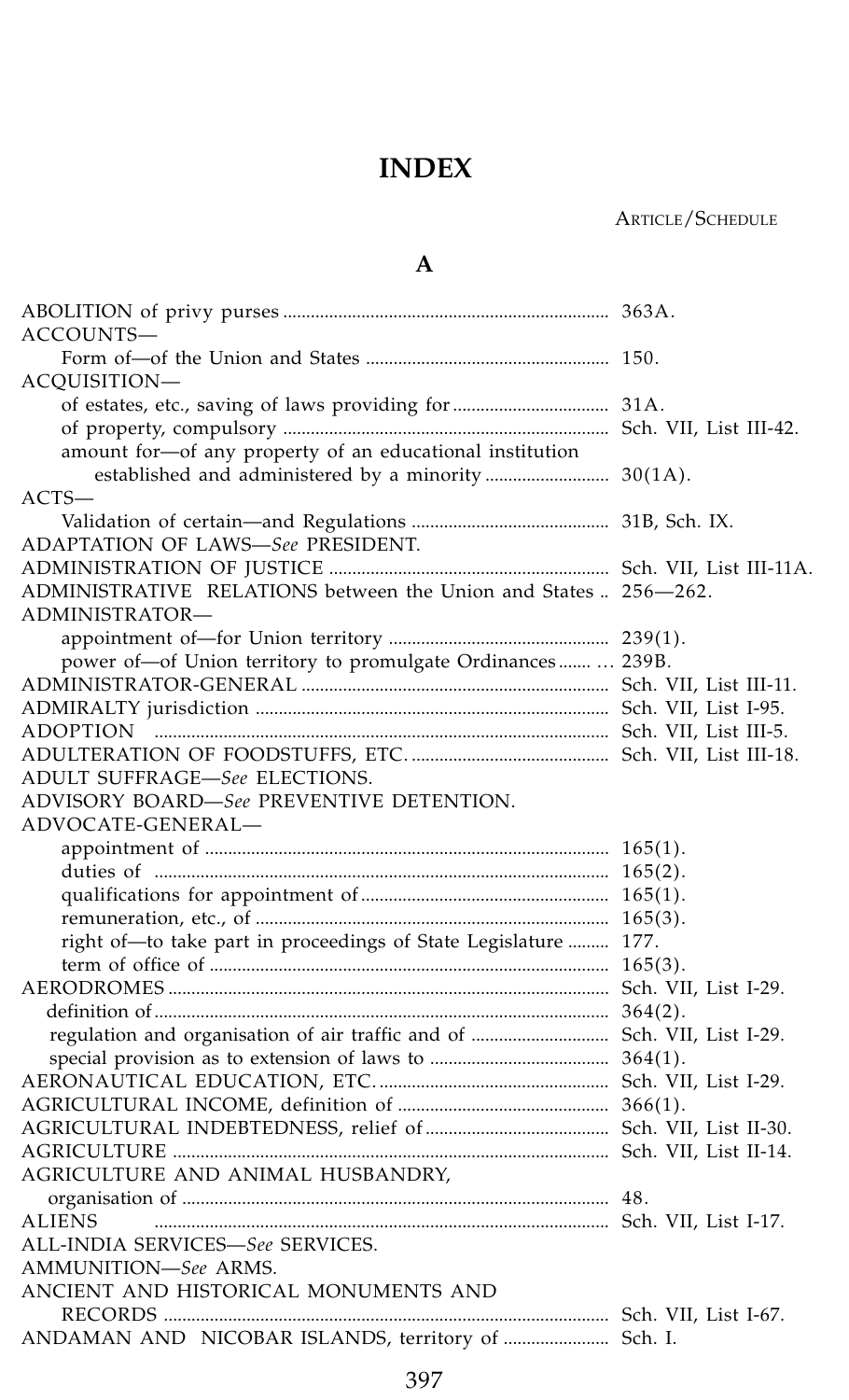| ANDHRA PRADESH—                                                 |  |
|-----------------------------------------------------------------|--|
|                                                                 |  |
|                                                                 |  |
|                                                                 |  |
| special provision for the Legislative Assembly of  378A.        |  |
|                                                                 |  |
| State of                                                        |  |
| ANGLO-INDIANS—                                                  |  |
|                                                                 |  |
|                                                                 |  |
| special provisions re:-                                         |  |
|                                                                 |  |
|                                                                 |  |
| representation of-in State Legislative Assembly  333.           |  |
|                                                                 |  |
| ANIMALS—                                                        |  |
|                                                                 |  |
|                                                                 |  |
| ANNUAL FINANCIAL STATEMENT—                                     |  |
|                                                                 |  |
|                                                                 |  |
|                                                                 |  |
| ARCHAEOLOGICAL SITES AND REMAINS-                               |  |
|                                                                 |  |
|                                                                 |  |
| ARMED FORCES-                                                   |  |
| court or tribunal constituted under law relating to—High        |  |
| Court has no power of superintendence over  227(4).             |  |
| deployment of armed forces or other forces of-, in any State in |  |
|                                                                 |  |
| Fundamental Rights : Parliament may restrict or abrogate, in    |  |
|                                                                 |  |
| Judgment, determination, sentence or order of court or          |  |
| tribunal constituted under law relating to-Supreme              |  |
|                                                                 |  |
|                                                                 |  |
| ARMS, FIREARMS, AMMUNITION AND EXPLOSIVES  Sch. VII, List I-5.  |  |
|                                                                 |  |
| ARUNACHAL PRADESH—                                              |  |
|                                                                 |  |
|                                                                 |  |
|                                                                 |  |
| $ASSAM-$                                                        |  |
|                                                                 |  |
|                                                                 |  |
| State of                                                        |  |
|                                                                 |  |
|                                                                 |  |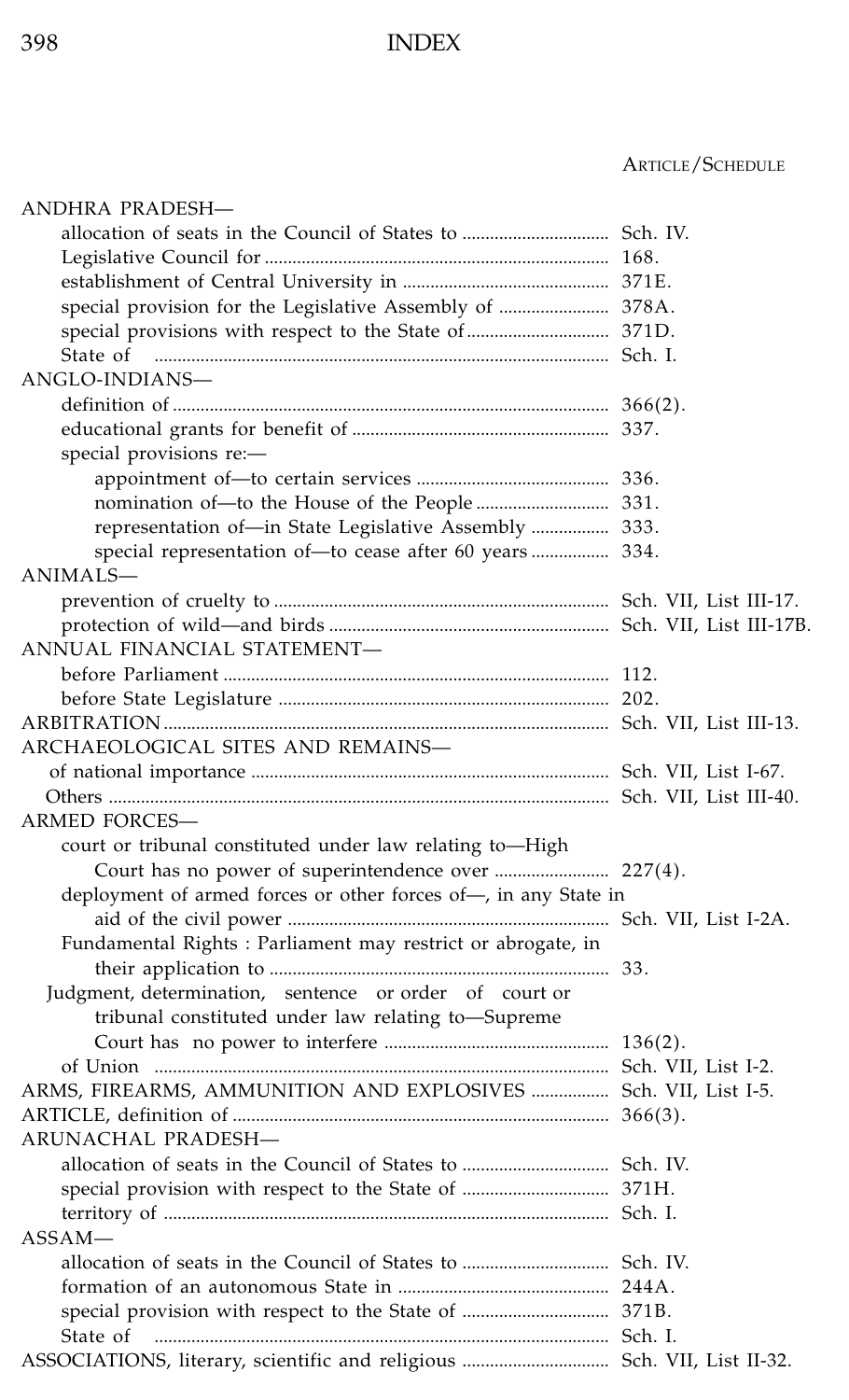### ................................................................................................... ARTICLE/SCHEDULE

| ATTORNEY-GENERAL-                   |  |
|-------------------------------------|--|
|                                     |  |
|                                     |  |
|                                     |  |
|                                     |  |
|                                     |  |
|                                     |  |
| AUDITOR-GENERAL-See COMPTROLLER AND |  |
| <b>AUDITOR-GENERAL</b>              |  |

### **B**

| <b>BACKWARD CLASSES-</b>                                    |  |
|-------------------------------------------------------------|--|
|                                                             |  |
| making of special provisions for the advancement of  15(4). |  |
|                                                             |  |
|                                                             |  |
|                                                             |  |
|                                                             |  |
|                                                             |  |
|                                                             |  |
| BHARAT-See INDIA.                                           |  |
| $BIHAR-$                                                    |  |
|                                                             |  |
|                                                             |  |
|                                                             |  |
| BILLS-                                                      |  |
| affecting taxation in which States are interested, prior    |  |
|                                                             |  |
| appropriation-                                              |  |
|                                                             |  |
|                                                             |  |
| assent to-                                                  |  |
|                                                             |  |
|                                                             |  |
| financial-                                                  |  |
| special provisions as to-                                   |  |
|                                                             |  |
|                                                             |  |
| introduction, passing and lapsing of-                       |  |
|                                                             |  |
|                                                             |  |
|                                                             |  |
| Money-in Parliament-                                        |  |
|                                                             |  |
|                                                             |  |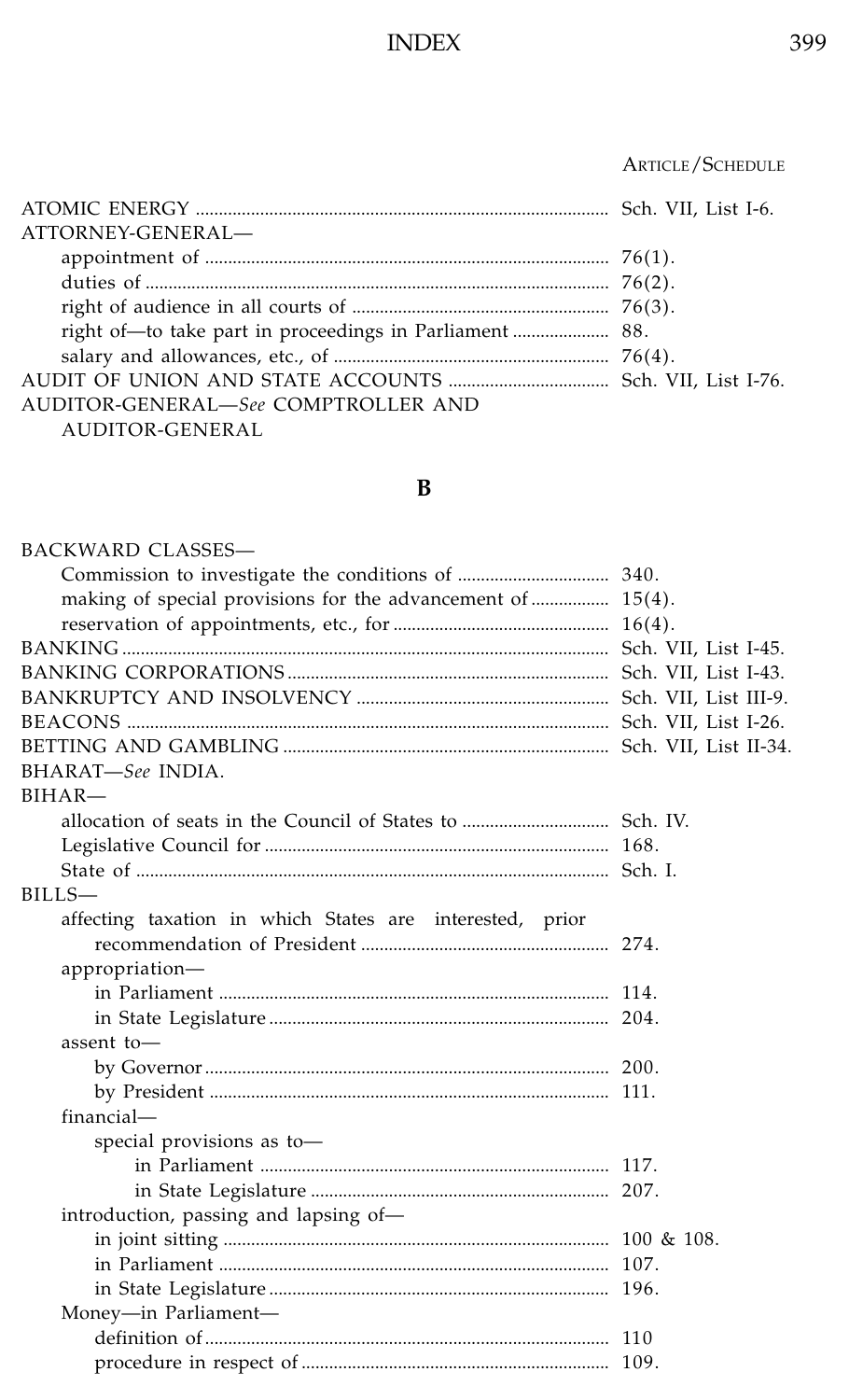### BILLS—*contd.* ARTICLE/SCHEDULE

| Money-in State Legislature-                                             |  |
|-------------------------------------------------------------------------|--|
|                                                                         |  |
|                                                                         |  |
|                                                                         |  |
| BILLS OF EXCHANGE—cheques, promissory notes, etc.  Sch. VII, List I-46. |  |
|                                                                         |  |
|                                                                         |  |
|                                                                         |  |
|                                                                         |  |
|                                                                         |  |
| See also FINANCE                                                        |  |
|                                                                         |  |
|                                                                         |  |
|                                                                         |  |
|                                                                         |  |
|                                                                         |  |

## **C**

| duty of-to furnish information, etc., to Governor  167. |
|---------------------------------------------------------|
|                                                         |
|                                                         |
|                                                         |
|                                                         |
|                                                         |
|                                                         |
|                                                         |
|                                                         |
|                                                         |
|                                                         |
|                                                         |
|                                                         |
|                                                         |
|                                                         |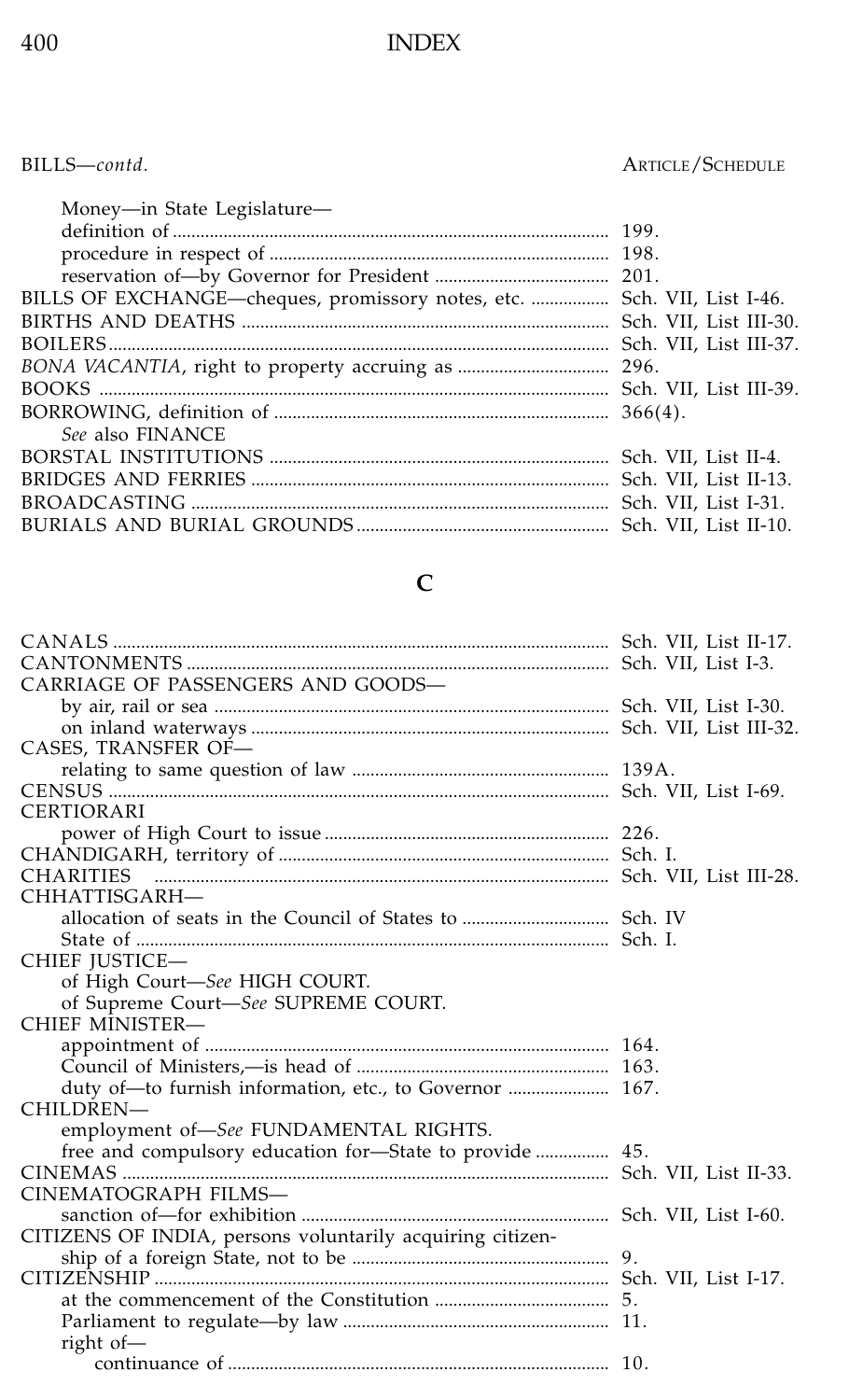| CITIZENSHIP—contd. |
|--------------------|
|--------------------|

| of persons of Indian origin residing outside India  8.                                         |  |
|------------------------------------------------------------------------------------------------|--|
|                                                                                                |  |
|                                                                                                |  |
|                                                                                                |  |
|                                                                                                |  |
|                                                                                                |  |
| COMMERCE-See TRADE, COMMERCE, ETC.                                                             |  |
| COMMERCIAL MONOPOLIES, combines and trusts  Sch. VII, List III-21.                             |  |
| COMMUNICATIONS-                                                                                |  |
|                                                                                                |  |
|                                                                                                |  |
|                                                                                                |  |
| administrative expenses of-to be charged on the Consolidated                                   |  |
|                                                                                                |  |
|                                                                                                |  |
|                                                                                                |  |
|                                                                                                |  |
|                                                                                                |  |
|                                                                                                |  |
|                                                                                                |  |
| power of-to give direction re: manner of keeping accounts  150.                                |  |
|                                                                                                |  |
|                                                                                                |  |
|                                                                                                |  |
|                                                                                                |  |
| CONSOLIDATED FUND-                                                                             |  |
| of India-See FINANCE.                                                                          |  |
| of States-See FINANCE.                                                                         |  |
| CONSTITUTION OF INDIA, the-                                                                    |  |
| amendment of-power of Parliament to amend and                                                  |  |
|                                                                                                |  |
| authoritative text of-, in the Hindi language  394A.                                           |  |
|                                                                                                |  |
| interpretation of-, provisions of General Clauses Act to                                       |  |
|                                                                                                |  |
|                                                                                                |  |
|                                                                                                |  |
| <b>CONTEMPT OF COURT-</b>                                                                      |  |
|                                                                                                |  |
|                                                                                                |  |
| See also HIGH COURT and SUPREME COURT.                                                         |  |
| <b>CONTINENTAL SHELF-</b>                                                                      |  |
| things lying in territorial waters or-vest in the Union  297.<br>CONTINGENCY FUND-See FINANCE. |  |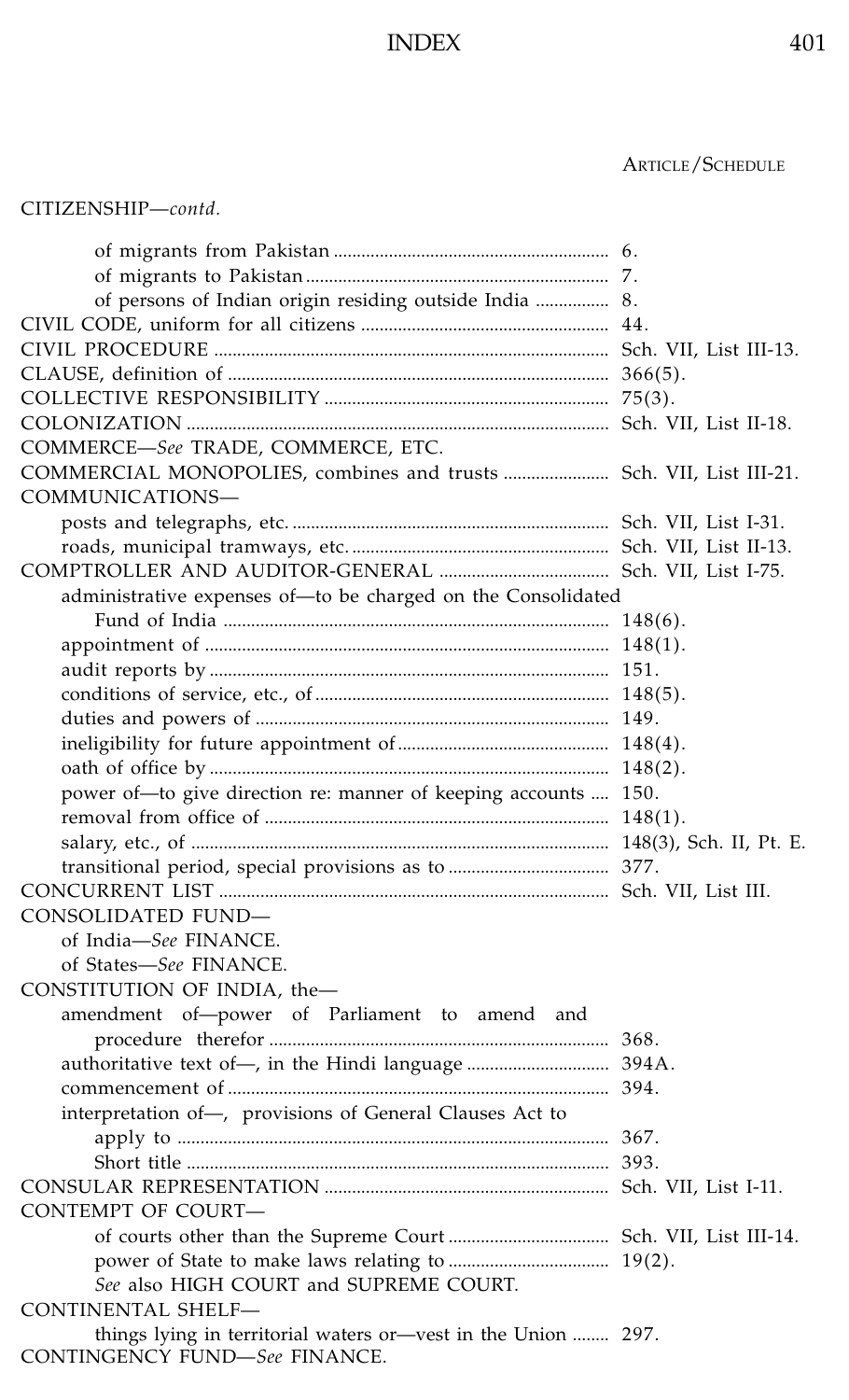#### ................................................................................................... ARTICLE/SCHEDULE

| CONTRACTS-                                                                                                        |             |
|-------------------------------------------------------------------------------------------------------------------|-------------|
| by the Union or States to be made in the name of the                                                              |             |
|                                                                                                                   |             |
|                                                                                                                   |             |
|                                                                                                                   |             |
|                                                                                                                   |             |
|                                                                                                                   |             |
| CORPORATIONS-                                                                                                     |             |
| incorporation, regulation and winding up-<br>of trading-, including banking, insurance and                        |             |
| of-whether trading or not, with objects not confined                                                              |             |
|                                                                                                                   |             |
| of-, other than above, and universities  Sch. VII, List II-32.                                                    |             |
|                                                                                                                   |             |
|                                                                                                                   |             |
| See also FINANCE.                                                                                                 |             |
| CORRESPONDING—                                                                                                    |             |
| Province, Indian State, State, etc., definition of  366(7).                                                       |             |
|                                                                                                                   |             |
| COUNCIL OF MINISTERS—                                                                                             |             |
| for States-                                                                                                       |             |
| advice to Governor by—. No court to enquire into $\dots$ 163(3).<br>Chief Minister-See CHIEF MINISTER.            |             |
|                                                                                                                   |             |
|                                                                                                                   |             |
| Ministers-                                                                                                        |             |
|                                                                                                                   |             |
|                                                                                                                   |             |
| right of-to take part in the proceedings of either House 177.                                                     |             |
|                                                                                                                   |             |
|                                                                                                                   | List II-40. |
| total number of-including Chief Minister not to                                                                   |             |
| for the Union-                                                                                                    |             |
| advice to President by—. No court to enquire into $74(2)$ .                                                       |             |
|                                                                                                                   |             |
|                                                                                                                   |             |
| Ministers-                                                                                                        |             |
|                                                                                                                   |             |
|                                                                                                                   |             |
|                                                                                                                   |             |
| right of-to take part in proceedings of either House  88.                                                         |             |
|                                                                                                                   |             |
|                                                                                                                   | List I-75.  |
| total number of—including Prime Minister not to exceed<br>fifteen per cent. of the total number of Members of the |             |
|                                                                                                                   |             |
| $D_{\text{miss}}$ Minister $C_{\text{20}}$ DDIME MINICTED                                                         |             |

Prime Minister—*See* PRIME MINISTER.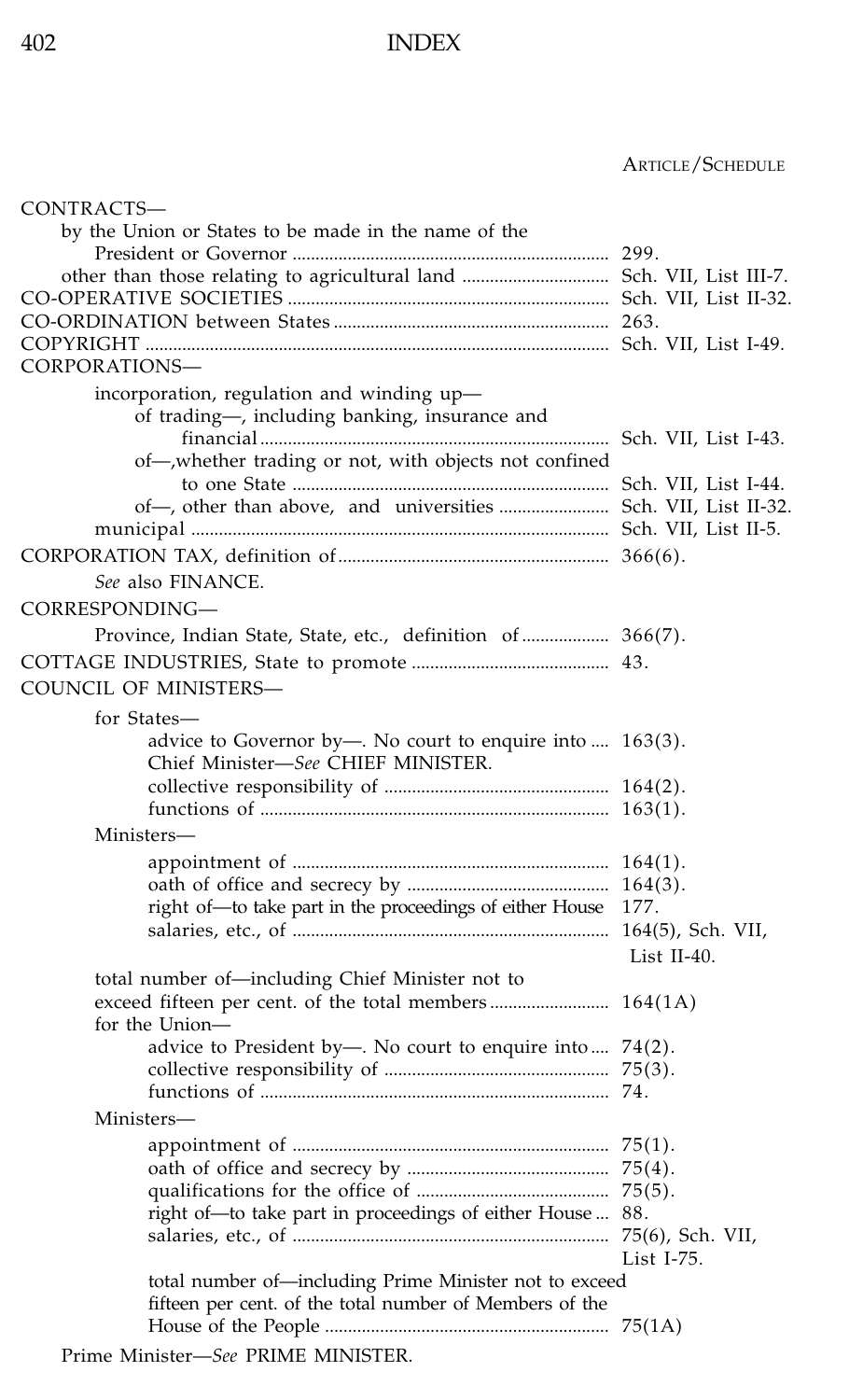|                                                                                  | ARTICLE/SCHEDULE     |
|----------------------------------------------------------------------------------|----------------------|
| COUNCIL OF STATES-                                                               |                      |
|                                                                                  |                      |
| Chairman of-                                                                     |                      |
| not to preside while a resolution for his removal is under                       |                      |
|                                                                                  |                      |
|                                                                                  |                      |
|                                                                                  | Sch. VII, List I-73. |
|                                                                                  |                      |
|                                                                                  |                      |
|                                                                                  |                      |
| Deputy Chairman of-                                                              |                      |
|                                                                                  |                      |
|                                                                                  |                      |
| not to preside while a resolution for his removal is                             |                      |
|                                                                                  |                      |
|                                                                                  |                      |
|                                                                                  |                      |
|                                                                                  |                      |
|                                                                                  | Sch. VII, List I-73. |
|                                                                                  |                      |
|                                                                                  |                      |
|                                                                                  |                      |
|                                                                                  |                      |
|                                                                                  |                      |
|                                                                                  |                      |
| See also PARLIAMENT.                                                             |                      |
| COURTS-                                                                          |                      |
|                                                                                  |                      |
|                                                                                  |                      |
| jurisdiction and powers of-in respect of matters in List I  Sch. VII, List I-95. |                      |
| other than High Courts and Supreme Court, constitution                           |                      |
|                                                                                  |                      |
| other than Supreme Court, jurisdiction and powers of-                            |                      |
| in respect of matters in Concurrent List  Sch. VII, List III-46.                 |                      |
|                                                                                  |                      |
| <b>COURTS OF WARDS-</b>                                                          |                      |
|                                                                                  |                      |
|                                                                                  |                      |
|                                                                                  |                      |
|                                                                                  |                      |
|                                                                                  |                      |
|                                                                                  |                      |
|                                                                                  |                      |
| CUSTOMS-                                                                         |                      |
| duties, See FINANCE.                                                             |                      |
|                                                                                  |                      |
| D                                                                                |                      |
|                                                                                  |                      |
|                                                                                  |                      |
| $DEBT-$                                                                          |                      |
|                                                                                  |                      |
|                                                                                  |                      |

public—of the States .............................................................................. Sch. VII, List II-43. public—of the Union ............................................................................. Sch. VII, List I-35.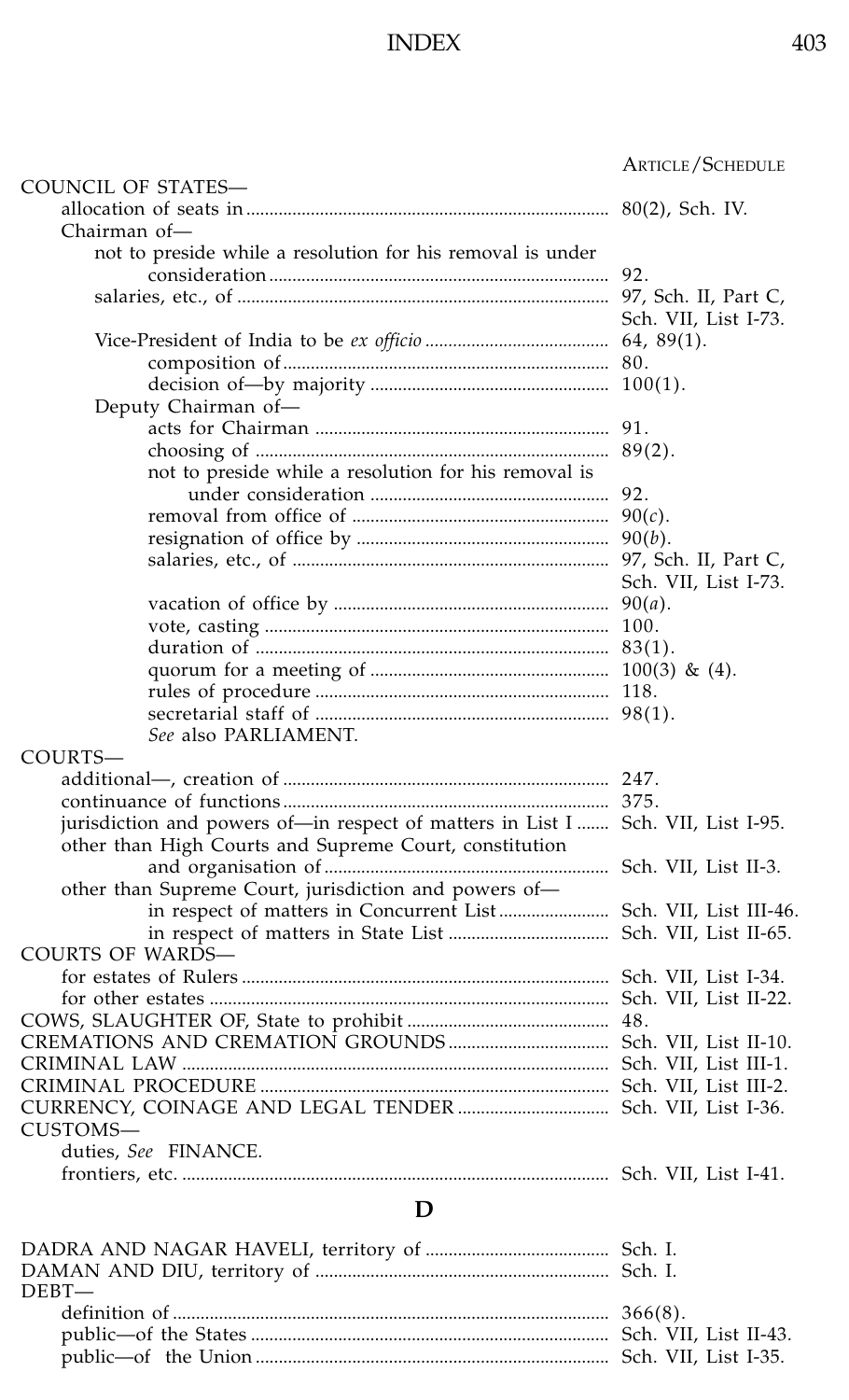#### ARTICLE/SCHEDULE

| DEFINITION OF-                                                     |  |
|--------------------------------------------------------------------|--|
|                                                                    |  |
| "Consolidated Fund"—                                               |  |
|                                                                    |  |
|                                                                    |  |
| "Contingency Fund"-                                                |  |
|                                                                    |  |
|                                                                    |  |
|                                                                    |  |
| "Money Bill"—                                                      |  |
|                                                                    |  |
|                                                                    |  |
|                                                                    |  |
|                                                                    |  |
|                                                                    |  |
|                                                                    |  |
|                                                                    |  |
| DELHI-                                                             |  |
|                                                                    |  |
|                                                                    |  |
| DEVASWOM FUND-                                                     |  |
|                                                                    |  |
|                                                                    |  |
|                                                                    |  |
| DEVELOPMENT BOARDS-                                                |  |
| establishment of separate-for parts of Maharashtra and             |  |
|                                                                    |  |
|                                                                    |  |
|                                                                    |  |
| agriculture and animal husbandry, State to organise  48.           |  |
|                                                                    |  |
| assistance in case of unemployment, old age, etc., State, to       |  |
|                                                                    |  |
| Civil Code, uniform for all citizens, State to secure  44.         |  |
|                                                                    |  |
|                                                                    |  |
| education, free and compulsory for children, State to provide  45. |  |
|                                                                    |  |
| international peace and security, etc., State to promote 51.       |  |
| judiciary, separation of, from executive, State to take            |  |
|                                                                    |  |
| just and humane conditions of work, State to secure  42.           |  |
| level of nutrition and standard of living, raising of, State to    |  |
|                                                                    |  |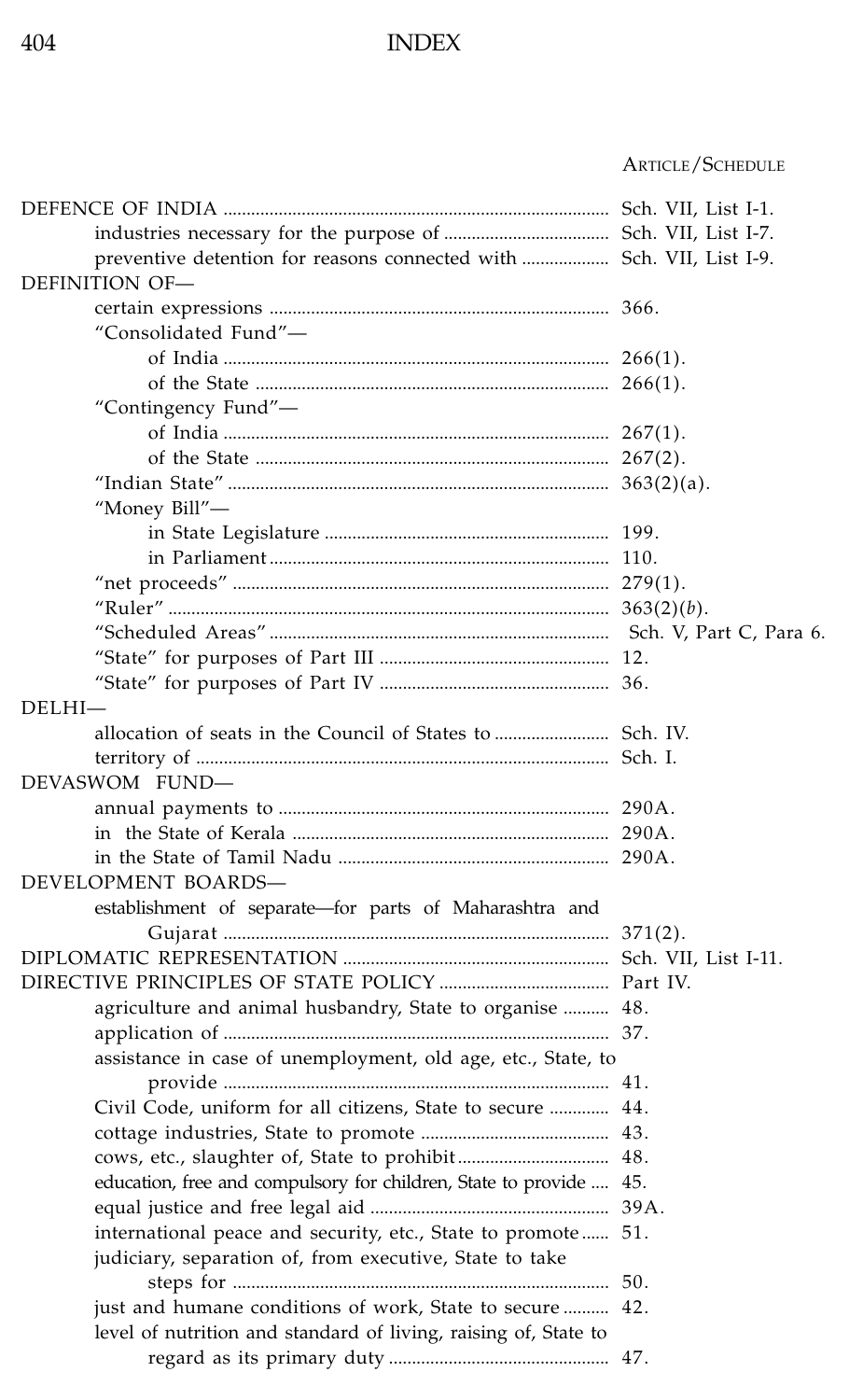| DIRECTIVE PRINCIPLES OF STATE POLICY-contd.                                                                                     |  |
|---------------------------------------------------------------------------------------------------------------------------------|--|
|                                                                                                                                 |  |
| maternity relief, State to make provision for securing  42.                                                                     |  |
|                                                                                                                                 |  |
|                                                                                                                                 |  |
|                                                                                                                                 |  |
| prohibition of intoxicating drinks and drugs, State to bring                                                                    |  |
|                                                                                                                                 |  |
| right to work, to education and to public assistance in cases                                                                   |  |
|                                                                                                                                 |  |
|                                                                                                                                 |  |
| Scheduled Castes and Scheduled Tribes, etc., State to protect                                                                   |  |
|                                                                                                                                 |  |
| the State, definition of, for the purposes of Part IV  36.                                                                      |  |
|                                                                                                                                 |  |
| DISEASES AND PESTS-                                                                                                             |  |
| prevention of extension of-from one State to another  Sch. VII, List III-29.                                                    |  |
|                                                                                                                                 |  |
| DISPUTES-                                                                                                                       |  |
|                                                                                                                                 |  |
| DISOUALIFICATION—                                                                                                               |  |
| decision on questions as to disqualifications of members  103 & 192.                                                            |  |
| DISOUALIFICATION FOR APPOINTMENT ON REMUNERATIVE                                                                                |  |
|                                                                                                                                 |  |
| DISSOLUTION-                                                                                                                    |  |
|                                                                                                                                 |  |
|                                                                                                                                 |  |
|                                                                                                                                 |  |
| Sessions of Parliament, prorogation and dissolution  85.<br>Sessions of The State Legislative, prorogation and dissolution 174. |  |
|                                                                                                                                 |  |
|                                                                                                                                 |  |
| DISTRICT JUDGES-                                                                                                                |  |
|                                                                                                                                 |  |
| recruitment of persons other than-to judicial service 234.                                                                      |  |
|                                                                                                                                 |  |
|                                                                                                                                 |  |
|                                                                                                                                 |  |
|                                                                                                                                 |  |
| DUTIES-                                                                                                                         |  |
|                                                                                                                                 |  |
| See also under FINANCE.                                                                                                         |  |
| DUTY OF UNION-                                                                                                                  |  |
|                                                                                                                                 |  |
| to protect States against aggression and disturbances 355.                                                                      |  |
| E                                                                                                                               |  |
|                                                                                                                                 |  |
|                                                                                                                                 |  |
| free and compulsory-for children-See DIRECTIVE                                                                                  |  |
| PRINCIPLES AND FUNDAMENTAL RIGHTS                                                                                               |  |
| See also UNIVERSITY.                                                                                                            |  |
|                                                                                                                                 |  |
| institutions for-                                                                                                               |  |
| higher education, co-ordination and determination of                                                                            |  |
|                                                                                                                                 |  |
|                                                                                                                                 |  |
|                                                                                                                                 |  |
|                                                                                                                                 |  |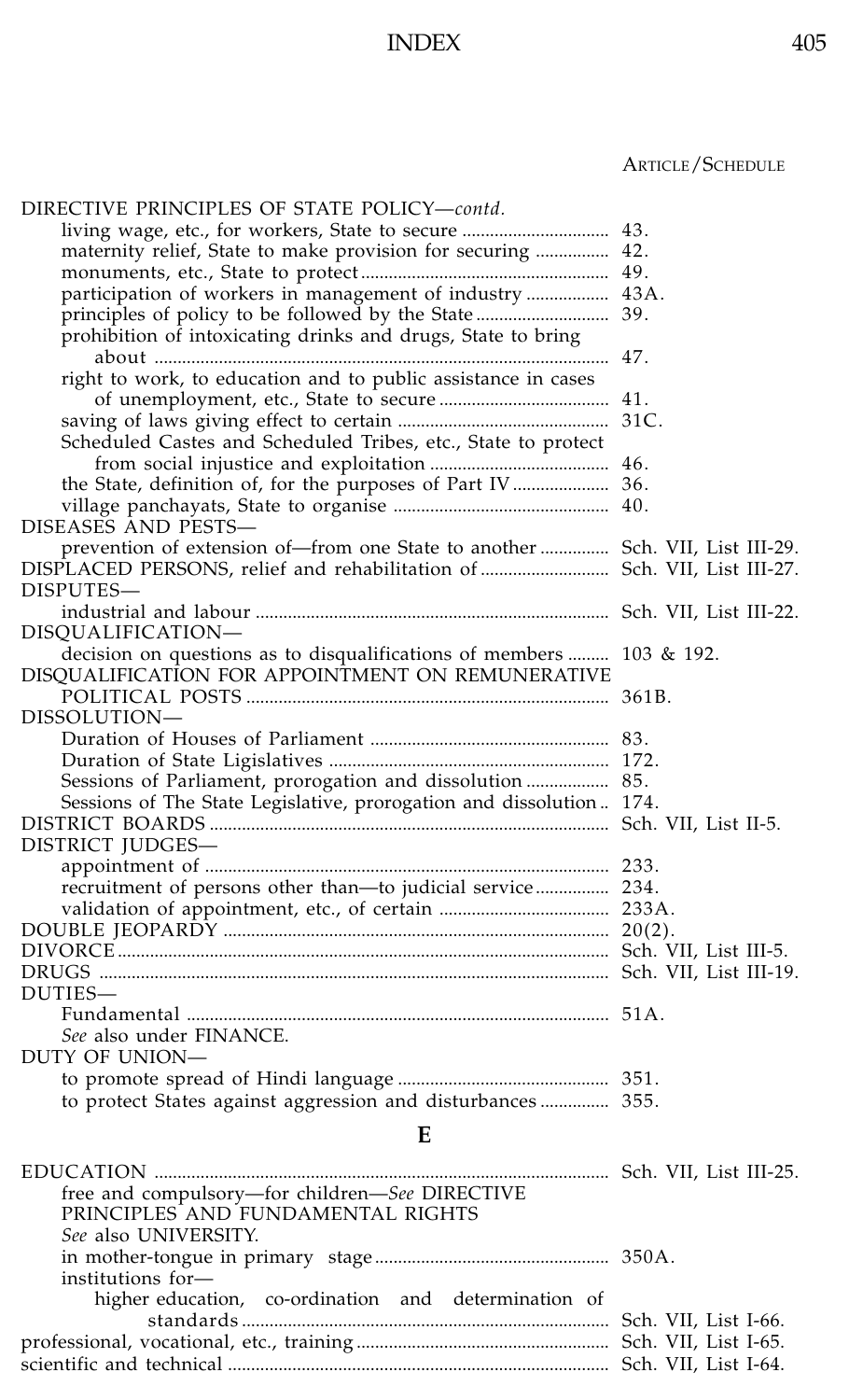|                                                                                   | List $I-72$ . |
|-----------------------------------------------------------------------------------|---------------|
| Commissioners-<br>appointment of Chief Election and other Election  324(2) & (3). |               |
|                                                                                   |               |
|                                                                                   |               |
|                                                                                   |               |
|                                                                                   |               |
| Governor to consult-on questions of disqualification of                           |               |
|                                                                                   |               |
| President to consult-on questions of disqualification of a                        |               |
|                                                                                   |               |
|                                                                                   |               |
| superintendence, direction and control of elections to vest                       |               |
|                                                                                   |               |
| elections to Parliament and State Legislatures, power of                          |               |
|                                                                                   |               |
|                                                                                   | List I-72.    |
| elections to State Legislatures, power of State Legislature                       |               |
|                                                                                   |               |
|                                                                                   | List II-37.   |
| electoral matters, bar to interference by courts in  329.                         |               |
| readjustment of territorial constituencies after each census  82.                 |               |
|                                                                                   |               |
| ELECTRICITY, taxes on -See under FINANCE.                                         |               |
| EMERGENCY-                                                                        |               |
| financial—                                                                        |               |
|                                                                                   |               |
|                                                                                   |               |
|                                                                                   |               |
| freedom of speech, etc., right to, suspension of provisions                       |               |
|                                                                                   |               |
| fundamental rights, suspension of the enforcement of,                             |               |
|                                                                                   |               |
| See also under FUNDAMENTAL RIGHTS.                                                |               |
|                                                                                   |               |
|                                                                                   |               |
|                                                                                   |               |
|                                                                                   |               |
|                                                                                   |               |
|                                                                                   |               |
| <b>EMERGENCY PROVISIONS-</b>                                                      |               |
| Proclamation of, in the case of failure of constitutional                         |               |
|                                                                                   |               |
|                                                                                   |               |
|                                                                                   |               |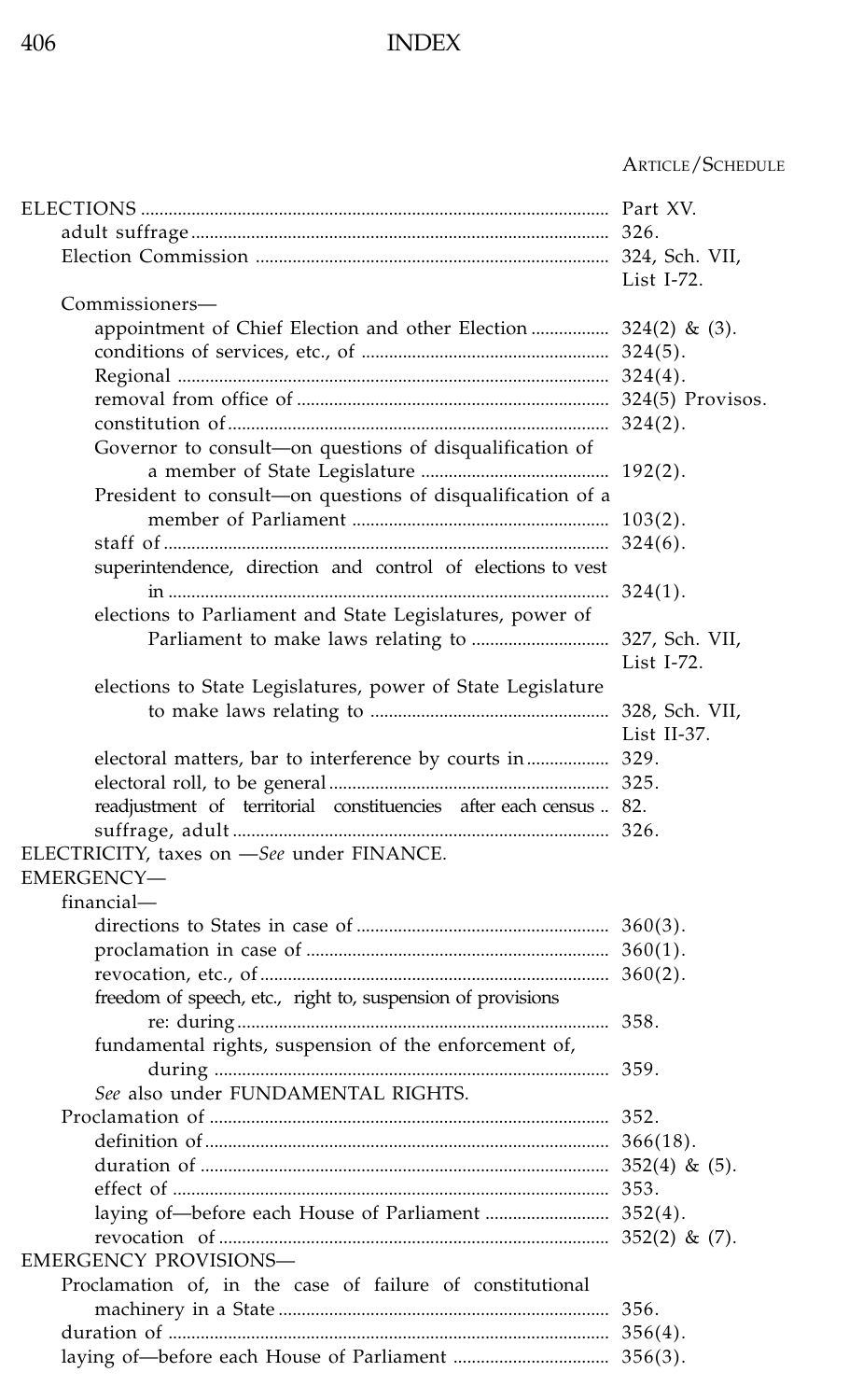### ................................................................................................... ARTICLE/SCHEDULE

### EMERGENCY PROVISIONS—*contd.*

| provisions re: distribution of revenues, application of, during  354.         |  |
|-------------------------------------------------------------------------------|--|
|                                                                               |  |
|                                                                               |  |
| <b>ENEMY ALIEN-</b>                                                           |  |
|                                                                               |  |
|                                                                               |  |
|                                                                               |  |
|                                                                               |  |
| EQUALITY-                                                                     |  |
|                                                                               |  |
| of status and opportunity, securing of right to, before law  Preamble, 14.    |  |
| See also FUNDAMENTAL RIGHTS                                                   |  |
|                                                                               |  |
| ESSENTIAL SUPPLIES AND SERVICES, preventive detention                         |  |
|                                                                               |  |
| <b>ESTATE DUTY-</b>                                                           |  |
|                                                                               |  |
|                                                                               |  |
|                                                                               |  |
| EVACUEE PROPERTY, custody, management and disposal of  Sch. VII, List III-41. |  |
|                                                                               |  |
| EXCISE, duties of. See under FINANCE.                                         |  |
|                                                                               |  |
|                                                                               |  |
| extent of executive power 1                                                   |  |
|                                                                               |  |
| power to acquire property J                                                   |  |
|                                                                               |  |
|                                                                               |  |
|                                                                               |  |
|                                                                               |  |

**F**

| FAIRS-See MARKETS AND FAIRS.                                                          |  |
|---------------------------------------------------------------------------------------|--|
| <b>FAMILY PLANNING—</b>                                                               |  |
|                                                                                       |  |
| FEDERAL COURT-                                                                        |  |
|                                                                                       |  |
|                                                                                       |  |
|                                                                                       |  |
| FEES-                                                                                 |  |
| in respect of matters in Concurrent List excepting courts fees Sch. VII, List III-47. |  |
| in respect of matters in State List excepting court fees  Sch. VII, List II-66.       |  |
| in respect of matters in Union List excepting court fees  Sch. VII, List I-96.        |  |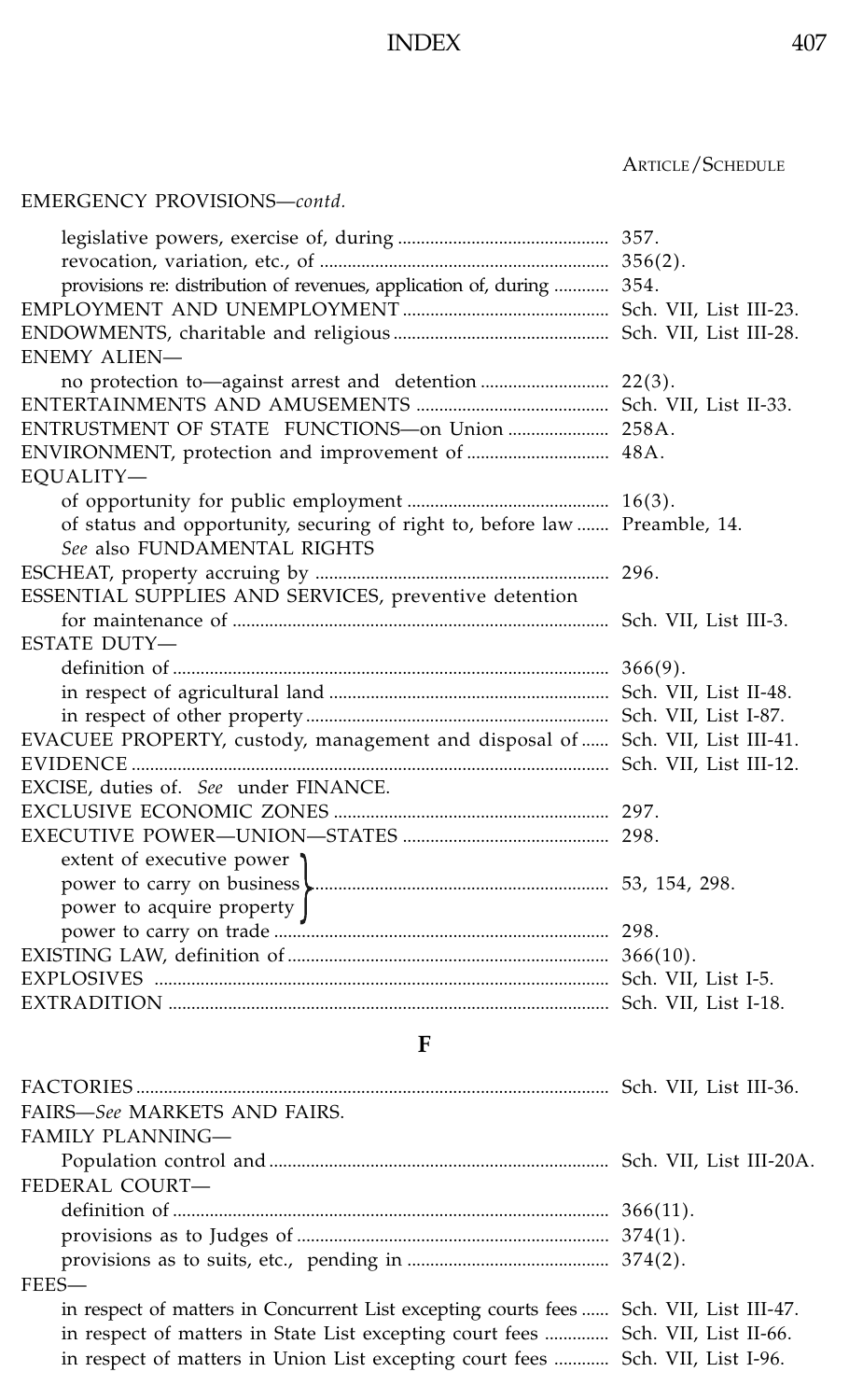| FEES-contd.                                                                      |  |
|----------------------------------------------------------------------------------|--|
|                                                                                  |  |
|                                                                                  |  |
| FINANCE—                                                                         |  |
| adjustment in respect of certain expenses and pensions between                   |  |
|                                                                                  |  |
| annual financial statement- See ANNUAL FINANCIAL<br>STATEMENT.                   |  |
|                                                                                  |  |
| Bill, financial—                                                                 |  |
|                                                                                  |  |
|                                                                                  |  |
| See also BILLLS.                                                                 |  |
| Commission-                                                                      |  |
|                                                                                  |  |
|                                                                                  |  |
|                                                                                  |  |
|                                                                                  |  |
| recommendations of-to be laid before each House of                               |  |
|                                                                                  |  |
|                                                                                  |  |
|                                                                                  |  |
|                                                                                  |  |
|                                                                                  |  |
|                                                                                  |  |
|                                                                                  |  |
|                                                                                  |  |
|                                                                                  |  |
|                                                                                  |  |
|                                                                                  |  |
|                                                                                  |  |
|                                                                                  |  |
|                                                                                  |  |
|                                                                                  |  |
|                                                                                  |  |
|                                                                                  |  |
| duties-                                                                          |  |
| collected by Union and distributed between Union and                             |  |
|                                                                                  |  |
|                                                                                  |  |
| in respect of succession to property other than agricultural                     |  |
|                                                                                  |  |
| levied by Union and collected and appropriated                                   |  |
|                                                                                  |  |
|                                                                                  |  |
| of excise, on alcoholic liquors, opium, Indian hemp, etc.  Sch. VII, List II-51. |  |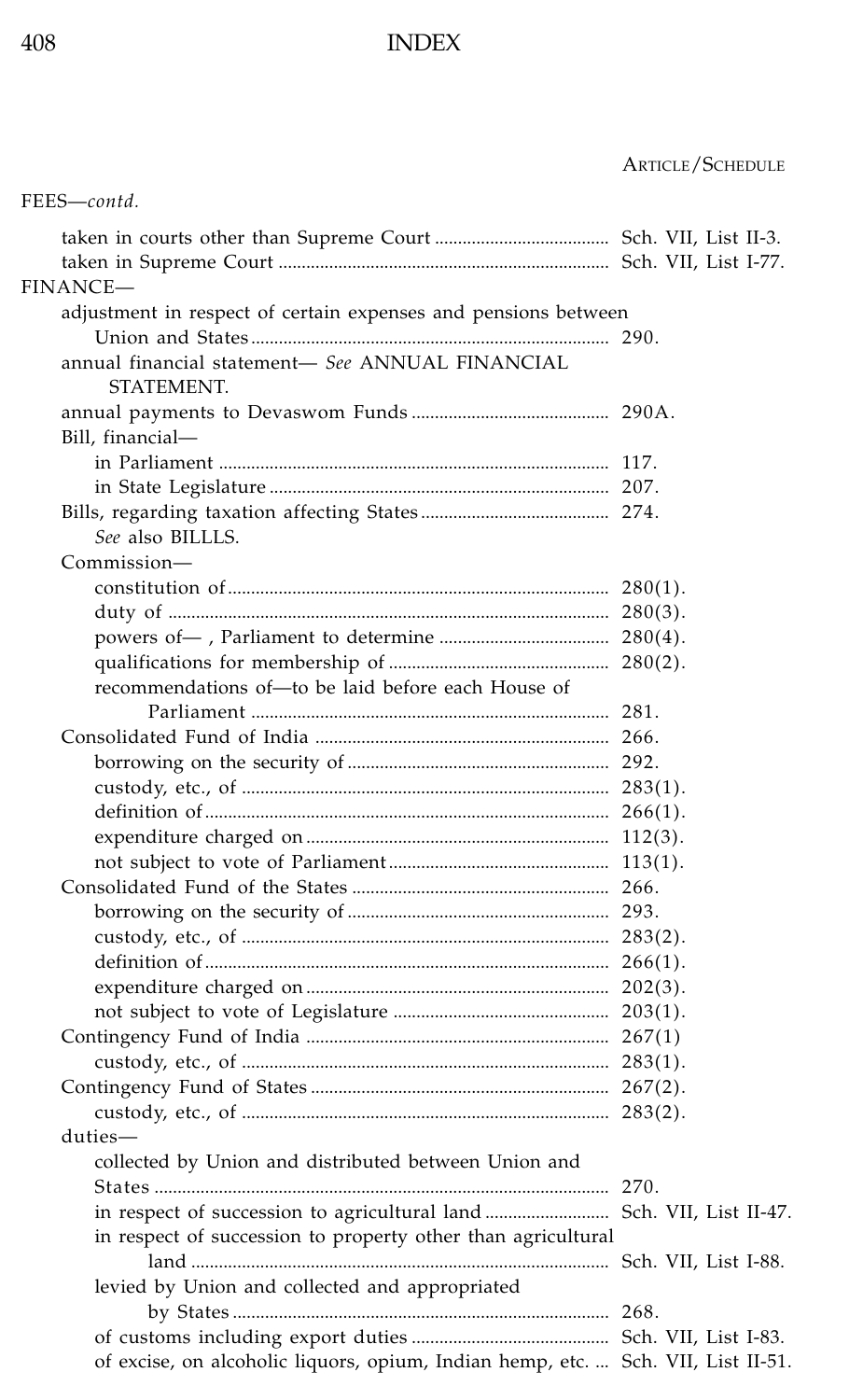| stamp, other than duties or fees collected by judicial stamp  Sch. VII, List III-44. |  |
|--------------------------------------------------------------------------------------|--|
| stamp, rates of, in respect of bills of exchange, etc.  Sch. VII, List I-91.         |  |
|                                                                                      |  |
|                                                                                      |  |
|                                                                                      |  |
| grants to certain States in lieu of export duty on jute and                          |  |
|                                                                                      |  |
| Interpretation of, for the purposes of Part XII,                                     |  |
|                                                                                      |  |
|                                                                                      |  |
|                                                                                      |  |
|                                                                                      |  |
| suitors' deposits and other moneys received by the public                            |  |
|                                                                                      |  |
| revenues, distribution of, between the Union and the                                 |  |
| States—                                                                              |  |
|                                                                                      |  |
| levied by the Union but collected and appropriated by                                |  |
|                                                                                      |  |
| on export of jute, etc., grant in lieu of, to certain States  273.                   |  |
|                                                                                      |  |
| surcharge on, for purposes of Union, Parliament may                                  |  |
|                                                                                      |  |
|                                                                                      |  |
| Service Tax-                                                                         |  |
| levied by Uniion and collected and appropriated by the Union                         |  |
|                                                                                      |  |
| State taxation-                                                                      |  |
| exemption from-in respect of water or electricity in certain                         |  |
|                                                                                      |  |
|                                                                                      |  |
| supplementary grants-See SUPPLEMENTARY GRANTS.                                       |  |
| tax-                                                                                 |  |
|                                                                                      |  |
|                                                                                      |  |
|                                                                                      |  |
|                                                                                      |  |
|                                                                                      |  |
|                                                                                      |  |
| on capital value of assets, exclusive of agricultural land, of                       |  |
| individuals and companies and on capital of companies  Sch. VII, List I-86.          |  |
|                                                                                      |  |
|                                                                                      |  |
|                                                                                      |  |
| on goods and passengers carried by road or on inland                                 |  |
|                                                                                      |  |
|                                                                                      |  |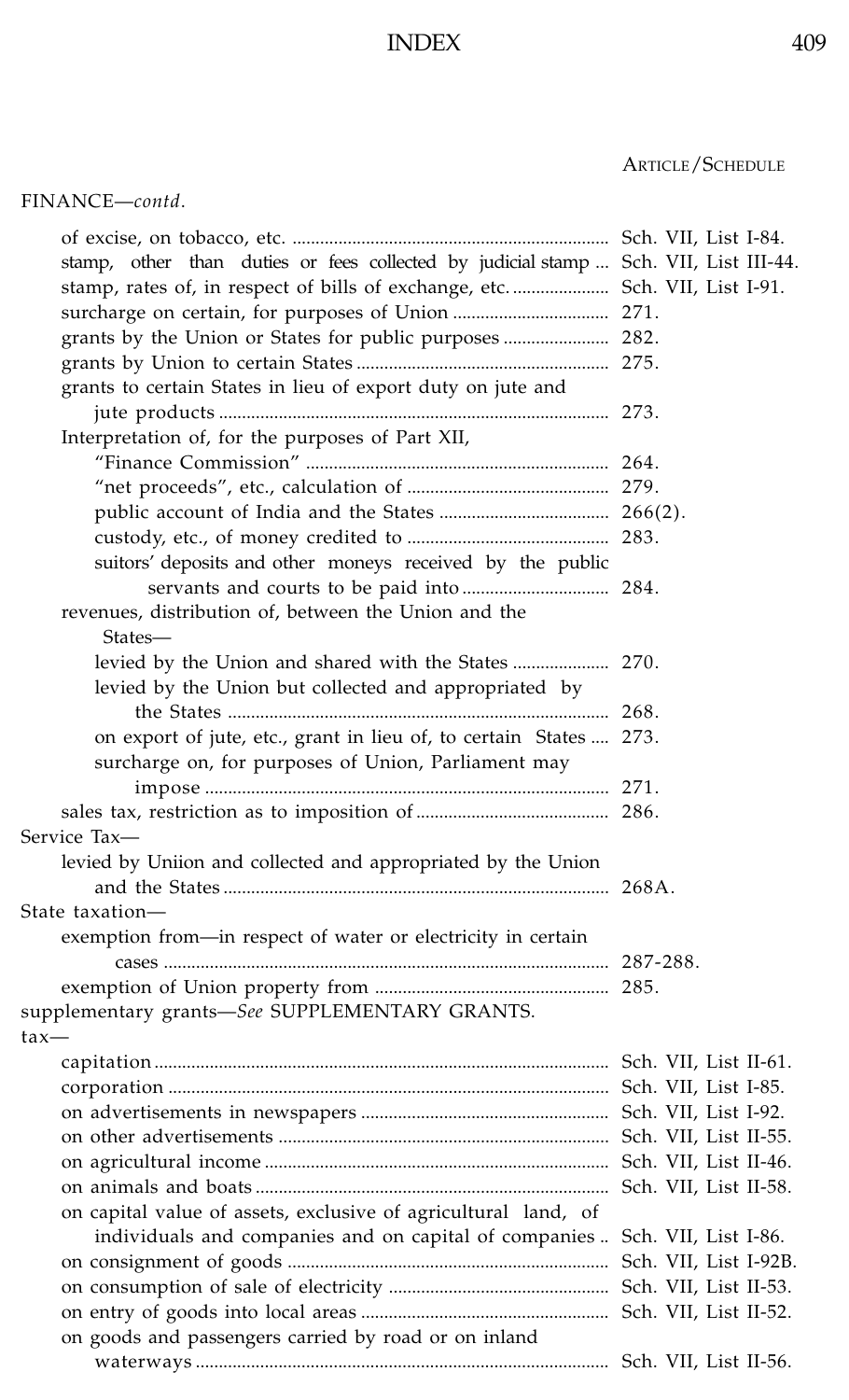### ................................................................................................... ARTICLE/SCHEDULE

FINANCE—*contd*.

| on luxuries, including taxes on entertainments, amusements,                |                       |
|----------------------------------------------------------------------------|-----------------------|
|                                                                            |                       |
|                                                                            |                       |
| on professions, trades, callings and employments 276, Sch VII, List II-60. |                       |
|                                                                            |                       |
|                                                                            |                       |
|                                                                            | Sch. VII, List I-92A. |
|                                                                            |                       |
|                                                                            |                       |
| on transactions in stock exchanges and futures markets,                    |                       |
|                                                                            |                       |
| on vehicles, suitable for use on roads, including                          |                       |
|                                                                            |                       |
| recovery of-in a State for claims arising outside that                     |                       |
|                                                                            |                       |
|                                                                            |                       |
|                                                                            |                       |
|                                                                            |                       |
| taxes not to be levied except by authority of law  265.                    |                       |
| taxes levied and collected by the Union but assigned to                    |                       |
|                                                                            |                       |
| taxes, etc., existing, levied by the State Governments or local            |                       |
| authorities to continue notwithstanding that they are                      |                       |
|                                                                            |                       |
| Union taxation, exemption of State property and income                     |                       |
| FINANCE COMMISSION-See FINANCE.                                            |                       |
| FINANCIAL CORPORATIONS-See CORPORATIONS.                                   |                       |
|                                                                            |                       |
|                                                                            |                       |
| FISHING AND FISHERIES beyond territorial waters  Sch. VII, List I-57.      |                       |
| <b>FOREIGN</b>                                                             |                       |
|                                                                            |                       |
|                                                                            |                       |
|                                                                            |                       |
|                                                                            |                       |
| preventive detention for reasons connected with  Sch. VII, List I-9.       |                       |
|                                                                            |                       |
|                                                                            |                       |
|                                                                            | List III-17A.         |
|                                                                            |                       |
| FREE LEGAL AID-                                                            |                       |
|                                                                            |                       |
|                                                                            |                       |
|                                                                            |                       |
| cultural and educational rights-                                           |                       |
|                                                                            |                       |
| right of minorities to establish and administer                            |                       |
|                                                                            |                       |
|                                                                            |                       |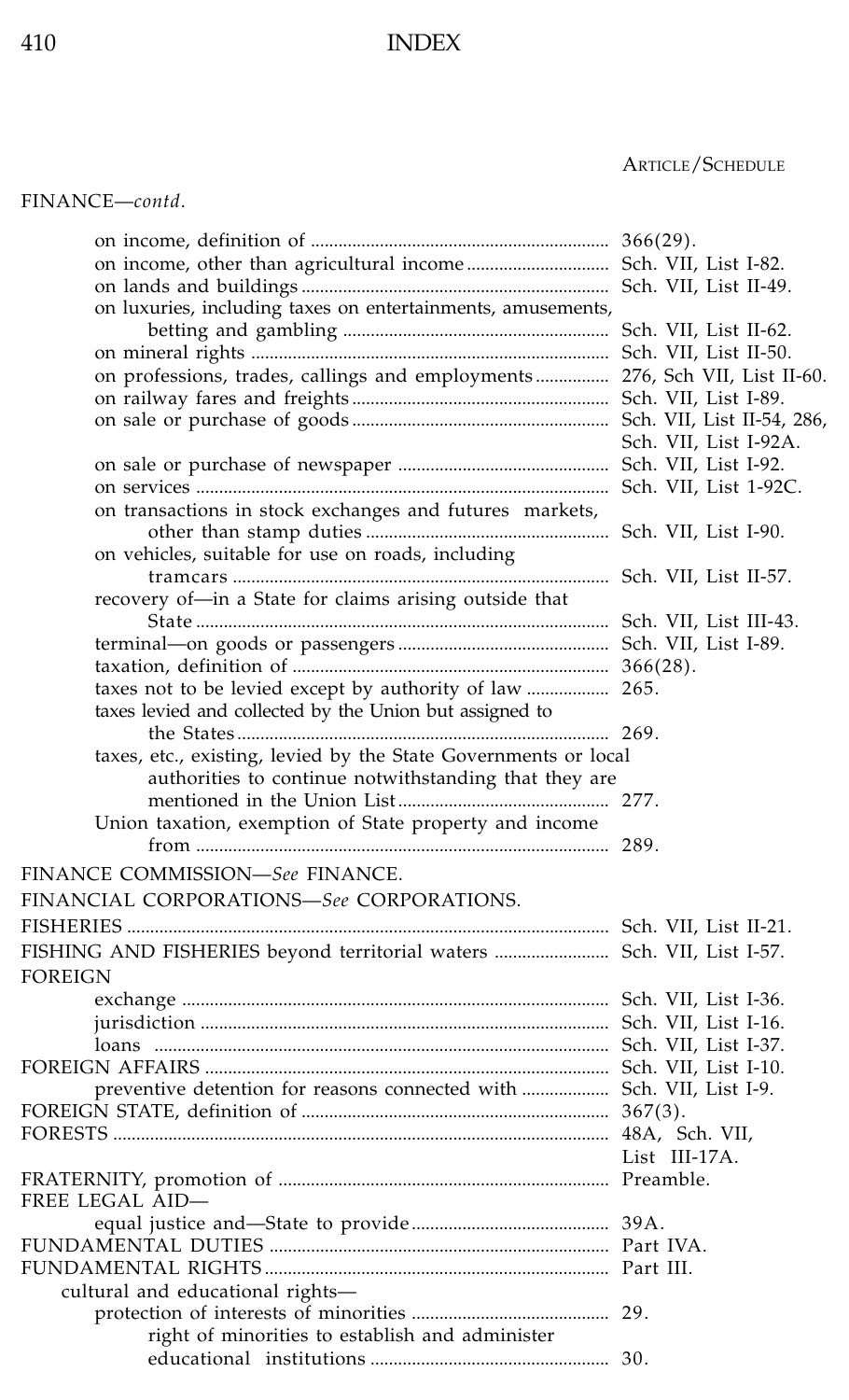### ................................................................................................... ARTICLE/SCHEDULE

### FUNDAMENTAL RIGHTS—*contd.*

| laws inconsistent with, or in derogation of-                       |             |
|--------------------------------------------------------------------|-------------|
|                                                                    |             |
|                                                                    |             |
|                                                                    |             |
| power of Parliament to modify, in their application to Armed       |             |
|                                                                    |             |
|                                                                    |             |
| protection in respect of-                                          |             |
| (i) conviction for offences; (ii) being tried more than            |             |
| once for the same offence; and (iii) appearing as a                |             |
|                                                                    |             |
|                                                                    |             |
|                                                                    |             |
| right against exploitation-                                        |             |
| power of State to impose compulsory service for public             |             |
|                                                                    |             |
| prohibition of employment of children in factories, etc.  24.      |             |
| prohibition of traffic in human beings and forced labour 23(1).    |             |
| right of citizens-                                                 |             |
|                                                                    |             |
|                                                                    |             |
|                                                                    |             |
|                                                                    |             |
|                                                                    |             |
|                                                                    |             |
|                                                                    | $32 - 35$ . |
| remedies for enforcement of-                                       |             |
| by moving Supreme Court by appropriate proceedings 32.             |             |
|                                                                    |             |
| See also under EMERGENCY.                                          |             |
|                                                                    |             |
| right to equality-                                                 |             |
|                                                                    |             |
| See also under TITLES.                                             |             |
|                                                                    |             |
|                                                                    |             |
| equality of opportunity in matters of public employment  16.       |             |
| power of State to make special provision for-                      |             |
| backward classes, Scheduled Castes and Scheduled Tribes 15(4).     |             |
|                                                                    |             |
| prohibition of discrimination against any citizen on               |             |
| grounds of religion, race, caste, sex or place of birth  15(1).    |             |
| right of citizen as to access to, and use of, public place  15(2). |             |
| right to freedom of religion-                                      |             |
| freedom as to attendance at religious instruction or religious     |             |
|                                                                    | 28.         |
|                                                                    |             |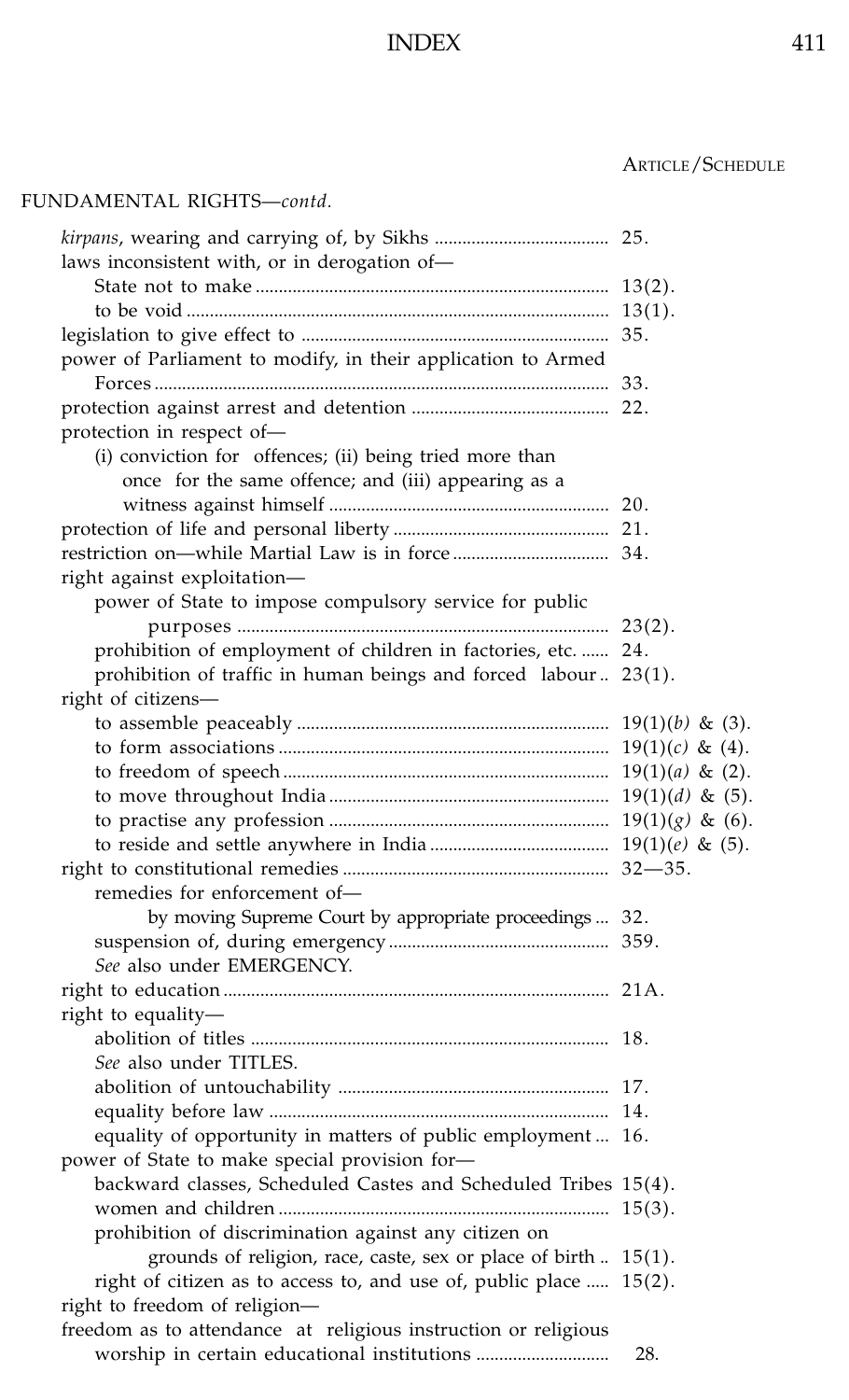### ................................................................................................... ARTICLE/SCHEDULE

### FUNDAMENTAL RIGHTS—*contd.*

| freedom as to payment of taxes for promotion of any     |  |
|---------------------------------------------------------|--|
|                                                         |  |
| freedom of conscience and free profession, practice and |  |
|                                                         |  |
|                                                         |  |
|                                                         |  |

# **G**

| GAMBLING-See BETTING.                                                              |  |
|------------------------------------------------------------------------------------|--|
|                                                                                    |  |
| GENERAL CLAUSES ACT, provisions of, to apply to interpretation                     |  |
|                                                                                    |  |
| $GOA-$                                                                             |  |
|                                                                                    |  |
|                                                                                    |  |
| special provision with respect to the State of  371-I.                             |  |
| $GOODS -$                                                                          |  |
|                                                                                    |  |
| carriage of-                                                                       |  |
| by air, rail or sea, and by national waterways  Sch. VII, List I-30.               |  |
|                                                                                    |  |
| taxes on-See under FINANCE.                                                        |  |
|                                                                                    |  |
|                                                                                    |  |
| standards of quality for-for export or inter-State transport  Sch. VII, List I-51. |  |
| taxes on entry of-into a local area-See under FINANCE.                             |  |
| <b>GOVERNMENT OF INDIA ACT-</b>                                                    |  |
|                                                                                    |  |
| Transition from provisions of-, President's power to make                          |  |
|                                                                                    |  |
|                                                                                    |  |
|                                                                                    |  |
|                                                                                    |  |
| annual financial statement,—to cause to be laid before the                         |  |
|                                                                                    |  |
|                                                                                    |  |
| appointment of-as administrators for Union territories  239(2).                    |  |
| Bills-                                                                             |  |
|                                                                                    |  |
|                                                                                    |  |
|                                                                                    |  |
|                                                                                    |  |
|                                                                                    |  |
| decision of-on question as to disqualification of members of                       |  |
|                                                                                    |  |
| discharge of the functions of-on certain contingencies  160                        |  |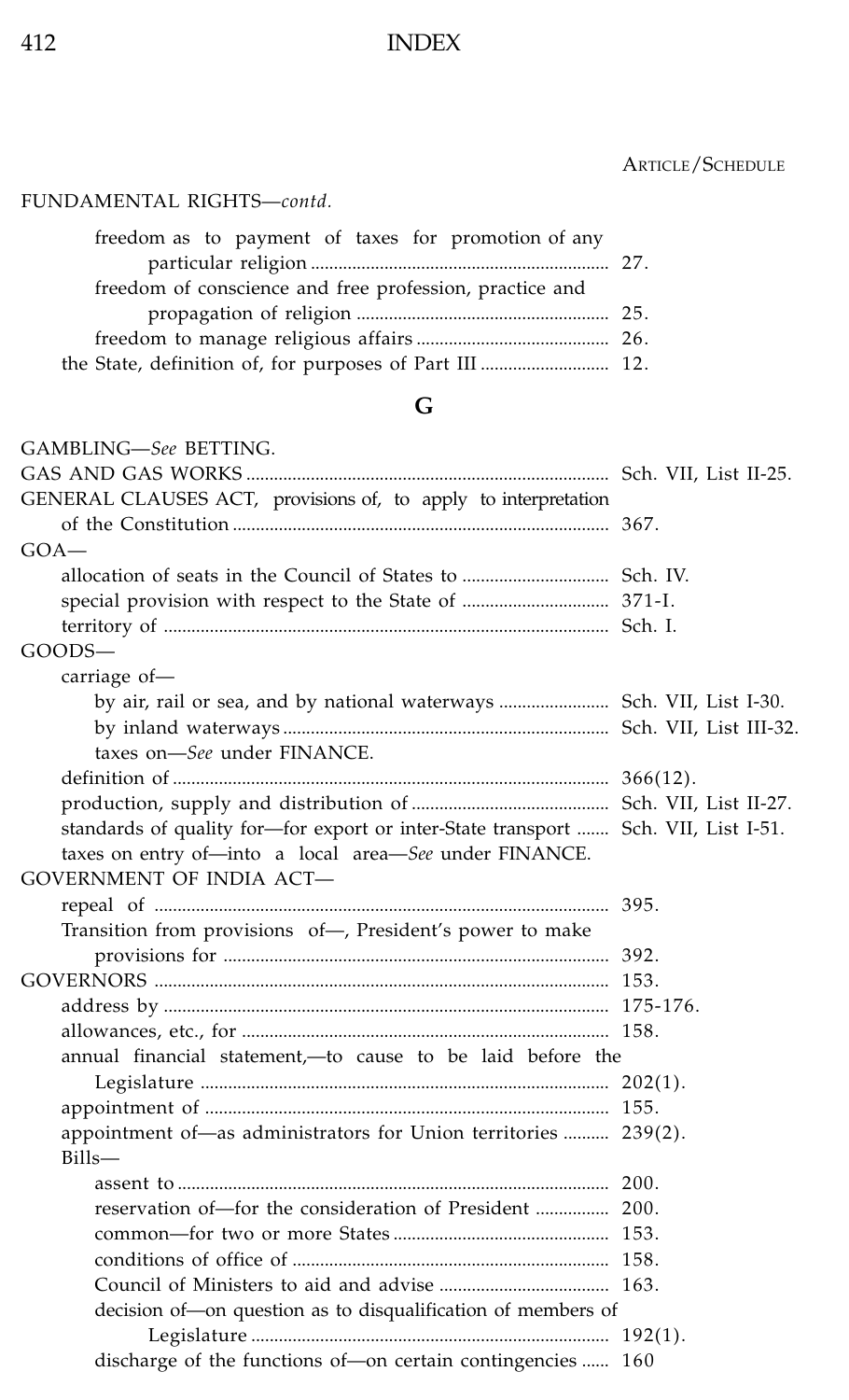| GOVERNORS—contd.                                               |                          |
|----------------------------------------------------------------|--------------------------|
|                                                                |                          |
|                                                                | paras. 9 & 18.           |
| emoluments, allowances, privileges and rights in respect of    |                          |
|                                                                | 158(3), Sch. II, Part A, |
|                                                                | Sch. VII, List I-75.     |
| executive action of State Government to be expressed in the    |                          |
|                                                                | $166(1)$ .               |
|                                                                |                          |
|                                                                |                          |
| See also under ORDINANCE.                                      |                          |
|                                                                |                          |
| power of-                                                      |                          |
|                                                                |                          |
| to appoint-                                                    |                          |
| Advocate General-See ADVOCATE-GENERAL.<br>(i)                  |                          |
| member of State Legislative Assembly to fill<br>(ii)           |                          |
| temporarily vacancies in the office of Speaker  180(1).        |                          |
| member of State Legislative Council to fill<br>(iii)           |                          |
|                                                                |                          |
| members of Public Service Commission-See                       |                          |
| (iv)<br>PUBLIC SERVICE COMMISSION.                             |                          |
|                                                                |                          |
| (v) Ministers-See COUNCIL OF MINISTERS.                        |                          |
| to consult Election Commission in cases relating to disquali-  |                          |
|                                                                |                          |
|                                                                |                          |
| to frame regulations regarding conditions of service, etc., of |                          |
| Chairman and members of the State Public                       |                          |
|                                                                |                          |
| to frame rules-                                                |                          |
| regarding authentication of orders and other                   |                          |
|                                                                |                          |
| regarding convenient transaction of Government                 |                          |
|                                                                |                          |
| regarding procedure in respect of communications               |                          |
|                                                                |                          |
| regarding recruitment of officers, etc., for a High            |                          |
|                                                                |                          |
| regarding recruitment of secretarial staff of Houses           |                          |
|                                                                |                          |
| to grant pardons, etc., and to suspend, remit or               |                          |
|                                                                |                          |
| to nominate Anglo-Indians to Legislative Assembly  333.        |                          |
|                                                                |                          |
|                                                                |                          |
|                                                                |                          |
| recommendation of-                                             |                          |
|                                                                |                          |
|                                                                |                          |
|                                                                |                          |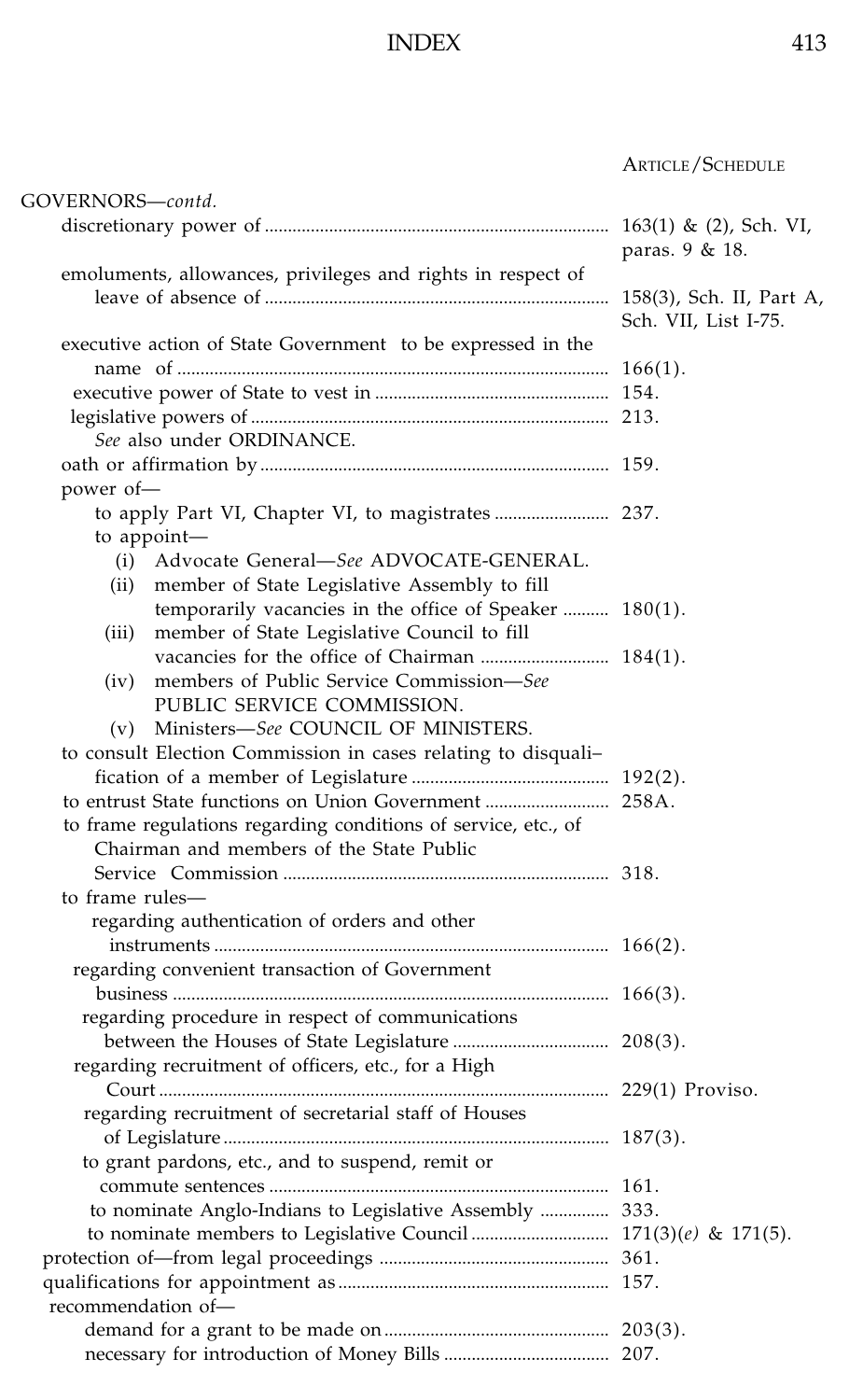#### ................................................................................................... ARTICLE/SCHEDULE

#### GOVERNORS—*contd.*

| right of-to address and send messages to the                |        |
|-------------------------------------------------------------|--------|
|                                                             |        |
| right of-to summon, prorogue and dissolve Legislature  174. |        |
|                                                             |        |
|                                                             |        |
| supplementary grants,—cause to be laid before Legislature   | 205(1) |
|                                                             |        |
|                                                             |        |
|                                                             |        |
| GUJARAT—                                                    |        |
|                                                             |        |
| special responsibility of the Governor for establishment of |        |
|                                                             |        |
|                                                             |        |

#### **H**

#### *HABEAS CORPUS* power of High Court to issue .............................................................. 226. HARYANA allocation of seats in the Council of States to ................................ Sch. IV. State of ....................................................................................................... Sch. I. HIGH COURTS, in the States ...................................................................... 214. administrative expenses of—to be charged on the Consolidated Fund of the State .............................................................................. 229(3). application of certain provisions relating to Supreme Court to .... 218. Chief Justice acting—, appointment of............................................................... 223. appointment of—*See* Chief Justice and other Judges below power of to appoint acting Judges ................................................... 224(2). to appoint additional Judges ........................................... 224(1). to appoint officers and servants of High Court ......... 229(1). to appoint retired Judges at sittings of High Courts .......... 224A. to be consulted regarding appointment of other Judges ............................................................................. 217(1). Chief Justice and other Judges age of retirement of ......................................................................... 217(1), 224(3). appointment and conditions of office of .................................. 217, 224, 224A. conduct of—not to be discussed in Parliament ................................................................. 121 in State Legislature ..................................................... 211. determination of age of .................................................................. 217(3) oath or affirmation by .................................................................... 219. prohibition of practice after ceasing to hold office .................... 220. qualifications for appointment as .............................................. 217(2). removal from office of .................................................................... 217(1) Proviso (*b).* procedure regarding ........................................................................ 218.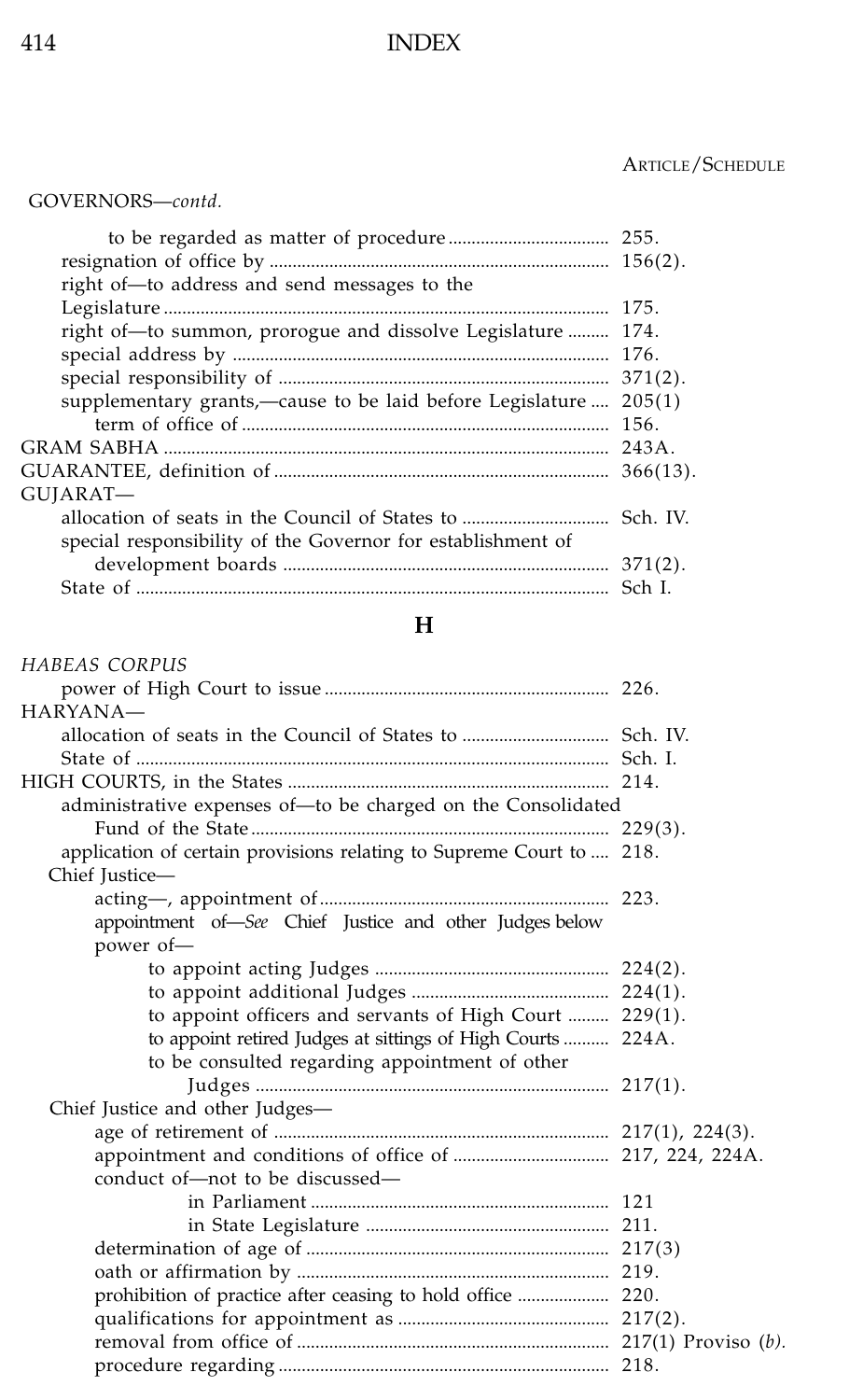HIGH COURTS, in the States—*contd.*

#### ................................................................................................... ARTICLE/SCHEDULE

resignation of office by ................................................................... 217(1) Proviso (*a*). salaries, etc., of ................................................................................. 221, Sch. II, Part D, ................................................................................................... Para 10. transfer of—from one High Court to another ......................... 222. vacation of office of......................................................................... 217(1) Proviso (*c).* constitution and organisation of ................................................. 216, Sch VII, List I-78. court of record .................................................................................. 215. definition of........................................................................................ 366(14). establishment of a common High Court for two or more States ....................................................................................... 231. for Union territories ......................................................................... 241. jurisdiction of.................................................................................... 225. extension of—to or exclusion from Union territories ............ 230, Sch. VII, List I-79. Language in—*See* LANGUAGE. officers of—appointment, etc., of ............................................... 229. power of to issue certain writs ........................................................... 226. to punish for contempt ....................................................... 215. power of superintendence of ............................................ 227. retirement of additional or acting Judge ....................... 224(3). subordinate courts, control over, to vest in .................. 235. transfer of certain cases to ................................................. 228. transitional period, provisions as to............................... 376. HIGHWAYS, declared by Parliament to be national............................. Sch. VII, List I-23. HIMACHAL PRADESH allocation of seats in the Council of States to ................................ Sch. IV State of ................................................................................................... Sch. I. HINDU RELIGIOUS INSTITUTION ........................................................ 25(2)(b). HOSPITALS AND DISPENSARIES .......................................................... Sch. VII, List II-6. hospitals, seamen's and marine ......................................................... Sch. VII, List I-28. HOUSE OF THE PEOPLE composition of ......................................................................................... 81. decisions of—by majority ..................................................................... 100(1). Deputy Speaker of—*See* SPEAKER. duration of ................................................................................................ 83. Member of—*See* MEMBERS OF PARLIAMENT. power of—to make rules of procedure ............................................ 118(1). quorum for a meeting of ....................................................................... 100(3). representation (nomination) of Anglo-Indians in.......................... 331. representation of Scheduled Castes and Scheduled Tribes, etc., in .................................................................................................. 330. representation of Union territories in ................................................ 81(1)(*b)*. Secretarial staff, appointment, etc., of ............................................. 98. Speaker and Deputy Speakers of casting vote of................................................................................... 100(1). choosing of ......................................................................................... 93.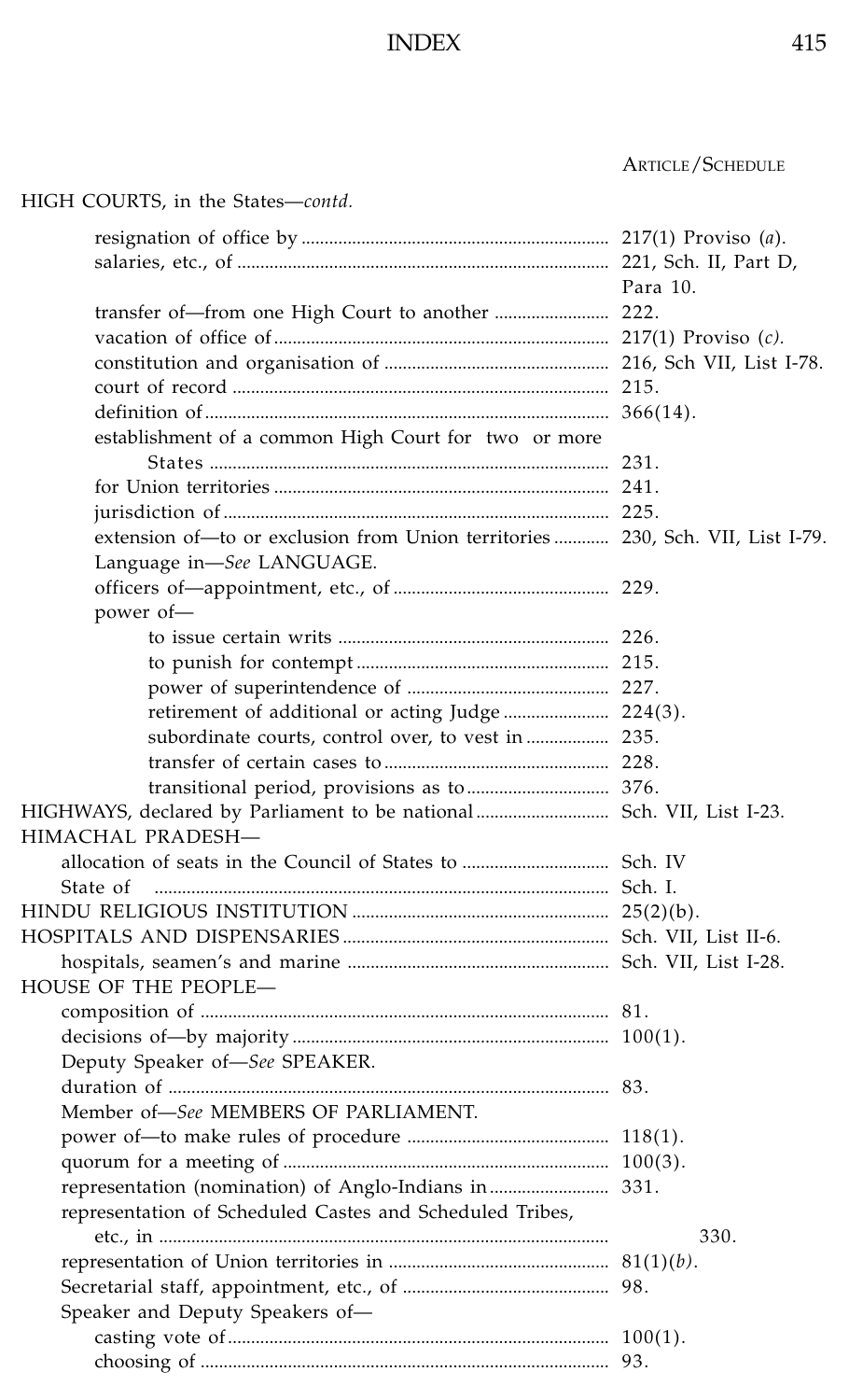### ................................................................................................... ARTICLE/SCHEDULE

HOUSE OF THE PEOPLE—*contd.*

| not to preside while a resolution for removal from            |                          |
|---------------------------------------------------------------|--------------------------|
|                                                               |                          |
| performance of duties of office of—during the absence of  95. |                          |
|                                                               |                          |
|                                                               |                          |
|                                                               |                          |
|                                                               | Sch. II, Part C, Para 7. |
|                                                               |                          |
|                                                               |                          |

### **I**

| IMPEACHMENT of President-See PRESIDENT.                               |                        |
|-----------------------------------------------------------------------|------------------------|
|                                                                       |                        |
| $INDIA-$                                                              |                        |
| admission into, emigration and expulsion from  Sch. VII, List I-19.   |                        |
|                                                                       |                        |
|                                                                       |                        |
|                                                                       |                        |
|                                                                       |                        |
|                                                                       |                        |
|                                                                       |                        |
| INDIAN INDEPENDENCE ACT, 1947, the, repeal of  395.                   |                        |
|                                                                       |                        |
|                                                                       |                        |
| INDUSTRIAL DISPUTES, concerning Union employees  Sch. VII, List I-61. |                        |
| INDUSTRIAL MONOPOLIES, COMBINES AND TRUSTS  Sch. VII, List III-21.    |                        |
| INDUSTRIES-                                                           |                        |
| declared by Parliament to be necessary for defence or for             |                        |
|                                                                       |                        |
|                                                                       |                        |
|                                                                       |                        |
|                                                                       |                        |
|                                                                       |                        |
|                                                                       |                        |
| INQUIRIES, surveys and statistics-                                    |                        |
|                                                                       |                        |
|                                                                       |                        |
| <b>INSOLVENCY-See BANKRUPTCY.</b>                                     |                        |
| INSTITUTIONS-                                                         |                        |
|                                                                       | Sch. VII, List III-28. |
| imperial War Museum, Indian Museum, Indian War                        |                        |
| Memorial, National Library, Victoria Memorial  Sch. VII, List I-62.   |                        |
|                                                                       |                        |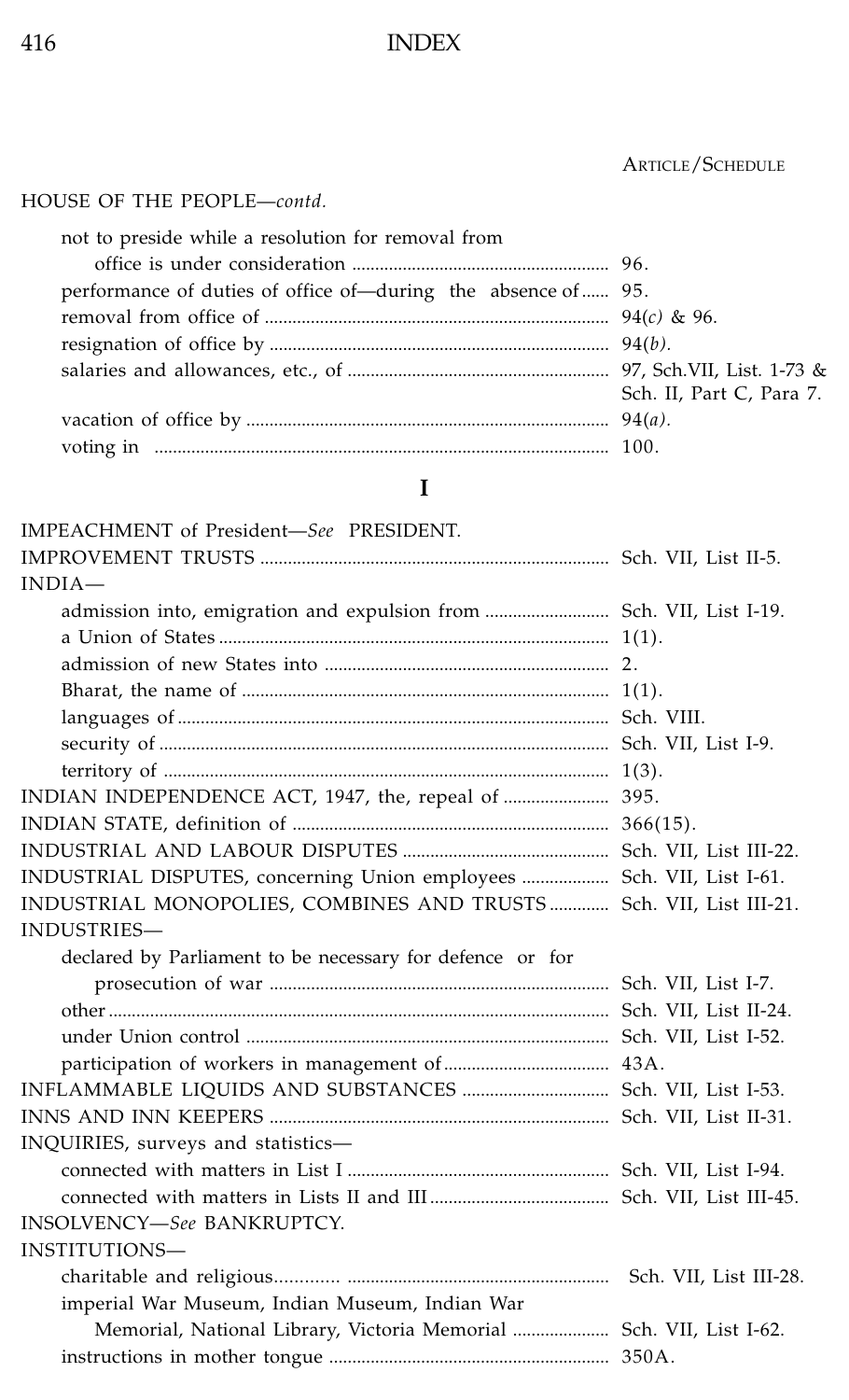### ................................................................................................... ARTICLE/SCHEDULE

### INSTITUTIONS—*contd*.

| Union and agencies, for purposes of technical training,                     |  |
|-----------------------------------------------------------------------------|--|
|                                                                             |  |
| See also UNIVERSITIES.                                                      |  |
| INSURANCE CORPORATIONS-See under CORPORATIONS.                              |  |
|                                                                             |  |
| INTELLIGENCE AND INVESTIGATION-                                             |  |
| <b>INTER-STATE-</b>                                                         |  |
|                                                                             |  |
|                                                                             |  |
|                                                                             |  |
| INTERNATIONAL AGREEMENTS-                                                   |  |
|                                                                             |  |
|                                                                             |  |
| INTERNATIONAL CONFERENCES, ETC.-                                            |  |
| participation in—, and implementation of decisions of  Sch. VII, List I-13. |  |
| INTERNATIONAL PEACE AND SECURITY, ETC., promotion                           |  |
| of-See DIRECTIVE PRINCIPLES.                                                |  |
| INTERPRETATION-                                                             |  |
| of Constitution for Part V, Chapter IV and Part VI,                         |  |
|                                                                             |  |
|                                                                             |  |
|                                                                             |  |
|                                                                             |  |
|                                                                             |  |
|                                                                             |  |
|                                                                             |  |
|                                                                             |  |
| INTOXICATING DRINKS, ETC .- See PROHIBITION.                                |  |
| INTOXICATING LIQUORS, production, manufacture,                              |  |
|                                                                             |  |
|                                                                             |  |
|                                                                             |  |

# **J**

| <b>JAMMU AND KASHMIR—</b><br>State of                  | 370.       |
|--------------------------------------------------------|------------|
| <b>IHARKHAND-</b>                                      |            |
|                                                        |            |
| State of                                               |            |
|                                                        |            |
| <b>IUDGES-</b>                                         |            |
| district-                                              |            |
|                                                        | $233(1)$ . |
|                                                        | $236(a)$ . |
|                                                        | $233(2)$ . |
| eligibility for appointment as-who are not citizens of |            |
|                                                        | 376.       |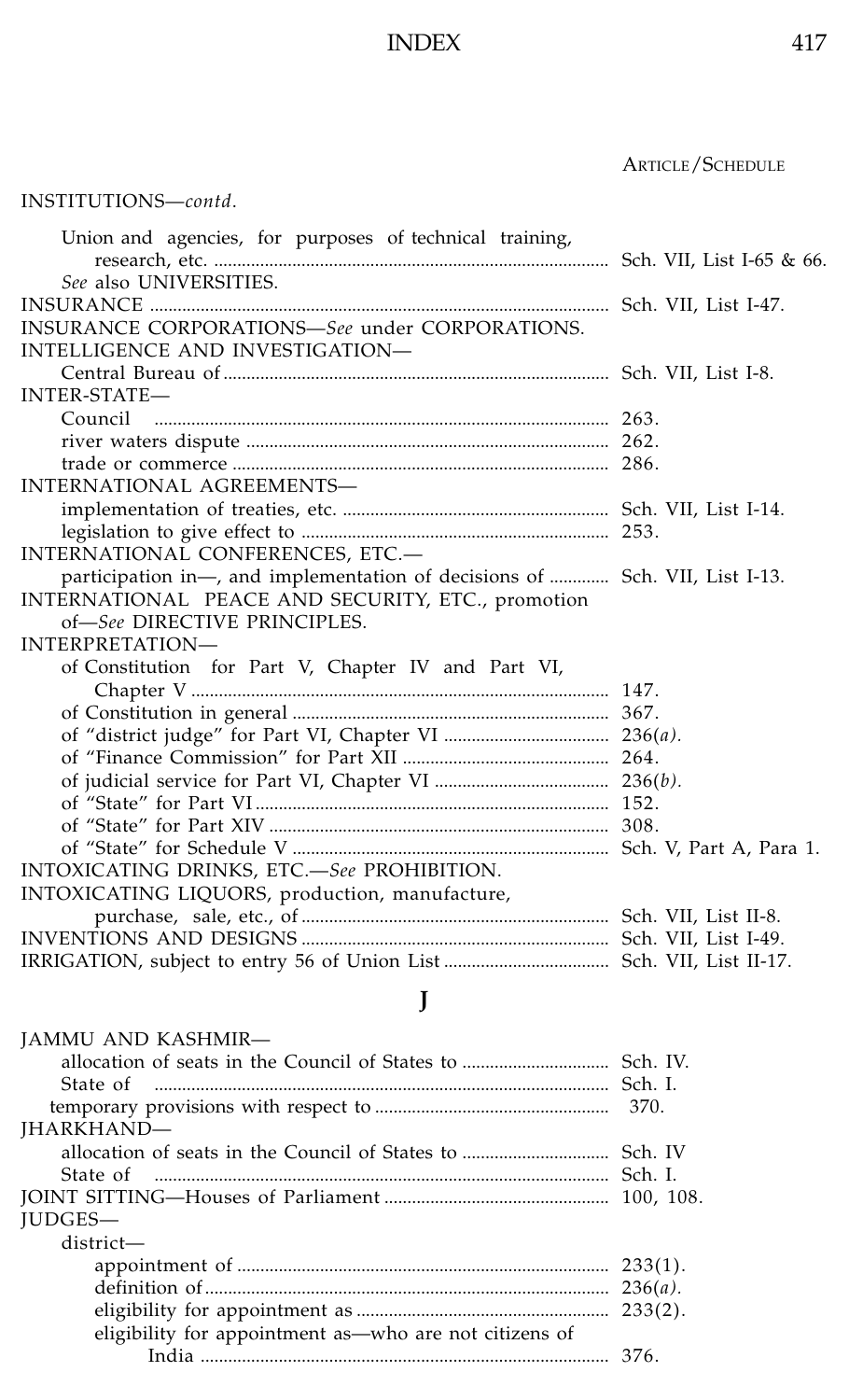|                                                                             | <b>ARTICLE/SCHEDULE</b> |
|-----------------------------------------------------------------------------|-------------------------|
| JUDGES-contd.                                                               |                         |
| High Court-See HIGH COURTS.<br>SUPREME COURT-See SUPREME COURT.             |                         |
| <b>JUDICIAL SERVICE-</b>                                                    |                         |
|                                                                             |                         |
| JUDICIARY, separation of, from the executive-See DIRECTIVE<br>PRINCIPLES.   |                         |
| <b>JURISDICTION-</b>                                                        |                         |
| of courts-<br>barred in disputes arising out of treaties, agreements, etc., |                         |
|                                                                             |                         |
|                                                                             |                         |
|                                                                             |                         |
| officers and members of State Legislature not subject to  212(2)            |                         |
| <b>IUSTICE-</b>                                                             |                         |
|                                                                             |                         |

## **K**

| KARNATAKA—                      |  |
|---------------------------------|--|
|                                 |  |
|                                 |  |
|                                 |  |
| KERAIA                          |  |
|                                 |  |
|                                 |  |
| KIRPANS-See FUNDAMENTAL RIGHTS. |  |

### **L**

| LABOUR-                                                         |                        |
|-----------------------------------------------------------------|------------------------|
|                                                                 | Sch. VII, List III-22. |
|                                                                 |                        |
|                                                                 |                        |
|                                                                 | Sch. VII, List III-24. |
|                                                                 |                        |
|                                                                 |                        |
| LAND revenue, assessment and collection of, maintenance of land |                        |
|                                                                 | Sch. VII, List II-45.  |
| LANGUAGE-                                                       |                        |
| enactment of laws relating to-, special provision as to         | 349.                   |
|                                                                 | 350A.                  |
|                                                                 |                        |
|                                                                 |                        |
|                                                                 |                        |
|                                                                 |                        |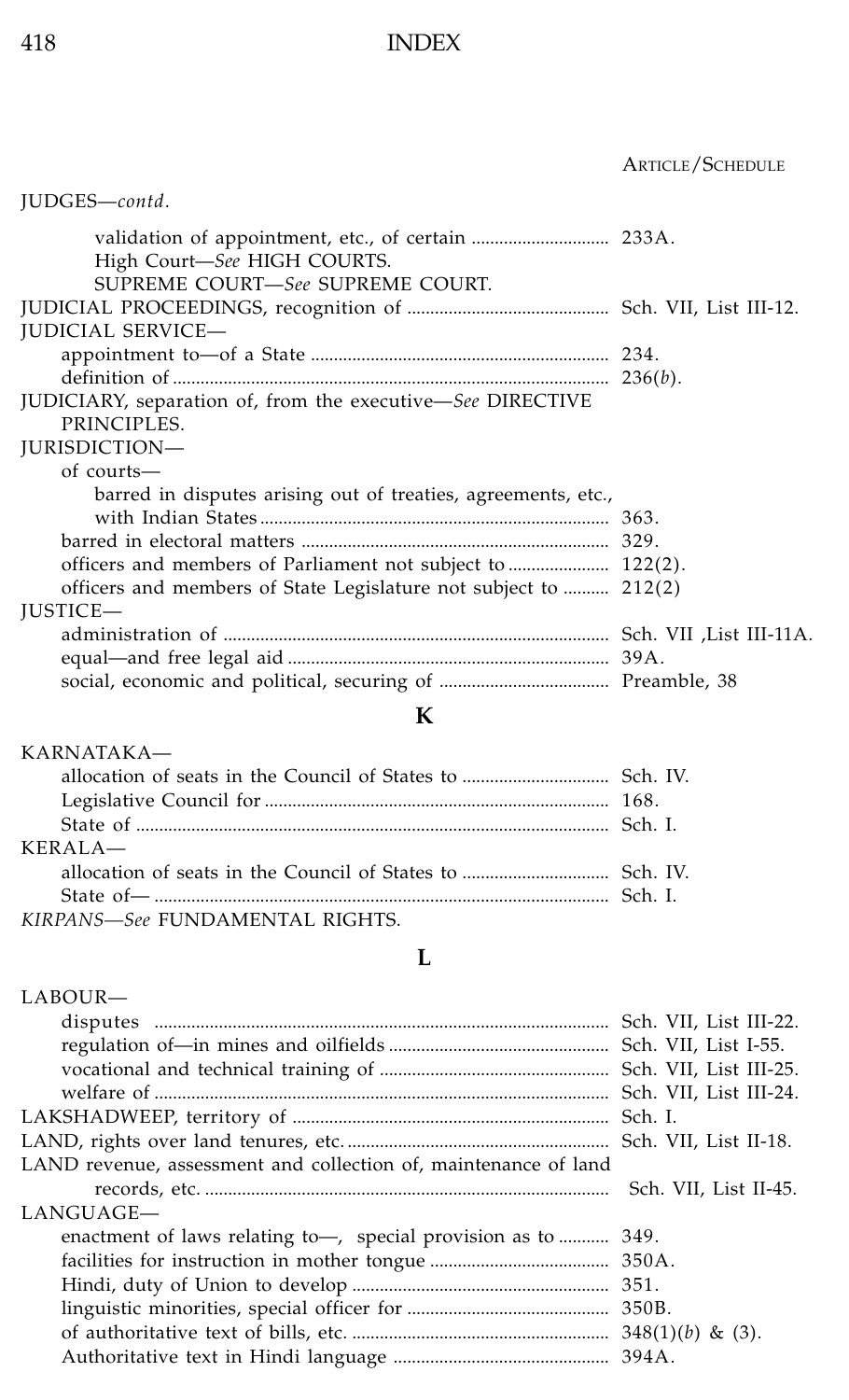### LANGUAGE—*contd*.

| Official-                                                                |                      |
|--------------------------------------------------------------------------|----------------------|
|                                                                          |                      |
|                                                                          |                      |
| for communications between Union and a State or                          |                      |
|                                                                          |                      |
|                                                                          | 345.                 |
|                                                                          | 343.                 |
|                                                                          | 348.                 |
| spoken by a section of the population of a State, special                |                      |
|                                                                          | 347.                 |
|                                                                          | 120.                 |
| to be used in representation for redress of grievances  350.             |                      |
|                                                                          |                      |
|                                                                          |                      |
| LAWS—                                                                    |                      |
| existing—                                                                |                      |
|                                                                          |                      |
|                                                                          |                      |
| void, if inconsistent with provisions of Part III  13(1).                |                      |
| existing laws and laws providing for State monopolies,                   |                      |
|                                                                          |                      |
| imposing restrictions on right to freedom of speech, etc.  19(2) to (6). |                      |
| See also FUNDAMENTAL RIGHTS.                                             |                      |
|                                                                          |                      |
| offences against-                                                        |                      |
|                                                                          |                      |
|                                                                          |                      |
|                                                                          |                      |
| LEGAL PROCEEDINGS-suits and proceedings by or against the                |                      |
|                                                                          | 300.                 |
| LEGISLATIVE ASSEMBLIES-See the STATES.                                   |                      |
| LEGISLATIVE COUNCIL-See the STATES.                                      |                      |
| LEGISLATIVE RELATIONS between the Union and the States  245-255.         |                      |
| LIBERTY of thought, expression, belief, faith and worship,               |                      |
|                                                                          |                      |
|                                                                          |                      |
| See also INSTITUTIONS.                                                   |                      |
|                                                                          |                      |
|                                                                          |                      |
|                                                                          | 350B.                |
| LIVING WAGE TO WORKERS-see DIRECTIVE PRINCIPLES.                         |                      |
|                                                                          | 366(4)               |
|                                                                          | Sch. VII, List II-5. |
|                                                                          | Sch. VII, List I-40. |
| LUNACY AND MENTAL DEFICIENCY-lunatics and mental                         |                      |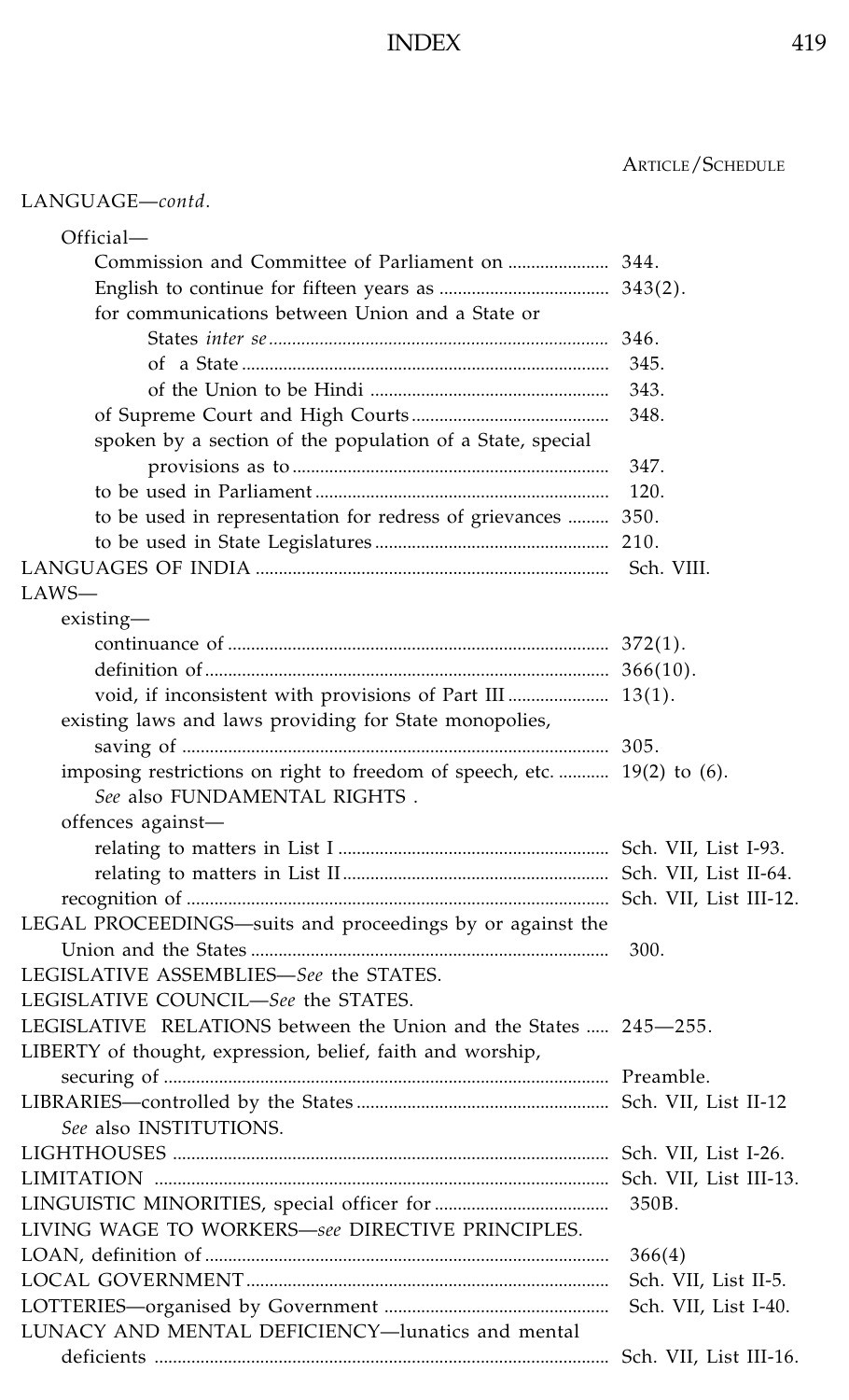### ................................................................................................... ARTICLE/SCHEDULE

#### **M**

| MADHYA PRADESH-                                              |                      |
|--------------------------------------------------------------|----------------------|
|                                                              |                      |
|                                                              |                      |
| State of                                                     |                      |
| MAHARASHTRA-                                                 |                      |
|                                                              |                      |
|                                                              |                      |
| special responsibility of the Governor for establishment of  |                      |
|                                                              |                      |
| State of                                                     |                      |
|                                                              |                      |
|                                                              |                      |
|                                                              |                      |
| MANDAMUS                                                     |                      |
|                                                              |                      |
| MANIPUR—                                                     |                      |
|                                                              |                      |
|                                                              |                      |
| State of                                                     |                      |
| <b>MARITIME ZONES</b>                                        |                      |
| lands, minerals and other valuable things within territorial |                      |
| waters, continental shelf and resources of the exclusive     |                      |
|                                                              |                      |
|                                                              |                      |
| MARRIAGE                                                     |                      |
| MARTIAL LAW, power of Parliament to indemnify for acts done  |                      |
|                                                              |                      |
| MEGHALAYA-                                                   |                      |
|                                                              |                      |
| State of                                                     |                      |
|                                                              |                      |
| MEMBERS OF PARLIAMENT-See under PARLIAMENT.                  |                      |
| MEMORIALS-See under INSTITUTIONS.                            |                      |
|                                                              | Sch. VII, List I-25. |
|                                                              | Sch. VII, List I-68. |
| MIGRANTS TO AND FROM PAKISTAN-See under CITIZENSHIP.         |                      |
|                                                              |                      |
| MINES AND MINERALS-                                          |                      |
| regulation and development of-                               |                      |
|                                                              |                      |
|                                                              |                      |
| See also LABOUR.                                             |                      |
| MINITETERS SACCHINGH OF MINITEERS                            |                      |

MINISTERS—*See* COUNCIL OF MINISTERS.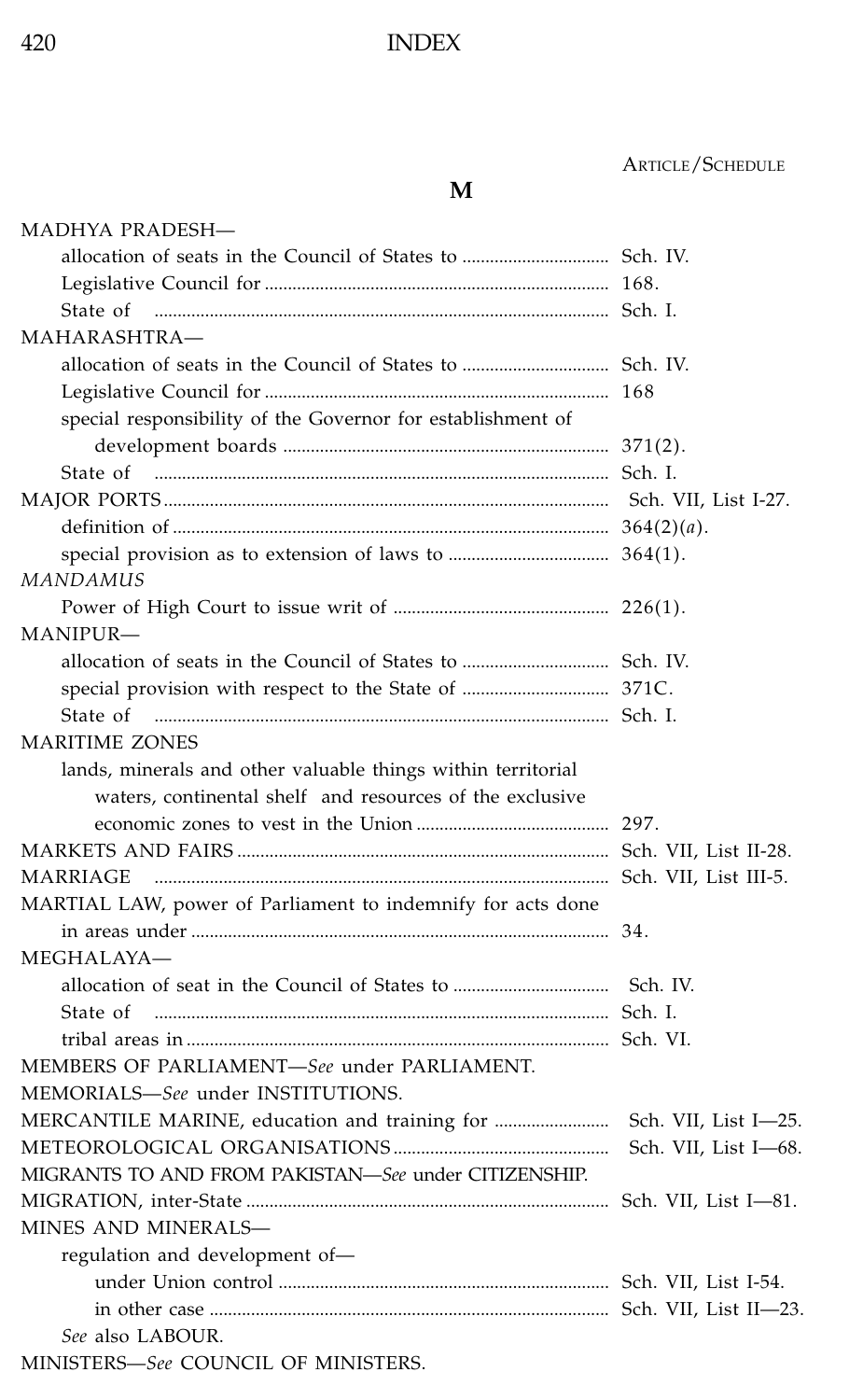................................................................................................... ARTICLE/SCHEDULE

| MINORITIES, protection, etc., of-                       |  |
|---------------------------------------------------------|--|
| See FUNDAMENTAL RIGHTS.                                 |  |
| See also SCHEDULED CASTES AND SCHEDULED TRIBES.         |  |
| MIZORAM-                                                |  |
|                                                         |  |
|                                                         |  |
|                                                         |  |
|                                                         |  |
|                                                         |  |
| MONEY BILLS-See BILLS.                                  |  |
|                                                         |  |
| MONOPOLIES, saving of existing laws and laws providing  |  |
|                                                         |  |
| MONUMENTS-                                              |  |
| ancient and historical—                                 |  |
|                                                         |  |
|                                                         |  |
| protection, etc., of-See DIRECTIVE PRINCIPLES.          |  |
| MUNICIPAL CORPORATIONS-See under CORPORATIONS.          |  |
| <b>MUNICIPALITIES</b>                                   |  |
|                                                         |  |
|                                                         |  |
| constitution and composition of wards committees  243S. |  |
|                                                         |  |
|                                                         |  |
|                                                         |  |
|                                                         |  |
|                                                         |  |
|                                                         |  |
|                                                         |  |
|                                                         |  |
|                                                         |  |
|                                                         |  |
| See also INSTITUTIONS.                                  |  |

### **N**

#### NAGALAND—

| State of municipalminimum municipalminimum municipalminimum Sch. I. |  |
|---------------------------------------------------------------------|--|
| NATIONAL INSTITUTIONS-See INSTITUTIONS.                             |  |
|                                                                     |  |
| NET PROCEEDS, calculation of-See FINANCE.                           |  |
|                                                                     |  |
|                                                                     |  |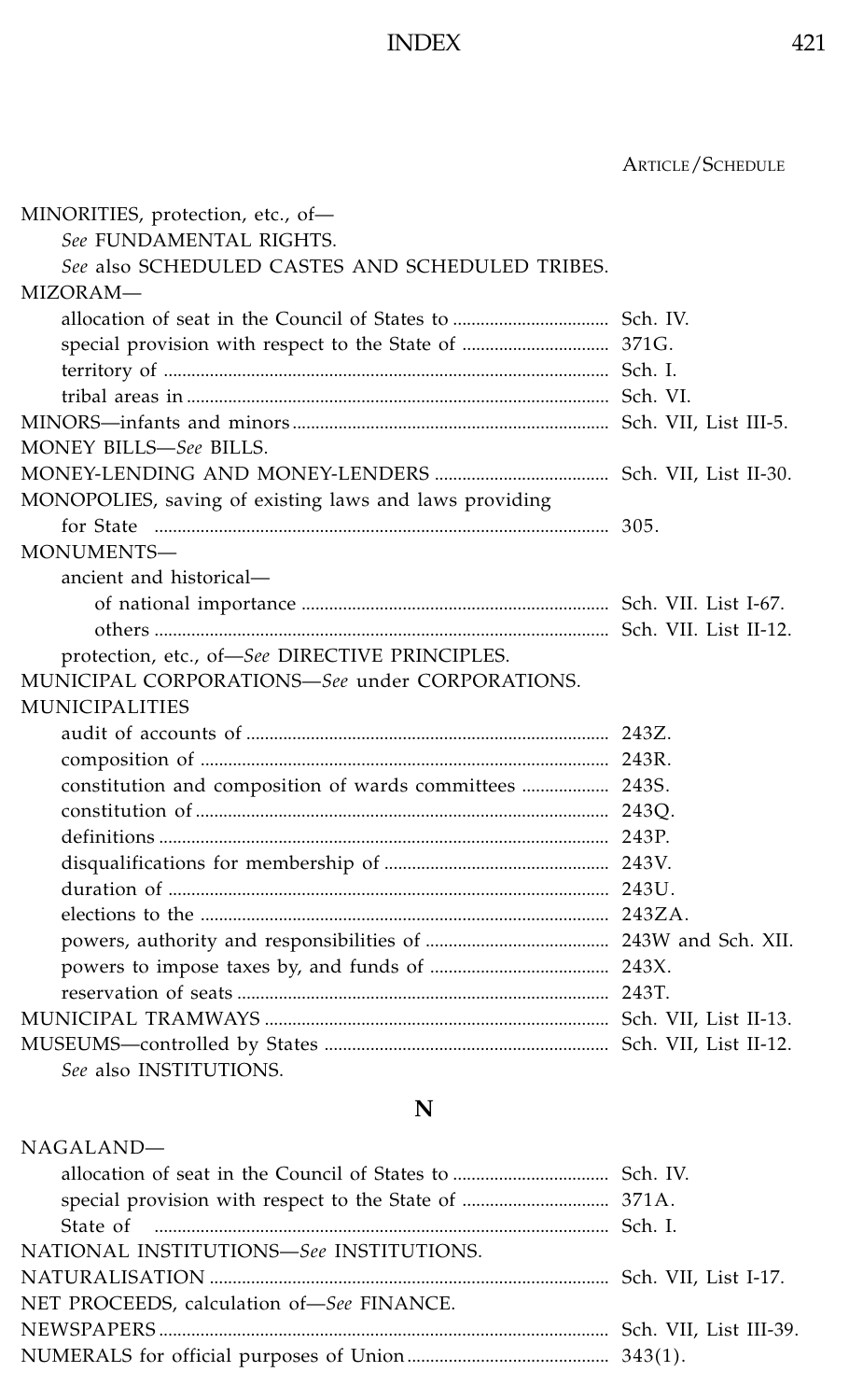### ................................................................................................... ARTICLE/SCHEDULE

# **O**

| OBLIGATIONS of Union and States, provisions relating to, under              |  |
|-----------------------------------------------------------------------------|--|
|                                                                             |  |
|                                                                             |  |
|                                                                             |  |
|                                                                             |  |
| $OII$ —                                                                     |  |
| oilfields and mineral oil resources, regulation and development             |  |
|                                                                             |  |
| regulation of labour and safety in mines and oilfields Sch. VII, List I-55. |  |
| $OPIUM-$                                                                    |  |
|                                                                             |  |
| duties of excise on—See under FINANCE.                                      |  |
| ORDINANCE-                                                                  |  |
| Administrator's power to promulgate—during recess of Union                  |  |
|                                                                             |  |
| Governor's power to promulgate—during recess of State                       |  |
|                                                                             |  |
| President's power to promulgate—during recess of Parliament  123.           |  |
| ORISSA-                                                                     |  |
|                                                                             |  |
|                                                                             |  |

### **P**

| PANCHAYATS—                                            |  |
|--------------------------------------------------------|--|
|                                                        |  |
|                                                        |  |
|                                                        |  |
|                                                        |  |
|                                                        |  |
| constitution of Finance Commission to review financial |  |
|                                                        |  |
|                                                        |  |
|                                                        |  |
|                                                        |  |
|                                                        |  |
|                                                        |  |
|                                                        |  |
|                                                        |  |
|                                                        |  |
|                                                        |  |
|                                                        |  |
|                                                        |  |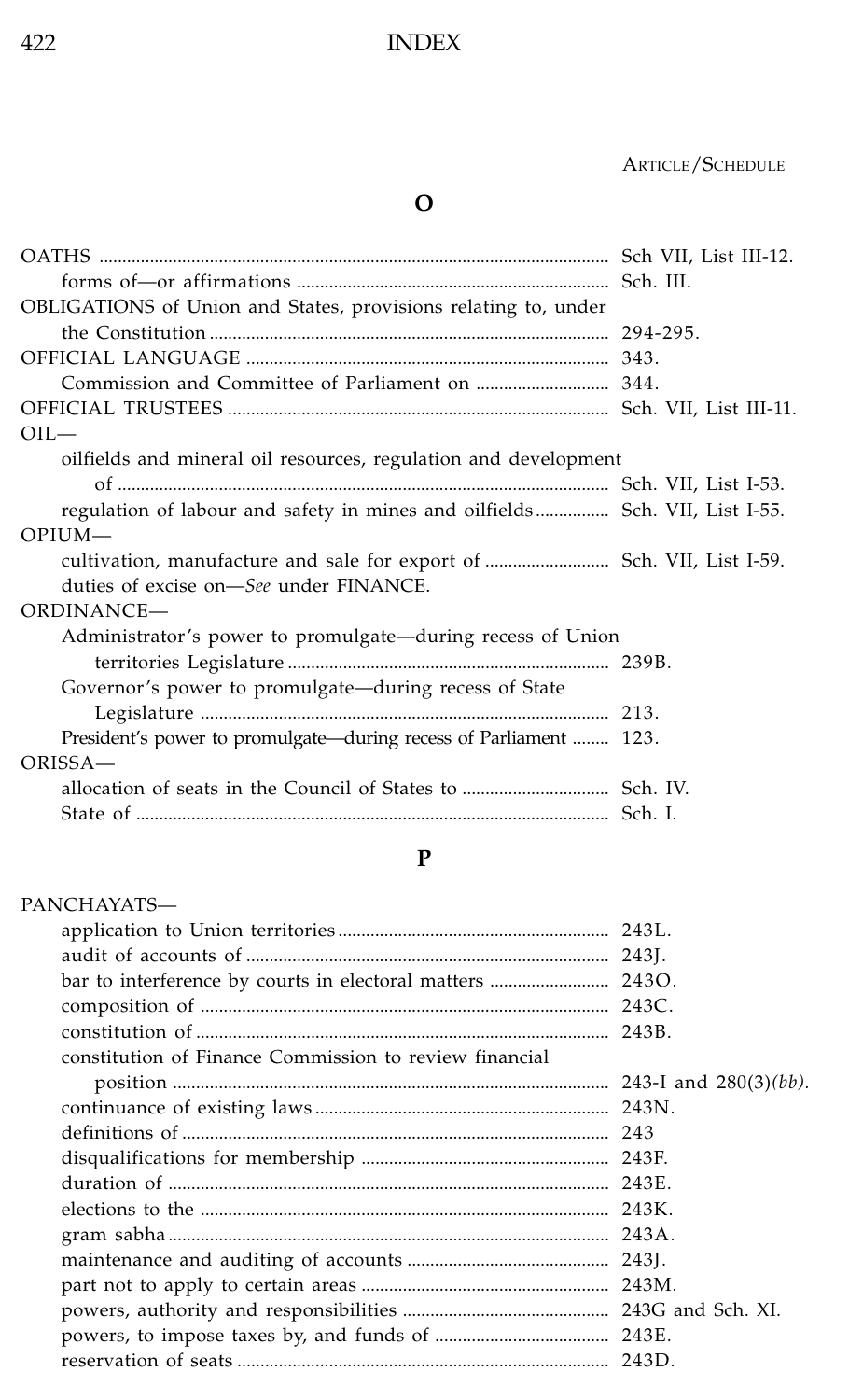| PARLIAMENT—                                                     |       |
|-----------------------------------------------------------------|-------|
| Acts of—lack of requirements as to recommendations and          |       |
|                                                                 |       |
| committees of and commissions appointed by, attendance of       |       |
| persons and production of documents before  Sch VII, List I-74. |       |
| composition of-                                                 |       |
|                                                                 |       |
|                                                                 |       |
|                                                                 |       |
| Council of States-See COUNCIL OF STATES.                        |       |
|                                                                 |       |
|                                                                 |       |
| expenditure charged on the Consolidated Fund of India, not      |       |
|                                                                 |       |
|                                                                 |       |
| House of the People-See HOUSE OF THE PEOPLE.                    |       |
|                                                                 |       |
|                                                                 |       |
| language to be used in $-$ See under LANGUAGE.                  |       |
| laws made by-                                                   |       |
|                                                                 |       |
|                                                                 |       |
| legislative procedure-                                          |       |
|                                                                 |       |
|                                                                 | -109. |
| In respect of votes on account, votes of credit and exceptional |       |
|                                                                 |       |
|                                                                 |       |
| Members of Parliament-                                          |       |
|                                                                 |       |
|                                                                 |       |
|                                                                 |       |
|                                                                 |       |
|                                                                 |       |
|                                                                 |       |
|                                                                 |       |
|                                                                 |       |
| voting without making oath or affirmation, etc., penalty        |       |
|                                                                 |       |
| officers of-See COUNCIL OF STATES and HOUSE                     |       |
| OF THE PEOPLE.                                                  |       |
| power of-                                                       |       |
| to abolish or create Legislative Councils in States  169.       |       |
| to act notwithstanding vacancies and quorum  100.               |       |
|                                                                 |       |
|                                                                 |       |
| to amend First and Fourth Schedules in certain cases  4.        |       |
|                                                                 |       |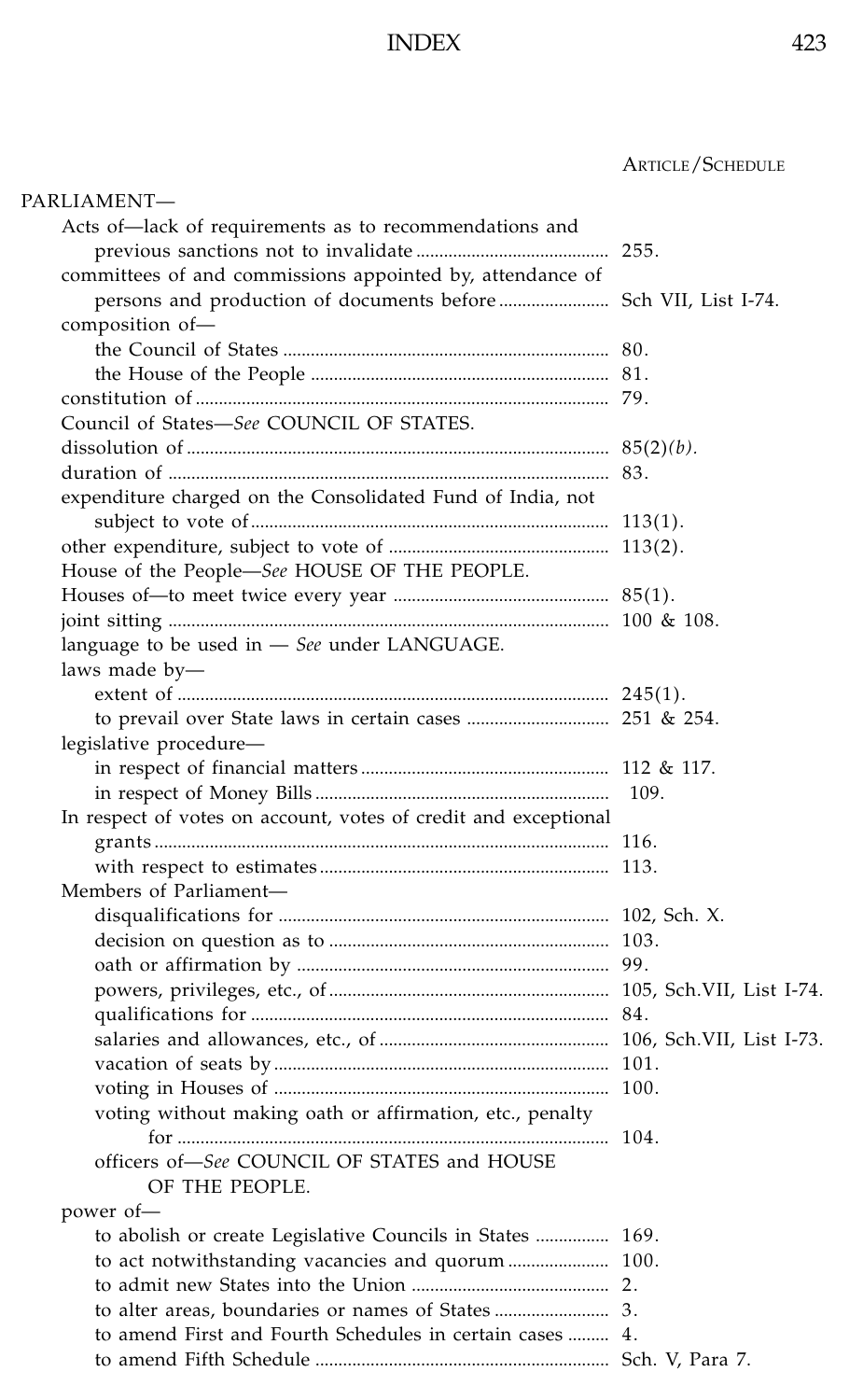### ................................................................................................... ARTICLE/SCHEDULE

#### PARLIAMENT—*contd.*

| to appoint authority for carrying out purposes of                 |           |
|-------------------------------------------------------------------|-----------|
|                                                                   |           |
| to confer ancillary powers on Supreme Court  140.                 |           |
| to confer jurisdiction on the Supreme Court to issue              |           |
|                                                                   |           |
| to confer powers of the Union on States in certain cases  258(2). |           |
| to constitute High Courts for Union territories  241.             |           |
| to create local Legislatures or Council of Ministers or           |           |
|                                                                   |           |
| to determine the salaries and allowances of Ministers  75(6).     |           |
|                                                                   |           |
| to extend functions of Public Service Commissions  321.           |           |
|                                                                   |           |
| to impose restrictions on freedom of trade, commerce, or          |           |
|                                                                   |           |
| to impose surcharge on certain duties and taxes for               |           |
|                                                                   |           |
|                                                                   |           |
| to legislate with respect to matters in State List-               |           |
|                                                                   |           |
|                                                                   |           |
| to legislate with respect to matters in State List for two or     |           |
| to legislate with respect to matters in Union List  246(1).       |           |
| to make laws regarding extension of or exclusion from the         |           |
|                                                                   |           |
| to make laws to amend Scheduled Castes and Scheduled              |           |
|                                                                   |           |
| to make laws to give effect to international agreements.  253.    |           |
| to make laws to give effect to provisions regarding               |           |
|                                                                   |           |
| to make laws with respect to elections to legislatures  327.      |           |
| to make laws with respect to trade and commerce within a          |           |
| State and production, supply and distribution of certain          |           |
|                                                                   |           |
| to make provisions regarding qualifications for and powers        |           |
| of the members of the Finance Commission $280(2) \& (4)$ .        |           |
| to prescribe certain matters with respect to preventive           |           |
|                                                                   |           |
| to prescribe requirements regarding residence for employment      |           |
|                                                                   | $16(3)$ . |
| to prescribe the manner of election of representatives of         |           |
|                                                                   |           |
| to provide for adjudication of disputes relating to waters of     |           |
|                                                                   |           |
| to provide for creation of all-India services 312.                |           |
|                                                                   |           |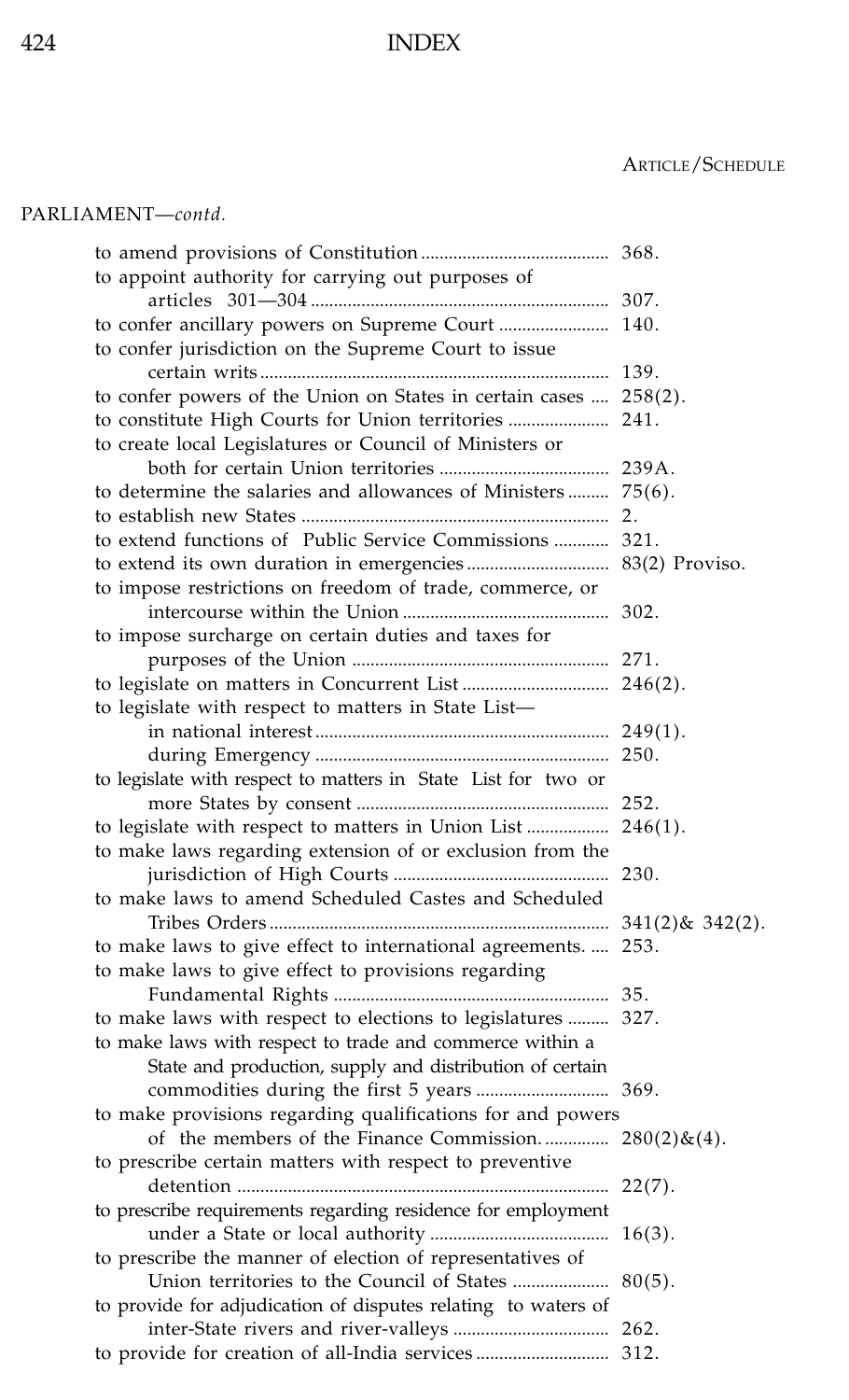## ................................................................................................... ARTICLE/SCHEDULE

#### PARLIAMENT—*contd.*

| to provide for discharge of President's functions in         |               |
|--------------------------------------------------------------|---------------|
|                                                              |               |
| to provide for establishment of additional courts for better |               |
| administration of laws made by Parliament  247.              |               |
| to provide for establishment of Joint Public Service         |               |
|                                                              |               |
| to provide for the manner of enforcement of decrees or       |               |
|                                                              |               |
| to provide for the use of English language or Devanagari     |               |
|                                                              |               |
|                                                              |               |
| to regulate matters regarding election of President and      |               |
|                                                              |               |
|                                                              |               |
| to vary or revoke conditions of service of officers of       |               |
|                                                              |               |
|                                                              |               |
|                                                              | List $I-74$ . |
| proceedings of-                                              |               |
|                                                              |               |
|                                                              |               |
|                                                              |               |
|                                                              |               |
|                                                              |               |
|                                                              |               |
|                                                              |               |
|                                                              |               |
|                                                              |               |
|                                                              |               |
| PASSPORTS                                                    |               |
|                                                              |               |
| PENSIONS—                                                    |               |
|                                                              |               |
|                                                              |               |
|                                                              |               |
|                                                              |               |
| PILGRIMAGES—                                                 |               |
|                                                              |               |
|                                                              |               |
| PIRACIES AND CRIMES ON SEAS OR IN AIR, offences against      |               |
|                                                              |               |
|                                                              |               |
|                                                              |               |
|                                                              |               |
| POLICE FORCE-                                                |               |
| extension of powers and jurisdiction of -to areas outside    |               |
|                                                              |               |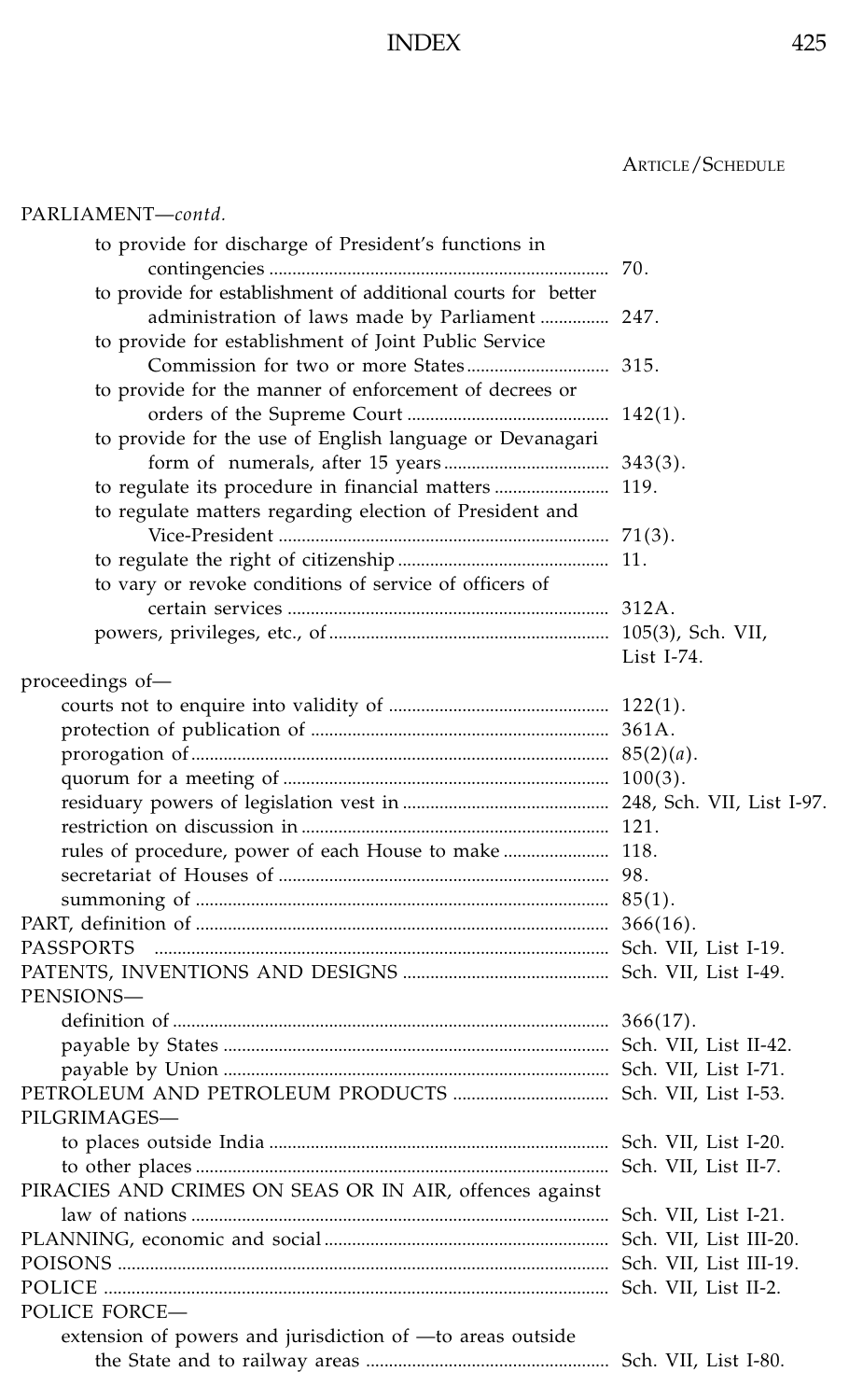|                                                                 | <b>ARTICLE/SCHEDULE</b> |
|-----------------------------------------------------------------|-------------------------|
| POPULATION CONTROL AND FAMILY PLANNING  Sch. VII, List III-20A. |                         |
| PORTS-                                                          |                         |
|                                                                 |                         |
|                                                                 |                         |
|                                                                 |                         |
|                                                                 |                         |
| POUNDS AND PREVENTION OF CATTLE TRESPASS Sch. VII, List II-16.  |                         |
|                                                                 |                         |
|                                                                 |                         |
| Annual Financial Statement, causes to be laid before            |                         |
|                                                                 |                         |
| appointments of-                                                |                         |
| Attorney-General-See ATTORNEY-GENERAL.                          |                         |
| Chairman and members of Union and State Public Service          |                         |
| Commissions-See PUBLIC SERVICE COMMISSION.                      |                         |
| Chief Justice and other Judges of-                              |                         |
| High Courts-See HIGH COURTS.                                    |                         |
| Supreme Court-See SUPREME COURT.                                |                         |
| Comptroller and Auditor-General-See COMPTROLLER                 |                         |
| AND AUDITOR-GENERAL.                                            |                         |
| Governors of States-See GOVERNORS.                              |                         |
| Prime Minister and other Ministers-See COUNCIL OF               |                         |
| MINISTERS.                                                      |                         |
|                                                                 |                         |
| Special Officer for Scheduled Castes-See SCHEDULED              |                         |
| CASTES.                                                         |                         |
| approval of-to rules regarding salaries, allowances, leave      |                         |
| or pensions of officers and servants of the Supreme             |                         |
|                                                                 |                         |
| assent of-                                                      |                         |
| to Bills-                                                       |                         |
|                                                                 |                         |
| of Parliament, amending the Constitution  368.                  |                         |
|                                                                 |                         |
| regarding imposition of taxes on water or electricity           |                         |
|                                                                 |                         |
| audit reports, causes to be laid before Parliament 151(1).      |                         |
|                                                                 |                         |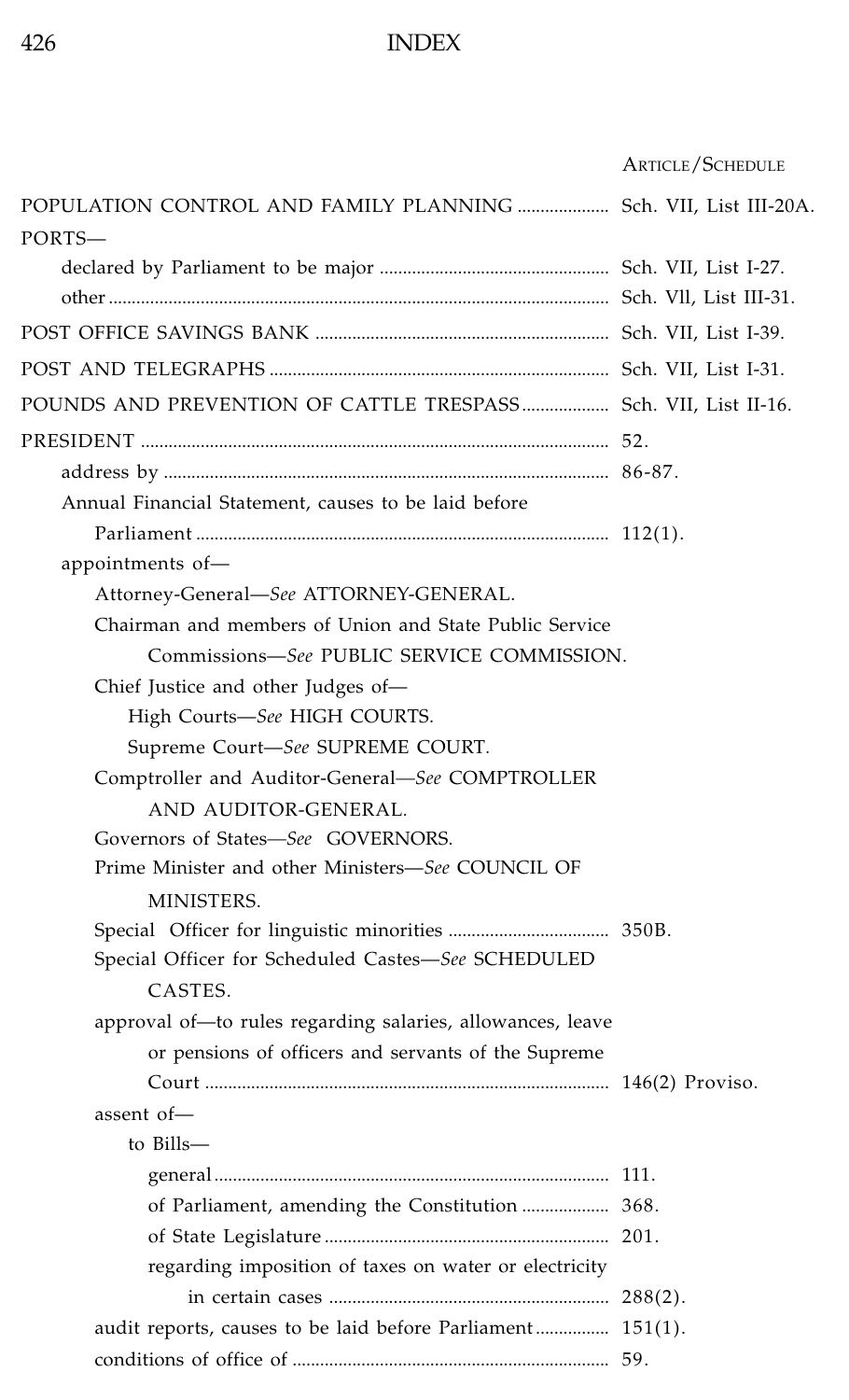| consent of-necessary for acceptance of foreign titles,<br>presents, etc., by person serving under the State  18(3) & (4). |                      |
|---------------------------------------------------------------------------------------------------------------------------|----------------------|
| contracts of the Union to be executed in the name of  299(1).                                                             |                      |
|                                                                                                                           |                      |
| decision by-on questions as to disqualifications of                                                                       |                      |
|                                                                                                                           |                      |
| defence forces, supreme command of, to vest in  53(2).                                                                    |                      |
| Election Commission, appointment of Chief Election Commi-                                                                 |                      |
| ssioner and other Commissioners, etc.-See ELECTIONS.                                                                      |                      |
|                                                                                                                           |                      |
|                                                                                                                           | 57.                  |
| emoluments, allowances and privileges, etc., of  59(3), Sch. II, Part A,                                                  |                      |
|                                                                                                                           | Sch. VII, List I-75. |
| executive action by the Union Government to be taken in the                                                               |                      |
|                                                                                                                           | 77(1).               |
| Finance Commission, constitution, etc., by-See FINANCE.                                                                   |                      |
|                                                                                                                           |                      |
|                                                                                                                           |                      |
|                                                                                                                           |                      |
|                                                                                                                           |                      |
|                                                                                                                           |                      |
|                                                                                                                           |                      |
| Ordinance making power of-See ORDINANCE.                                                                                  |                      |
|                                                                                                                           |                      |
| to apply laws with modifications to aerodromes and                                                                        |                      |
|                                                                                                                           |                      |
| to appoint acting Chairman of the Council of States 91(1).                                                                |                      |
| to appoint acting Speaker of the House of the People  95(1).                                                              |                      |
| to appoint a Commission to report on the administration                                                                   |                      |
| of Scheduled Areas and Welfare of Scheduled Tribes 339.                                                                   |                      |
| to appoint a Commission to investigate the condition of                                                                   |                      |
|                                                                                                                           |                      |
| to authorise the use of Hindi during the 15 years period                                                                  |                      |
| in addition to English and of Devanagari numerals                                                                         |                      |
|                                                                                                                           |                      |
| to call for information from the Prime Minister regarding                                                                 |                      |
| administration of Union affairs and proposals                                                                             |                      |
|                                                                                                                           |                      |
| to constitute a Commission to report on official language  344.                                                           |                      |
| to consult Election Commission on questions regarding                                                                     |                      |
| disqualification of members of Parliament 103(2).                                                                         |                      |
| to consult Supreme Court on questions of law or fact of                                                                   |                      |
|                                                                                                                           |                      |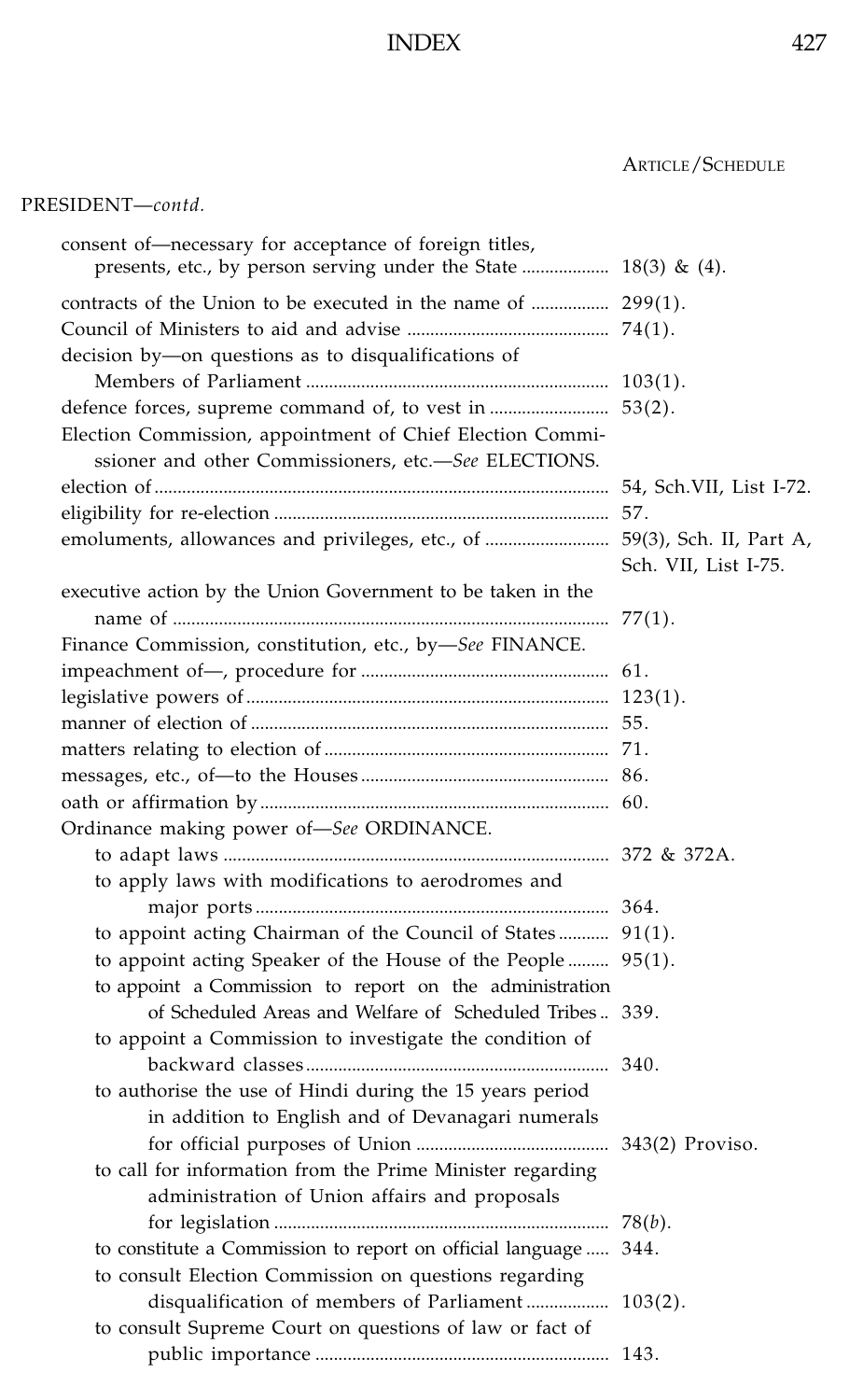| PRESIDENT-contd.                                                                                                  |  |
|-------------------------------------------------------------------------------------------------------------------|--|
| power of-contd.                                                                                                   |  |
| to declare a State not to be a foreign State for a specific                                                       |  |
| to entrust Union functions to States in certain cases  258(1).                                                    |  |
|                                                                                                                   |  |
| to grant pardons, etc., and to suspend, remit or commute                                                          |  |
|                                                                                                                   |  |
|                                                                                                                   |  |
| to issue order for removal of difficulties during transi-                                                         |  |
|                                                                                                                   |  |
| to issue orders in regard to grants from the Union to                                                             |  |
|                                                                                                                   |  |
| to issue Proclamation of Emergency-See EMERGENCY.                                                                 |  |
| to make advances from Contingency Fund to meet                                                                    |  |
|                                                                                                                   |  |
| to make order in respect of persons under preventive                                                              |  |
|                                                                                                                   |  |
| to make provision by order for continuance of taxes on                                                            |  |
| water or electricity involving river valley projects                                                              |  |
|                                                                                                                   |  |
| to make provisions regarding discharge of Governor's                                                              |  |
|                                                                                                                   |  |
|                                                                                                                   |  |
| to make regulations regarding conditions of service, etc.,                                                        |  |
| of the Chairman and members of the Union, State                                                                   |  |
|                                                                                                                   |  |
| to make rules for consultation with the Union Public                                                              |  |
| Service Commission regarding appointment of                                                                       |  |
|                                                                                                                   |  |
| to make rules regarding authentication of orders, etc.,<br>made and executed in the name of the President  77(2). |  |
| to make rules regarding conditions of service, etc., of                                                           |  |
| personnel of the Audit and Accounts Department  148(5).                                                           |  |
| to make rules regarding dual membership of Parliament                                                             |  |
|                                                                                                                   |  |
| to make rules regarding procedure at joint sittings of the                                                        |  |
|                                                                                                                   |  |
| to make rules regarding recruitment and conditions of                                                             |  |
| service of secretarial staff of Houses of Parliament  98(2).                                                      |  |
| to make rules regarding transactions of and allocation                                                            |  |
| among Ministers of business of the Government  77(3).                                                             |  |
| to nominate Anglo-Indians to the House of the People  331.                                                        |  |
| to nominate twelve members to the Council of States $80(1)(a)$ .                                                  |  |
| to prescribe percentage of taxes on income for distribution                                                       |  |
|                                                                                                                   |  |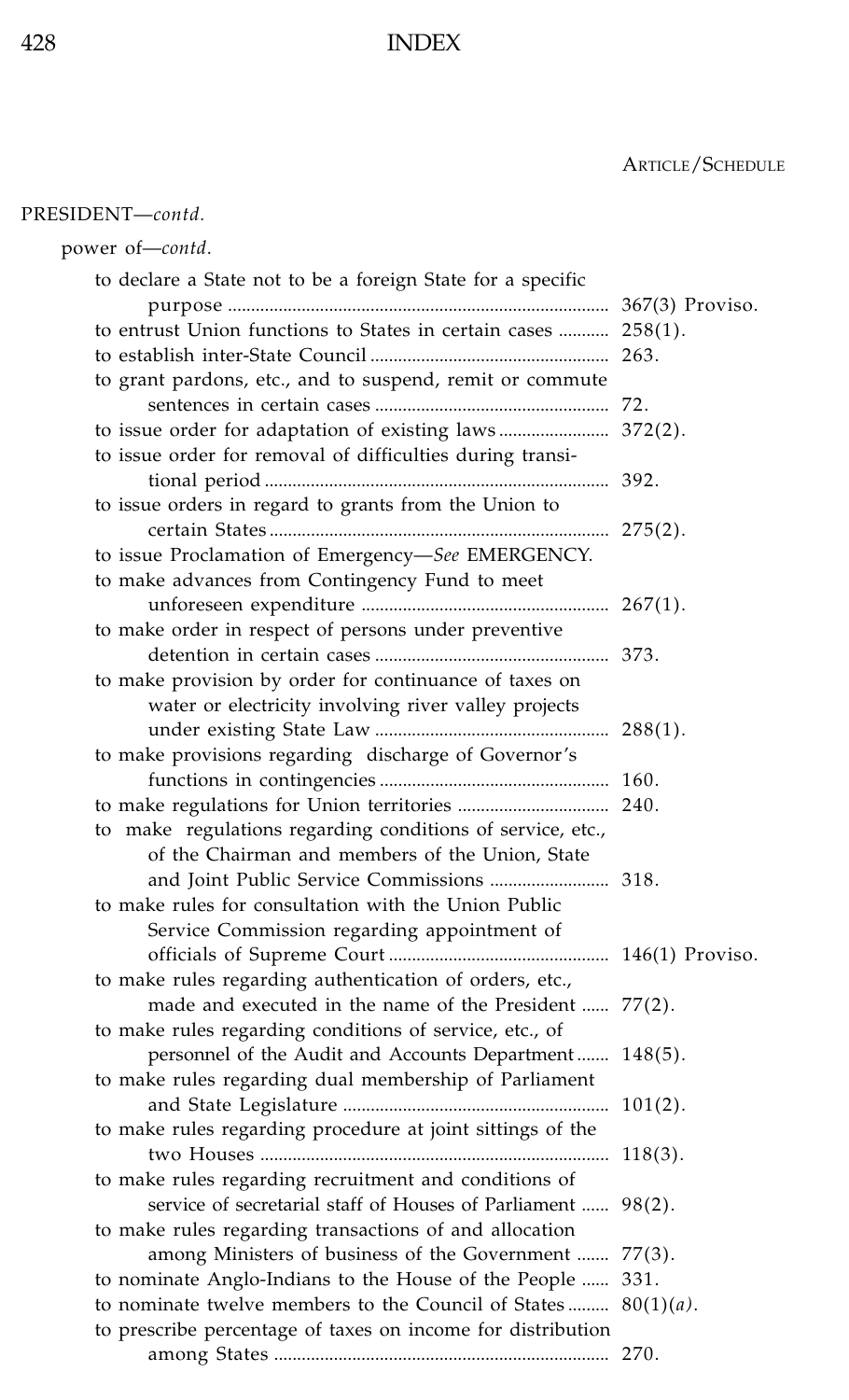| PRESIDENT-contd.                                                          |  |
|---------------------------------------------------------------------------|--|
| power of-contd.                                                           |  |
| to prescribe the manner of enforcement of orders, etc.,                   |  |
|                                                                           |  |
| to specify Scheduled Castes and Scheduled Tribes in                       |  |
|                                                                           |  |
| to summon Houses of Parliament in joint sittings 108.                     |  |
| to summon, prorogue and dissolve Parliament 85(2).                        |  |
| previous sanction of-                                                     |  |
| necessary for introducing a Bill in State Legislature,                    |  |
| imposing restrictions on trade, commerce and inter-                       |  |
|                                                                           |  |
|                                                                           |  |
|                                                                           |  |
|                                                                           |  |
| recommendation of—demand for a grant to be made on  113(3).               |  |
| recommendation of-required for introduction of Bills-                     |  |
| affecting taxation in which States are interested  274(1).<br>(i)         |  |
|                                                                           |  |
| (iii) regarding formation of new States or alteration,                    |  |
|                                                                           |  |
| recommendation to be regarded as matter of procedure 255.                 |  |
|                                                                           |  |
|                                                                           |  |
| supplementary grants, causes to be laid before                            |  |
|                                                                           |  |
|                                                                           |  |
|                                                                           |  |
| PREVENTIVE DETENTION-                                                     |  |
| Advisory Boards-                                                          |  |
|                                                                           |  |
|                                                                           |  |
| for reasons connected with the security of a State  Sch. VII, List III-3. |  |
| for reasons connected with the security of India  Sch. VII, List I-9.     |  |
| period of detention-                                                      |  |
|                                                                           |  |
| may exceed 3 months in certain circumstances $22(4)(a)$ & (b).            |  |
|                                                                           |  |
| person detained under-                                                    |  |
| facts may not be communicated to-if against public                        |  |
|                                                                           |  |
|                                                                           |  |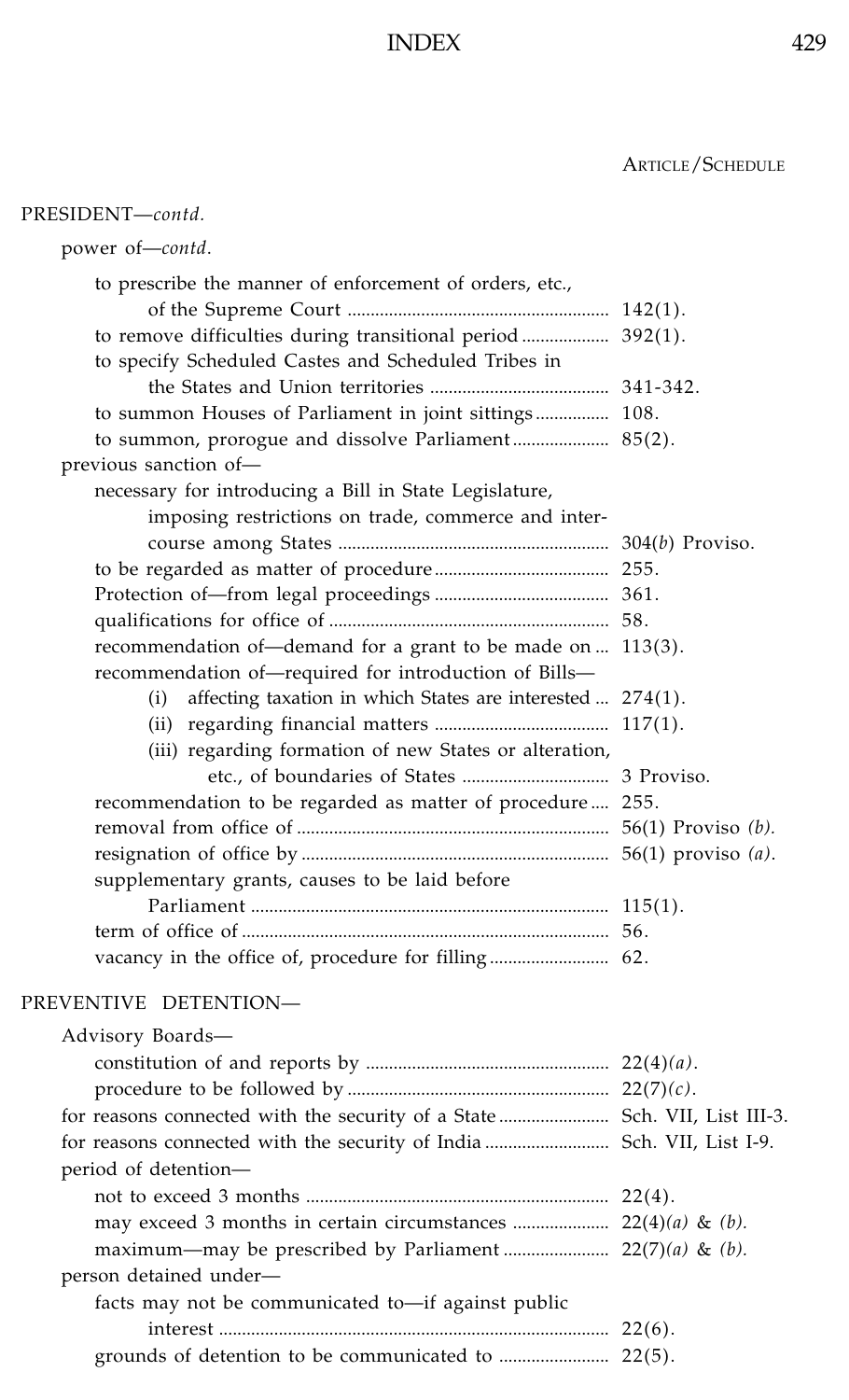| PRIME MINISTER-                                                                                                                                                                                |               |
|------------------------------------------------------------------------------------------------------------------------------------------------------------------------------------------------|---------------|
| duties of-as respects furnishing information to President  78.                                                                                                                                 | List $I-75$ . |
|                                                                                                                                                                                                |               |
| PRISONERS subjected to preventive detention, removal from one<br>PRISONS                                                                                                                       |               |
| PROCLAMATION OF EMERGENCY, definition of  366(18).                                                                                                                                             |               |
| PROHIBITION of intoxicating drinks and drugs, State to<br>introduce- See DIRECTIVE PRINCIPLES.                                                                                                 |               |
|                                                                                                                                                                                                |               |
| PROPERTY-<br>amount for acquisition of any-of an educational institution<br>established and administered by a minority  30(1A).<br>no person to be deprived of—save by authority of law  300A. |               |
|                                                                                                                                                                                                |               |
| PROPORTIONAL REPRESENTATION-                                                                                                                                                                   |               |
| by single transferable vote:<br>election of members of State Legislative Council 171(4).<br>election of State representatives in the Council of States  80(4).                                 |               |
|                                                                                                                                                                                                | List III-12.  |
| PUBLIC DEBT-<br>of the States- See DEBT.<br>of the Union-See DEBT.                                                                                                                             |               |
|                                                                                                                                                                                                |               |
|                                                                                                                                                                                                |               |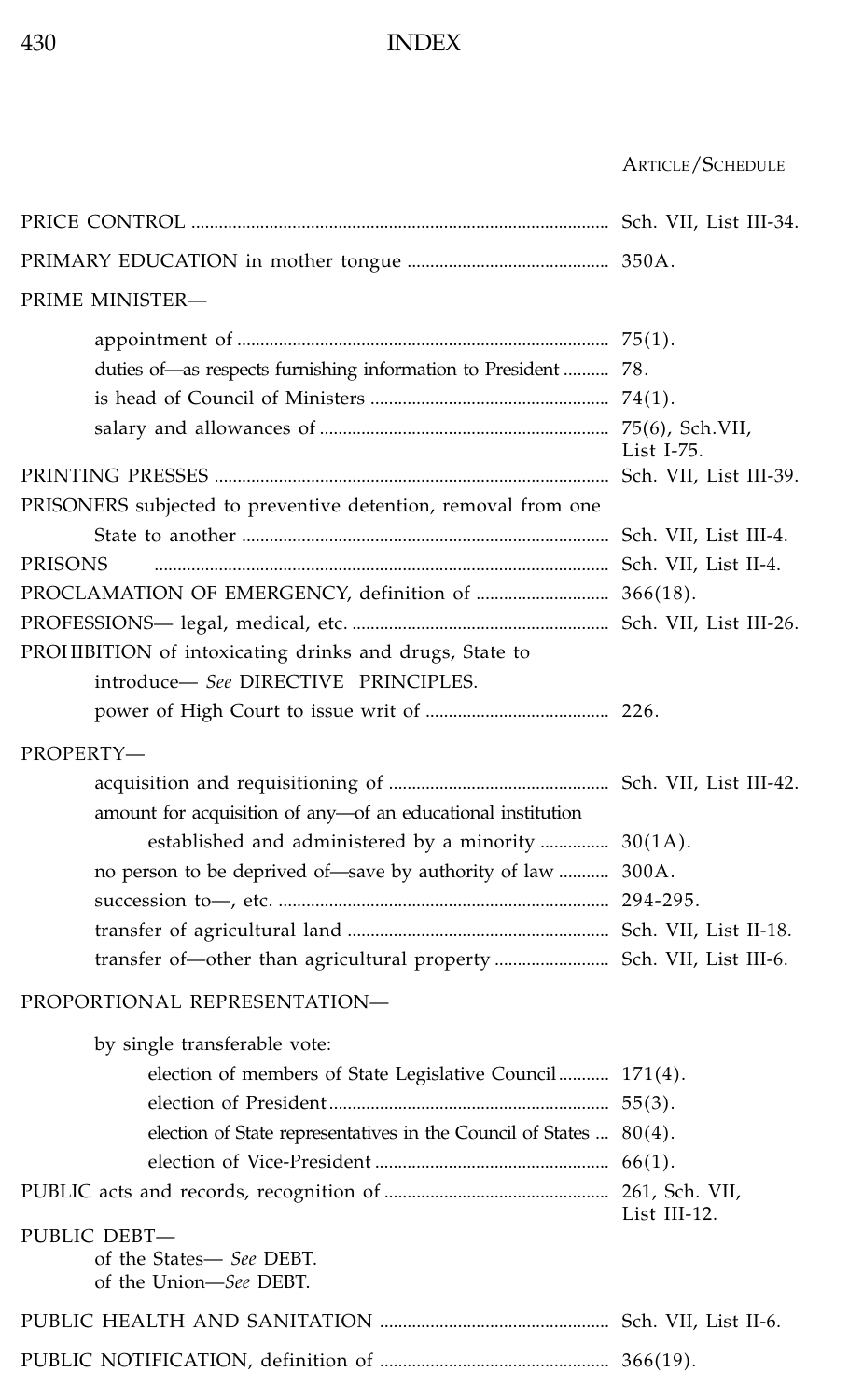|                                                                                     | Article / Schedule |
|-------------------------------------------------------------------------------------|--------------------|
|                                                                                     |                    |
| PUBLIC SERVICE COMMISSION-                                                          |                    |
| Chairman and members of-                                                            |                    |
|                                                                                     |                    |
| eligibility for holding of offices after ceasing to be                              |                    |
|                                                                                     |                    |
|                                                                                     |                    |
|                                                                                     |                    |
|                                                                                     |                    |
|                                                                                     |                    |
|                                                                                     |                    |
|                                                                                     |                    |
|                                                                                     |                    |
|                                                                                     |                    |
|                                                                                     |                    |
|                                                                                     | List II-41.        |
|                                                                                     |                    |
|                                                                                     |                    |
|                                                                                     | $List-I-70.$       |
| PUDUCHERRY-                                                                         |                    |
|                                                                                     |                    |
| creation of local Legislatures or Council of Ministers, or both                     |                    |
|                                                                                     |                    |
| PUNJAB-                                                                             |                    |
|                                                                                     |                    |
|                                                                                     |                    |
| State of                                                                            |                    |
| Q                                                                                   |                    |
| QUARANTINE-                                                                         |                    |
|                                                                                     |                    |
|                                                                                     |                    |
|                                                                                     |                    |
| R                                                                                   |                    |
|                                                                                     |                    |
|                                                                                     | List $I-22$ .      |
| RAJASTHAN-                                                                          |                    |
|                                                                                     |                    |
| State of                                                                            |                    |
|                                                                                     |                    |
| RECOGNITION of public acts, records and judicial proceedings Sch. VII, List III-12. |                    |
|                                                                                     |                    |
|                                                                                     |                    |
| REGULATIONS-                                                                        |                    |
|                                                                                     |                    |
| power of President to make-for Union territories  240.                              |                    |
|                                                                                     |                    |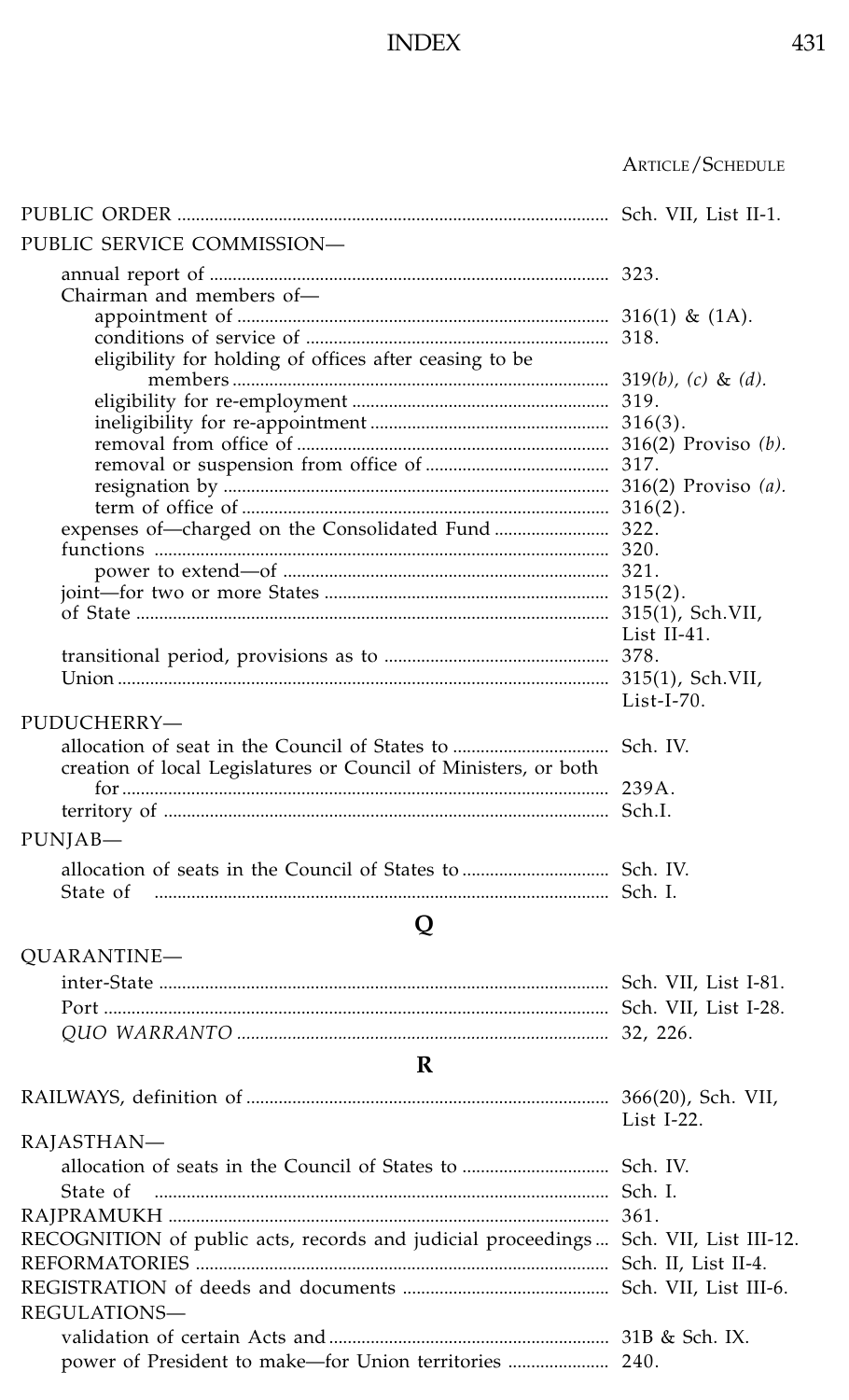### ................................................................................................... ARTICLE/SCHEDULE

| REPEALS                                                          |  |
|------------------------------------------------------------------|--|
| REPRESENTATION—See PROPORTIONAL REPRESENTATION.                  |  |
|                                                                  |  |
|                                                                  |  |
|                                                                  |  |
| RIVERS AND RIVER VALLEYS, regulation and development of          |  |
|                                                                  |  |
| RULER-                                                           |  |
|                                                                  |  |
|                                                                  |  |
| treaties, etc., of—with Government of India, no Court to enquire |  |

# **S**

| Scheduled Areas and Scheduled Tribes-                              |  |
|--------------------------------------------------------------------|--|
|                                                                    |  |
|                                                                    |  |
| Commission to report on the administration of Scheduled            |  |
|                                                                    |  |
|                                                                    |  |
|                                                                    |  |
|                                                                    |  |
| Tribes Advisory Council, establishment, etc., of  Sch. V, Para. 4. |  |
| Tribal Areas in Assam, Meghalaya and Mizoram  Sch. VI, Para. 20.   |  |
|                                                                    |  |
| application of Acts of Parliament and of the State                 |  |
|                                                                    |  |
|                                                                    |  |
|                                                                    |  |
| estimated receipts and expenditure to be shown                     |  |
| separately in annual financial statements  Sch. VI, Para. 13.      |  |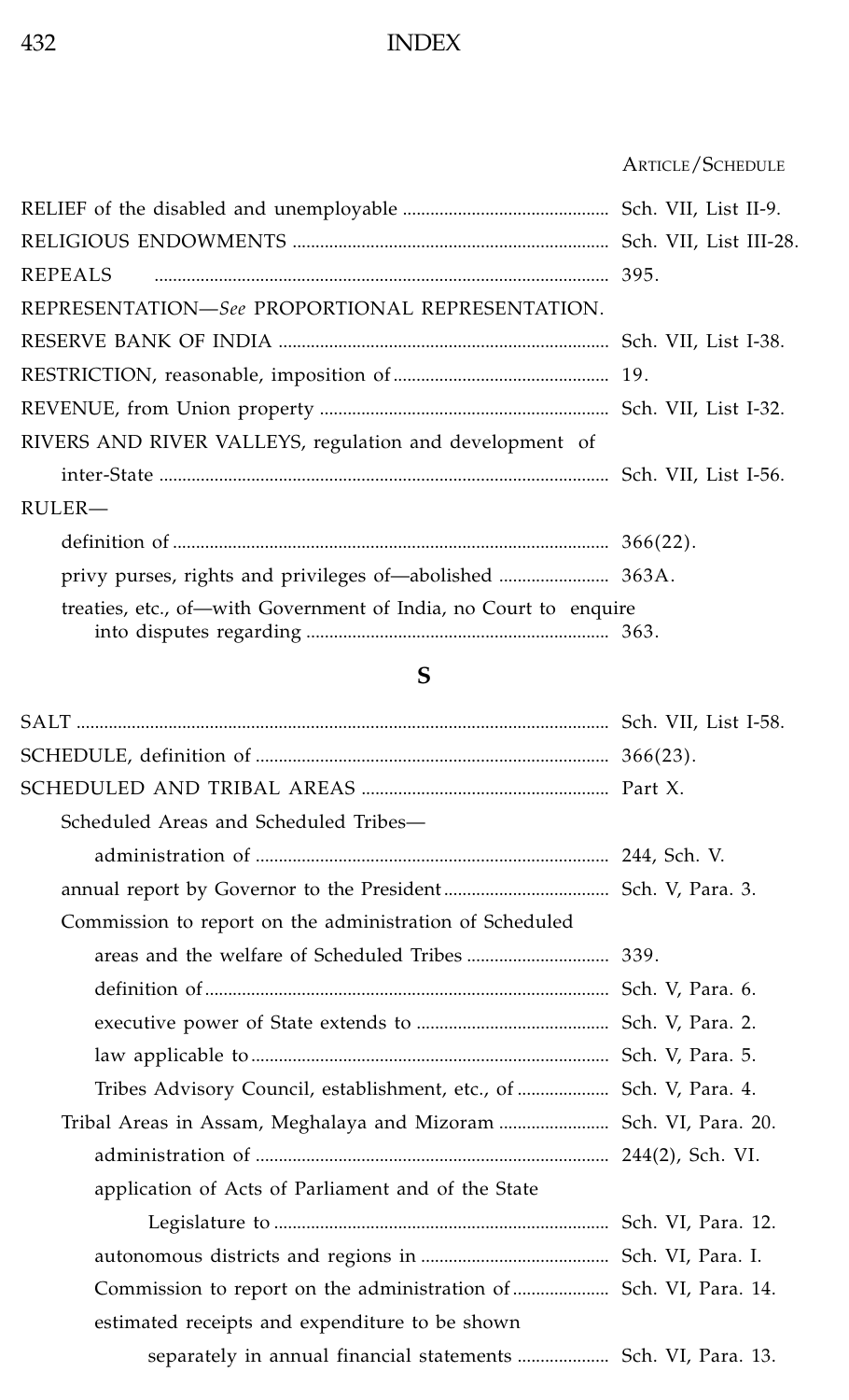### ................................................................................................... ARTICLE/SCHEDULE

### SCHEDULED AND TRIBAL AREAS—*contd*.

| District Councils:                                                              |  |  |
|---------------------------------------------------------------------------------|--|--|
|                                                                                 |  |  |
|                                                                                 |  |  |
| district and regional funds, management by  Sch. VI, Para. 7.                   |  |  |
| power of-                                                                       |  |  |
| to constitute village councils or courts  Sch. VI, Para. 4.                     |  |  |
| to establish primary schools, etc.  Sch. VI, Para. 6.                           |  |  |
| to impose taxes and collect revenues, etc Sch. VI, Para. 8.                     |  |  |
|                                                                                 |  |  |
| to make regulations for control of money-lending                                |  |  |
|                                                                                 |  |  |
| power under C.P.C. and Cr. P.C. may be conferred on  Sch. VI, Para. 5.          |  |  |
|                                                                                 |  |  |
|                                                                                 |  |  |
| Regional Councils:                                                              |  |  |
|                                                                                 |  |  |
|                                                                                 |  |  |
| district and regional funds, management by  Sch. VI, Para. 7.                   |  |  |
| power of-                                                                       |  |  |
| to constitute village councils or courts  Sch. VI, Para. 4.                     |  |  |
| to impose taxes and collect revenues, etc Sch. VI, Para. 8.                     |  |  |
|                                                                                 |  |  |
| power under C.P.C. and Cr. P.C. may be conferred on  Sch. VI, Para. 5.          |  |  |
|                                                                                 |  |  |
|                                                                                 |  |  |
| Governor of Assam, Meghalaya and Mizoram, power of-                             |  |  |
| to administer the areas during transitional period  Sch. VI, Para. 19.          |  |  |
| to alter, etc., areas inhabited by Scheduled Tribes  Sch. VI, Para. 1(2) & (3). |  |  |
| to appoint a Commission to report on the administration                         |  |  |
|                                                                                 |  |  |
| to approve rules made by Regional and District Councils  Sch. VI, Para. 4(4).   |  |  |
| to make rules for the management of District and                                |  |  |
|                                                                                 |  |  |
| to determine share of royalty in case of dispute  Sch. VI, Para. 9(2).          |  |  |
| to exclude application of Acts of Parliament and State                          |  |  |
| Legislature of Assam to autonomous area in that                                 |  |  |
|                                                                                 |  |  |
| to modify or withdraw powers conferred on District and                          |  |  |
| Regional Councils under the C.P.C. and Cr. P.C Sch. VI, Para. 5(2).             |  |  |
| to order dissolution of a District or Regional Council  Sch. VI, Para. 16.      |  |  |
| to order exclusion of areas from autonomous districts  Sch. VI, Para. 17.       |  |  |
| to specify jurisdiction of High Court in matters affecting                      |  |  |
|                                                                                 |  |  |
| to suspend acts or resolutions of District or Regional                          |  |  |
|                                                                                 |  |  |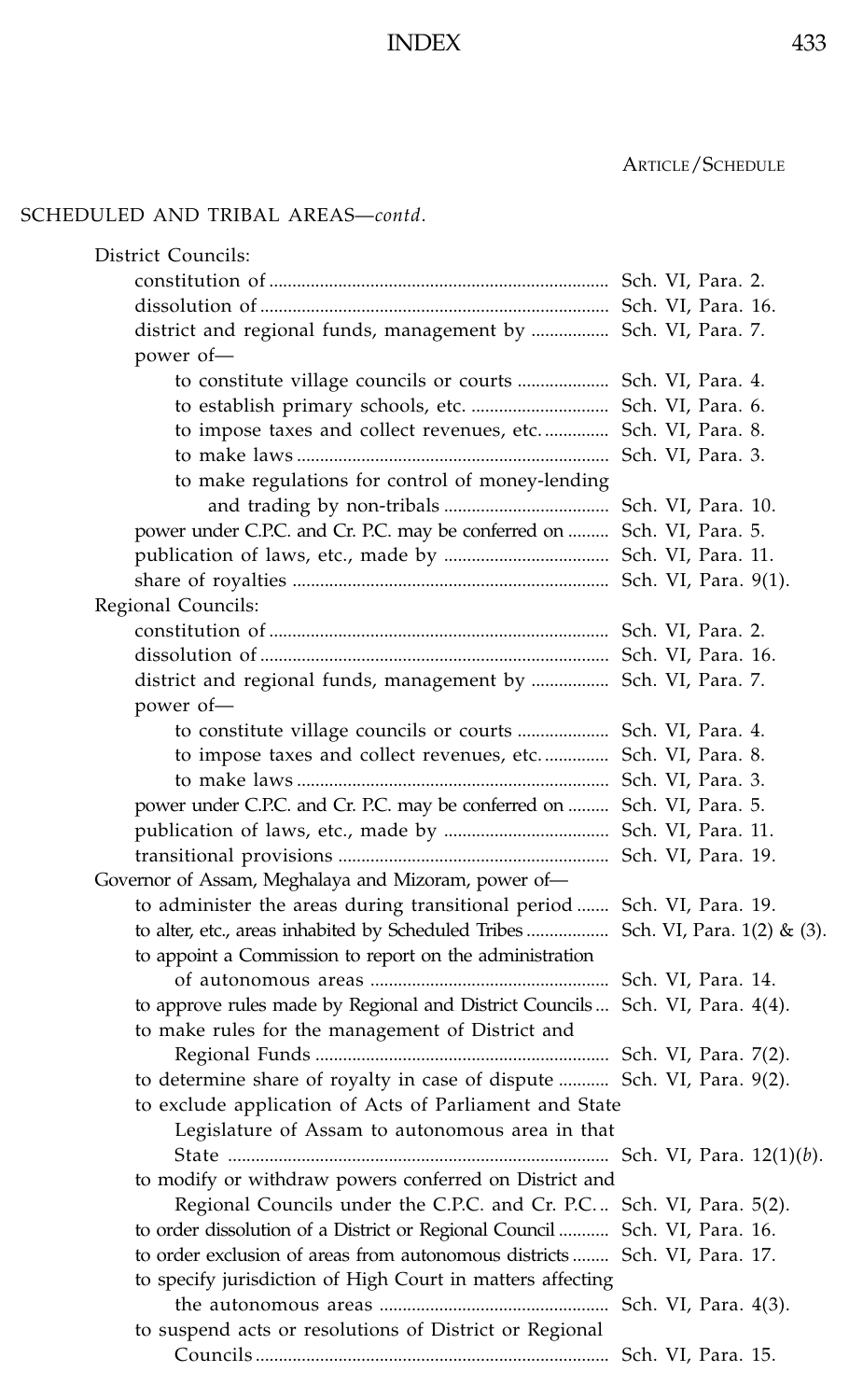#### ARTICLE/SCHEDULE

| SCHEDULED CASTES AND SCHEDULED TRIBES—                                 |       |
|------------------------------------------------------------------------|-------|
|                                                                        |       |
| Commission to report on the welfare of Scheduled Tribes 339.           |       |
|                                                                        |       |
| NATIONAL COMMISSION FOR SCHEDULED CASTES/NATIONAL                      |       |
|                                                                        |       |
| no bar to make special provisions for the advancement of  15.          |       |
|                                                                        |       |
|                                                                        |       |
| promotion of educational and economic interests of  46.                |       |
| reservation of seats for-                                              |       |
|                                                                        |       |
|                                                                        |       |
|                                                                        |       |
| Special Minister for the welfare of—in certain States  164(1) Proviso. |       |
| Special Officer for-to be appointed by President  338/338A             |       |
|                                                                        |       |
| SERVICES-                                                              |       |
|                                                                        |       |
| conditions of service of persons serving the Union or a State  309.    |       |
|                                                                        |       |
|                                                                        |       |
| existing laws to continue to apply to—during transitional              |       |
|                                                                        |       |
| Indian Administrative Service and Indian Police Service to be 312(2).  |       |
| power of Parliament to vary or revoke conditions of service            |       |
|                                                                        | 312A. |
| protection against dismissal, etc., of persons employed in civil       |       |
|                                                                        | 311.  |
| public—                                                                |       |
|                                                                        |       |
|                                                                        |       |
| tenure of office of persons serving the Union or a State  310.         |       |
|                                                                        |       |
| SHIPPING AND NAVIGATION-                                               |       |
|                                                                        |       |
|                                                                        |       |
|                                                                        |       |
| SIKKIM-                                                                |       |
|                                                                        |       |
|                                                                        |       |
| State of                                                               |       |
|                                                                        |       |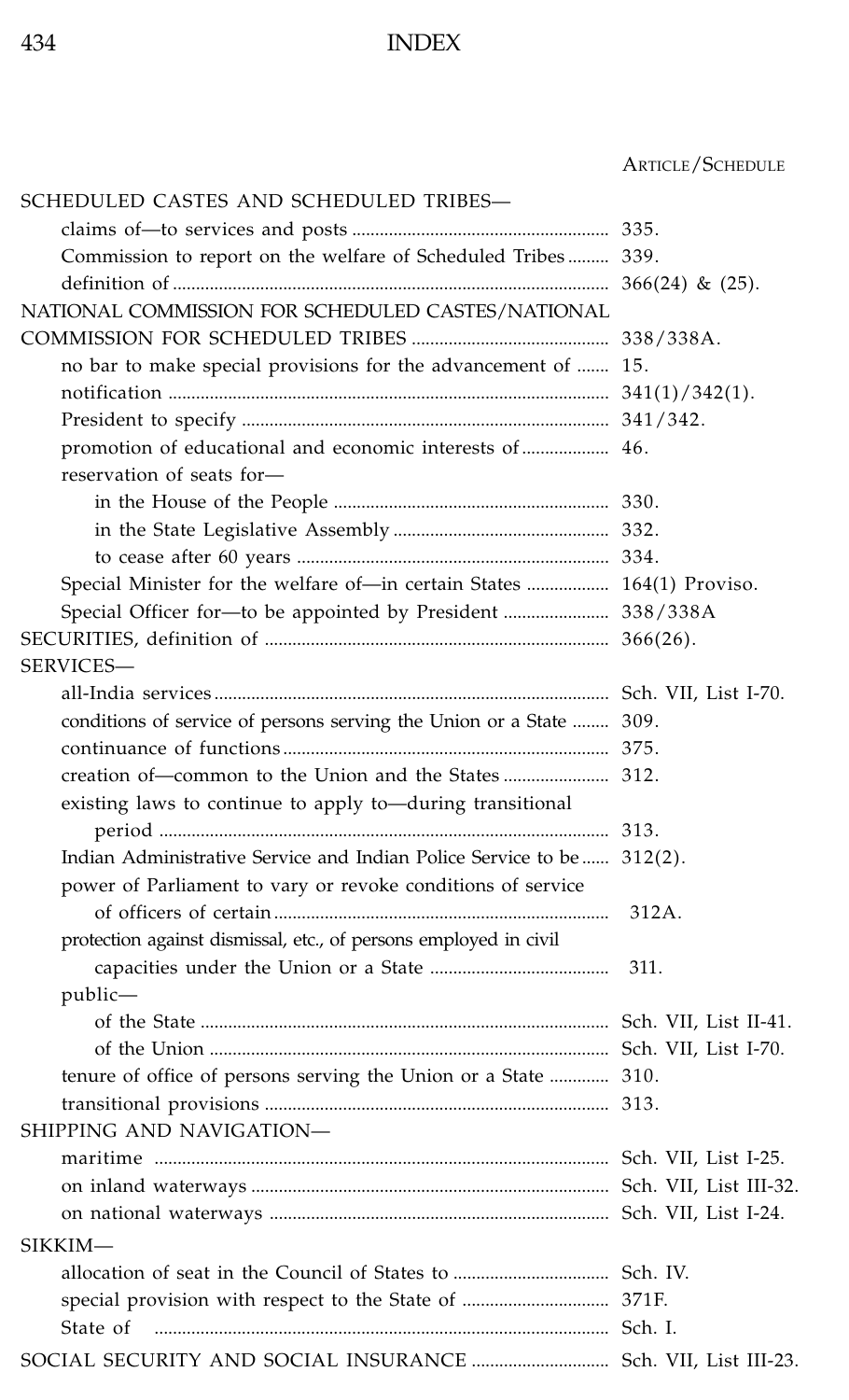................................................................................................... ARTICLE/SCHEDULE

SPEAKER—*See* HOUSE OF THE PEOPLE. SPORTS .............................................................................................................. Sch. VII, List II-33. STAMP DUTIES—*See* UNDER FINANCE. STATE LEGISLATURE— Acts of—, lack of requirements as to recommendations and previous sanctions not to invaliadate ....................................... 255. Appropriation Bills ................................................................................. 204. Bills, assent to—*See* GOVERNORS and PRESIDENT. Committees of, attendance of persons and production of documents before, power, privileges and immunities of. .. Sch. VII, List II-39. conduct of Supreme Court and High Court Judges, not to be discussed in ....................................................................................... 211. constitution of .......................................................................................... 168. dissolution of ............................................................................................ 174(2)(b). duration of ................................................................................................ 172. expenditure charged on the Consolidated Fund of the State, not subject to vote of ...................................................................... 203(1). other expenditure subject to vote of ................................................. 203(2). language in—*See* LANGUAGE. laws made by—, extent of ................................................................... 245. inoperative if repugnant to Union laws .................................... 251—254. legislative procedure .............................................................................. 196—201. regarding financial matters ........................................................... 202—206. regarding Money Bills ..................................................................... 198. regarding votes on account, votes of credit, etc. .................... 206. Members of disqualifications for ............................................................................... 191, Sch. X. decision on question as to .................................................................... 192. oath or affirmation by............................................................................ 188. privileges, etc., of .................................................................................... 194, Sch.VII, List II-39. qualifications for ..................................................................................... 173. resignation by ........................................................................................... 190(3)(b). salaries and allowances of ................................................................... 195,Sch.VII, List II-38. vacation of seats, etc., by ..................................................................... 190. voting, etc., by—without making oath or affirmation, etc. ....... 193. power of to act notwithstanding vacancies and quorum ............................. 189. to extend the functions of the State Public Service Commission ....................................................................................... 321. to make laws regarding— Concurrent List................................................................................. 246(2), Sch.VII, List III. elections to State Legislature ........................................................ 328.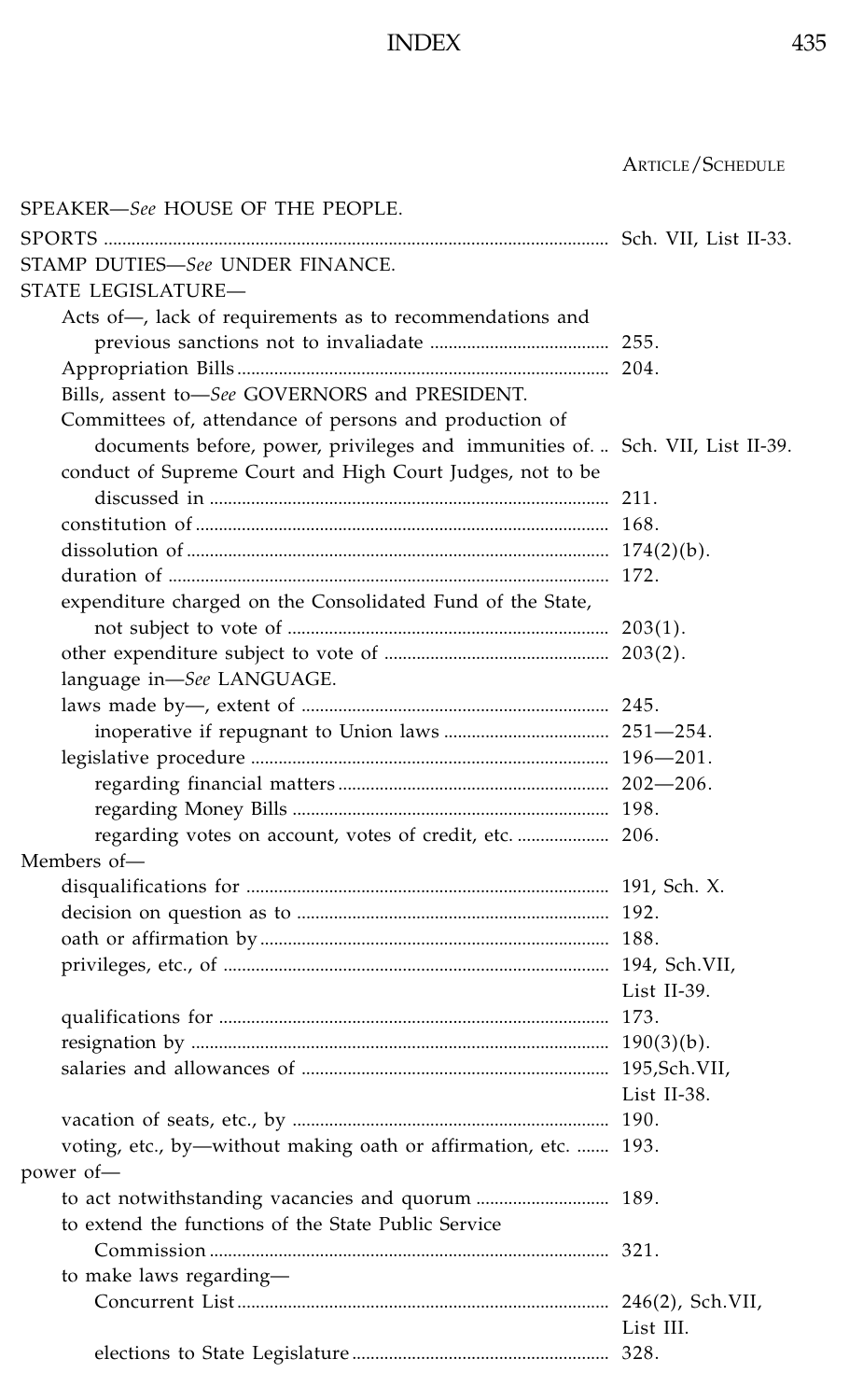#### ARTICLE/SCHEDULE

| STATE LEGISLATURE-contd.                                           |             |
|--------------------------------------------------------------------|-------------|
|                                                                    |             |
|                                                                    |             |
|                                                                    |             |
|                                                                    | List II.    |
|                                                                    |             |
|                                                                    | List II-39. |
| proceedings of-                                                    |             |
|                                                                    |             |
|                                                                    |             |
|                                                                    |             |
|                                                                    |             |
|                                                                    |             |
|                                                                    |             |
|                                                                    |             |
| special provisions with respect to the States of Maharashtra       |             |
|                                                                    |             |
|                                                                    |             |
| Union, relations with-                                             |             |
|                                                                    |             |
|                                                                    |             |
|                                                                    |             |
| <b>STATE LIST</b>                                                  |             |
| <b>STATES</b>                                                      |             |
| Advocate-General-See ADVOCATE-GENERAL.                             |             |
|                                                                    |             |
| co-ordination between States: President's power to appoint         |             |
|                                                                    |             |
| effect of failure to comply with, or to give effect to, directions |             |
|                                                                    |             |
| executive action of-to be taken in the name of Governor  166(1).   |             |
|                                                                    |             |
|                                                                    |             |
|                                                                    |             |
|                                                                    |             |
| Governor-See GOVERNORS.                                            |             |
| High Court-See HIGH COURTS.                                        |             |
| Legislative Assembly-                                              |             |
|                                                                    |             |
|                                                                    |             |
|                                                                    |             |
|                                                                    |             |
| representation of Scheduled Castes and Scheduled Tribes            |             |
|                                                                    |             |
|                                                                    |             |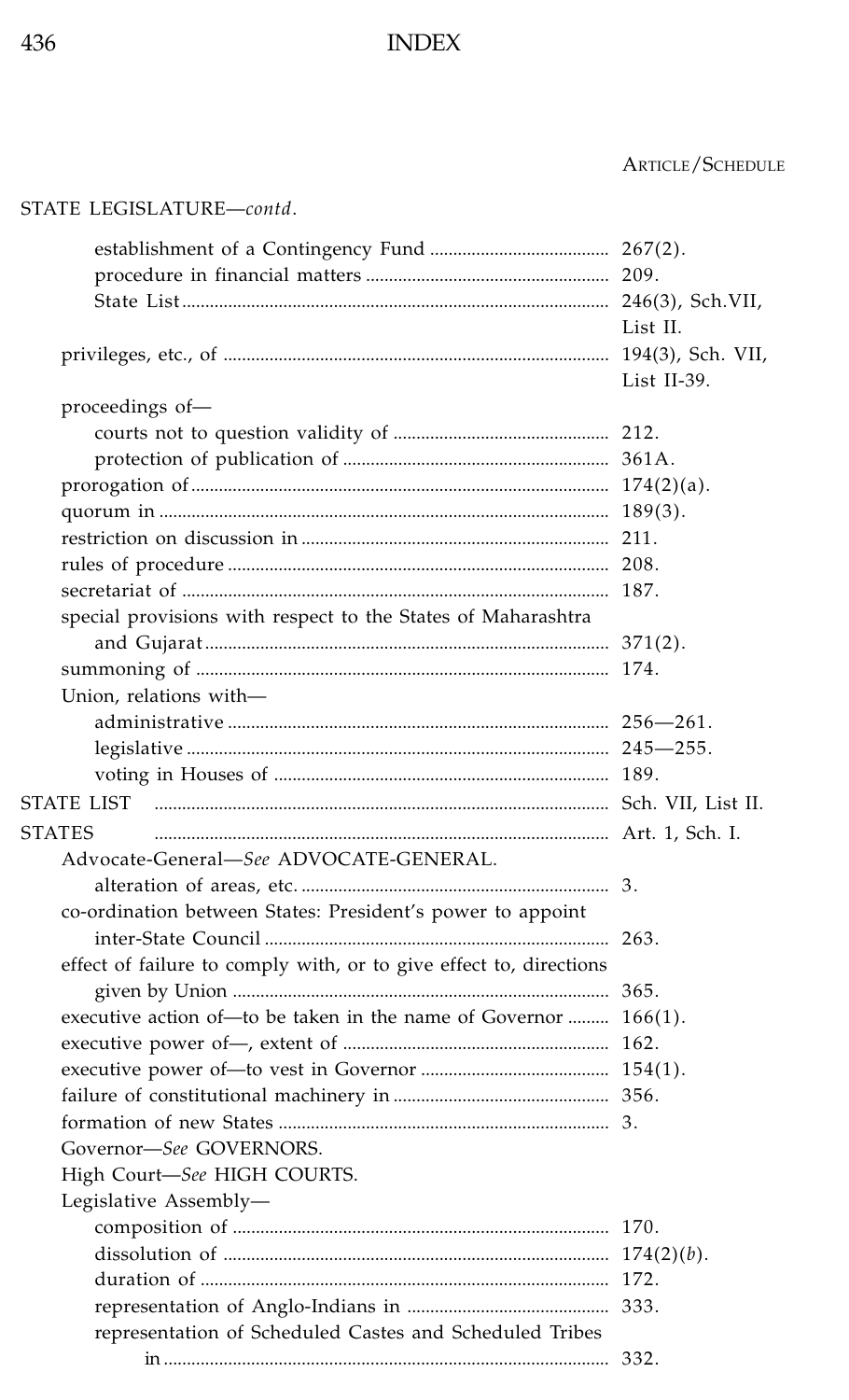| STATES-contd.                                                                        |                     |
|--------------------------------------------------------------------------------------|---------------------|
| Speaker and Deputy Speaker of-                                                       |                     |
|                                                                                      |                     |
|                                                                                      |                     |
| not to preside while a resolution for removal is under                               |                     |
| performance of duties of office of, during the absence,                              |                     |
|                                                                                      |                     |
|                                                                                      |                     |
|                                                                                      |                     |
|                                                                                      |                     |
|                                                                                      | Para. 8 & Sch. VII, |
|                                                                                      | List II-38.         |
|                                                                                      |                     |
| Legislative Council—                                                                 |                     |
|                                                                                      |                     |
| Chairman and Deputy Chairman of-                                                     |                     |
|                                                                                      |                     |
|                                                                                      |                     |
| not to preside while a resolution for removal is under                               |                     |
|                                                                                      |                     |
| performance of duties of office of, during his absence, etc. 184.                    |                     |
|                                                                                      |                     |
|                                                                                      |                     |
|                                                                                      |                     |
|                                                                                      | Part C & Sch. VII,  |
|                                                                                      | List II-38.         |
|                                                                                      |                     |
|                                                                                      |                     |
|                                                                                      |                     |
| monopolies-See MONOPOLIES.                                                           |                     |
|                                                                                      |                     |
| STOCK EXCHANGES AND FUTURES MARKETS Sch. VII, List I-48.                             |                     |
| SUBORDINATE COURTS.                                                                  |                     |
|                                                                                      |                     |
|                                                                                      |                     |
| SUCCESSION to property, assets, rights, liabilities and obligations  294-295.        |                     |
| SUITS and proceedings by or against the Union or the States<br>SUPPLEMENTARY GRANTS- | 300.                |
| procedure relating to-                                                               |                     |
|                                                                                      |                     |
|                                                                                      |                     |
| SUPREME COURT-                                                                       |                     |
|                                                                                      |                     |
| administrative expenses of-to be charged on the                                      |                     |
|                                                                                      |                     |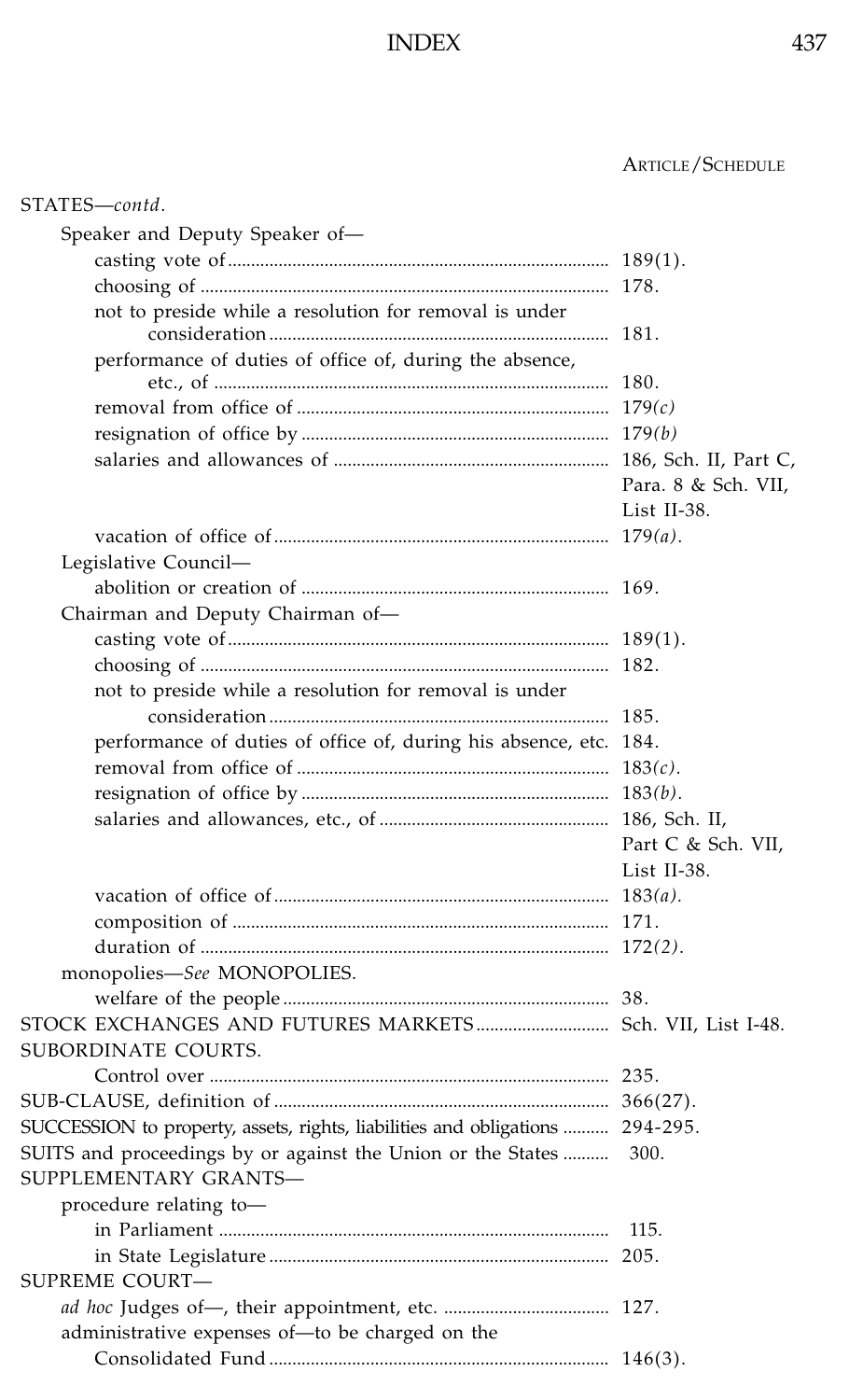### ................................................................................................... ARTICLE/SCHEDULE

### SUPREME COURT—*contd*.

| ancillary powers of-, Parliament may confer on  140.                         |         |
|------------------------------------------------------------------------------|---------|
|                                                                              |         |
|                                                                              |         |
|                                                                              |         |
| Chief Justice of-                                                            |         |
|                                                                              |         |
| appointment of-See JUDGES.                                                   |         |
| appointment of arbitrator by-regarding extra cost of                         |         |
|                                                                              |         |
| Constitution, organisation, jurisdiction and powers of  Sch. VII, List I-77. |         |
|                                                                              |         |
| decision of-regarding doubts or disputes arising out of the                  |         |
|                                                                              |         |
|                                                                              |         |
|                                                                              |         |
|                                                                              |         |
|                                                                              |         |
| Federal Court-                                                               |         |
|                                                                              |         |
| powers and jurisdiction of-to be exercisable by  135.                        |         |
| suits, appeals and proceedings pending in-, to be                            |         |
|                                                                              |         |
|                                                                              |         |
| Judges of-                                                                   |         |
|                                                                              |         |
|                                                                              |         |
|                                                                              |         |
| conduct of-not to be discussed in Parliament or State                        |         |
|                                                                              |         |
|                                                                              |         |
| disqualification of-for pleading or acting in any court,                     |         |
|                                                                              |         |
|                                                                              |         |
|                                                                              |         |
|                                                                              |         |
|                                                                              |         |
|                                                                              |         |
|                                                                              | Para 9. |
| Jurisdiction of-                                                             |         |
|                                                                              |         |
| appellate—                                                                   |         |
| in cases involving interpretation of the Constitution 132.                   |         |
|                                                                              |         |
|                                                                              |         |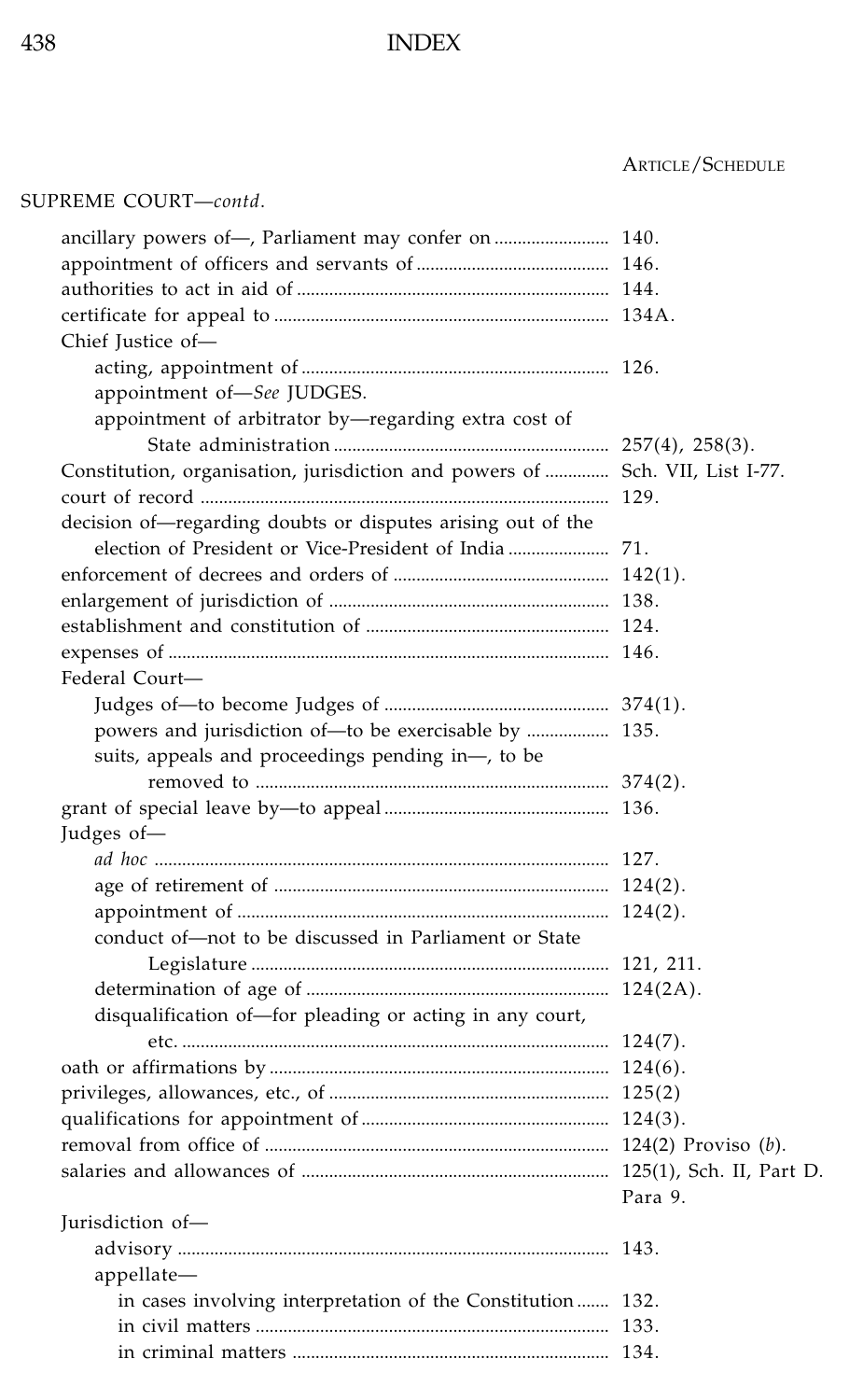## ................................................................................................... ARTICLE/SCHEDULE

| SUPREME COURT-contd.                                     |  |
|----------------------------------------------------------|--|
|                                                          |  |
| language of-See LANGUAGE.                                |  |
|                                                          |  |
| power of-                                                |  |
| to issue writs for enforcement of Fundamental Rights 32. |  |
|                                                          |  |
|                                                          |  |
| Privy Councils in Part B States, proceedings pending in, |  |
|                                                          |  |
|                                                          |  |
|                                                          |  |
|                                                          |  |
|                                                          |  |
|                                                          |  |

#### **T**

| <b>TAMIL NADU-</b>                             |  |
|------------------------------------------------|--|
|                                                |  |
| State of                                       |  |
|                                                |  |
|                                                |  |
|                                                |  |
| TAXES-See FINANCE.                             |  |
|                                                |  |
| TEMPORARY, TRANSITIONAL AND SPECIAL PROVISIONS |  |
| $(PART XXI)$ —                                 |  |
| relating to-                                   |  |
|                                                |  |
| Judges of-                                     |  |
|                                                |  |
|                                                |  |
| $Laws-$                                        |  |
|                                                |  |
|                                                |  |
| legal proceedings pending in-                  |  |
|                                                |  |
|                                                |  |
|                                                |  |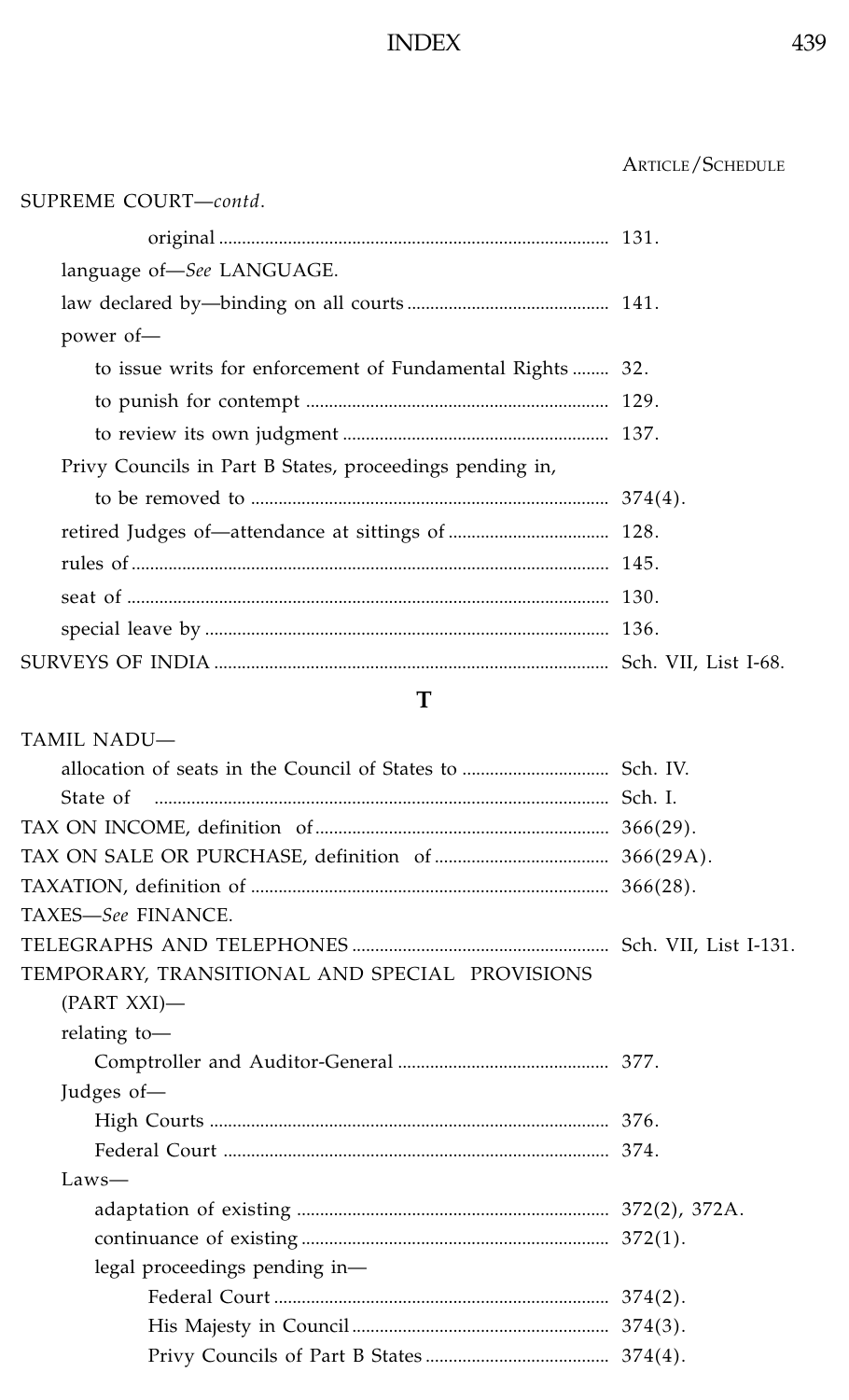| TEMPORARY, TRANSITIONAL AND SPECIAL PROVISIONS                                 |  |
|--------------------------------------------------------------------------------|--|
| (PART XXI)-contd.                                                              |  |
| power of Parliament to make laws with respect to certain                       |  |
|                                                                                |  |
| power of the President-                                                        |  |
| to make order in respect of persons under preventive                           |  |
|                                                                                |  |
|                                                                                |  |
|                                                                                |  |
|                                                                                |  |
|                                                                                |  |
|                                                                                |  |
|                                                                                |  |
|                                                                                |  |
|                                                                                |  |
|                                                                                |  |
|                                                                                |  |
|                                                                                |  |
|                                                                                |  |
|                                                                                |  |
| TERRITORIAL WATERS, things lying in, or continental                            |  |
|                                                                                |  |
| THEATRES AND DRAMATIC PERFORMANCES Sch. VII, List II-33.                       |  |
| TITLES—                                                                        |  |
|                                                                                |  |
| citizens of India not to accept-from any foreign State  18(2).                 |  |
| servants of State not to accept-presents, etc., from foreign State             |  |
|                                                                                |  |
| State not to confer-except military or academic distinction  18(1).            |  |
| TOLLS                                                                          |  |
|                                                                                |  |
| TRADE AND COMMERCE-                                                            |  |
|                                                                                |  |
| relating to products of industries controlled by Union  Sch. VII, List III-33. |  |
|                                                                                |  |
|                                                                                |  |
|                                                                                |  |
| TRADE, COMMERCE AND INTERCOURSE-                                               |  |
|                                                                                |  |
|                                                                                |  |
| power to impose restrictions on-                                               |  |
|                                                                                |  |
|                                                                                |  |
|                                                                                |  |
|                                                                                |  |
|                                                                                |  |
| TRADING CORPORATION-See CORPORATIONS.                                          |  |
| TRANSFER OF PROPERTY other than agricultural land  Sch. VII, List III-6.       |  |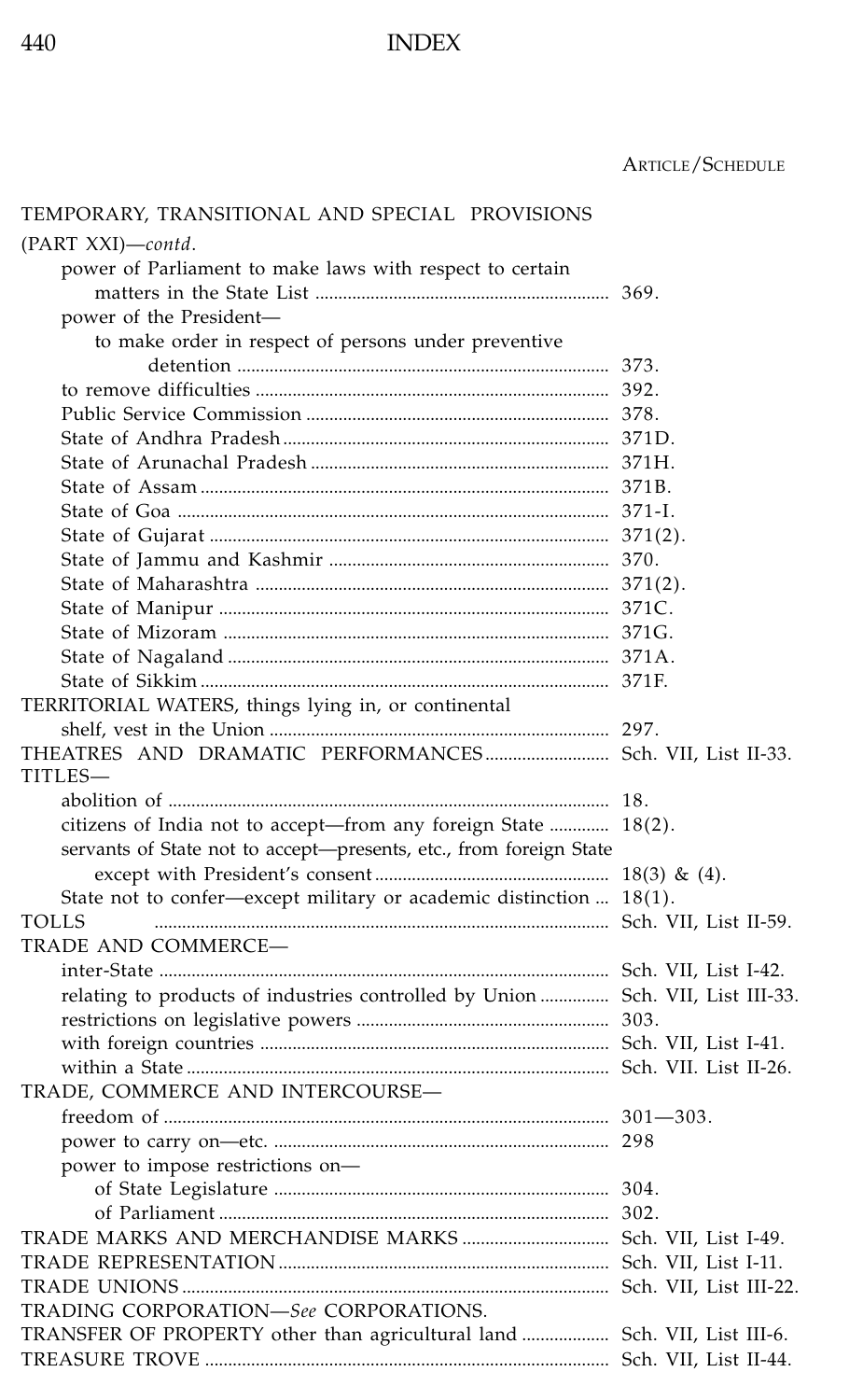| <b>ARTICLE/SCHEDULE</b> |
|-------------------------|
|-------------------------|

| TRIBUNALS- |  |
|------------|--|
|            |  |
|            |  |
| TRIPURA-   |  |
|            |  |
|            |  |
|            |  |
|            |  |

# **U**

| UNION-                                                            |  |
|-------------------------------------------------------------------|--|
|                                                                   |  |
| deployment of armed forces or other forces of the-in any          |  |
|                                                                   |  |
| directions by-, effect of failure by the States to comply with or |  |
|                                                                   |  |
| duty of-to protect States against external aggression and         |  |
|                                                                   |  |
|                                                                   |  |
|                                                                   |  |
|                                                                   |  |
|                                                                   |  |
| jurisdiction of-in relation to territories outside India 260.     |  |
| name and territory of-See INDIA.                                  |  |
|                                                                   |  |
| relations between the States and-                                 |  |
|                                                                   |  |
|                                                                   |  |
|                                                                   |  |
| restrictions on legislative powers of—and of the States with      |  |
|                                                                   |  |
|                                                                   |  |
|                                                                   |  |
|                                                                   |  |
| UNION TERRITORIES-                                                |  |
|                                                                   |  |
|                                                                   |  |
|                                                                   |  |
| power of Administrator to promulgate Ordinances for  239B.        |  |
|                                                                   |  |
|                                                                   |  |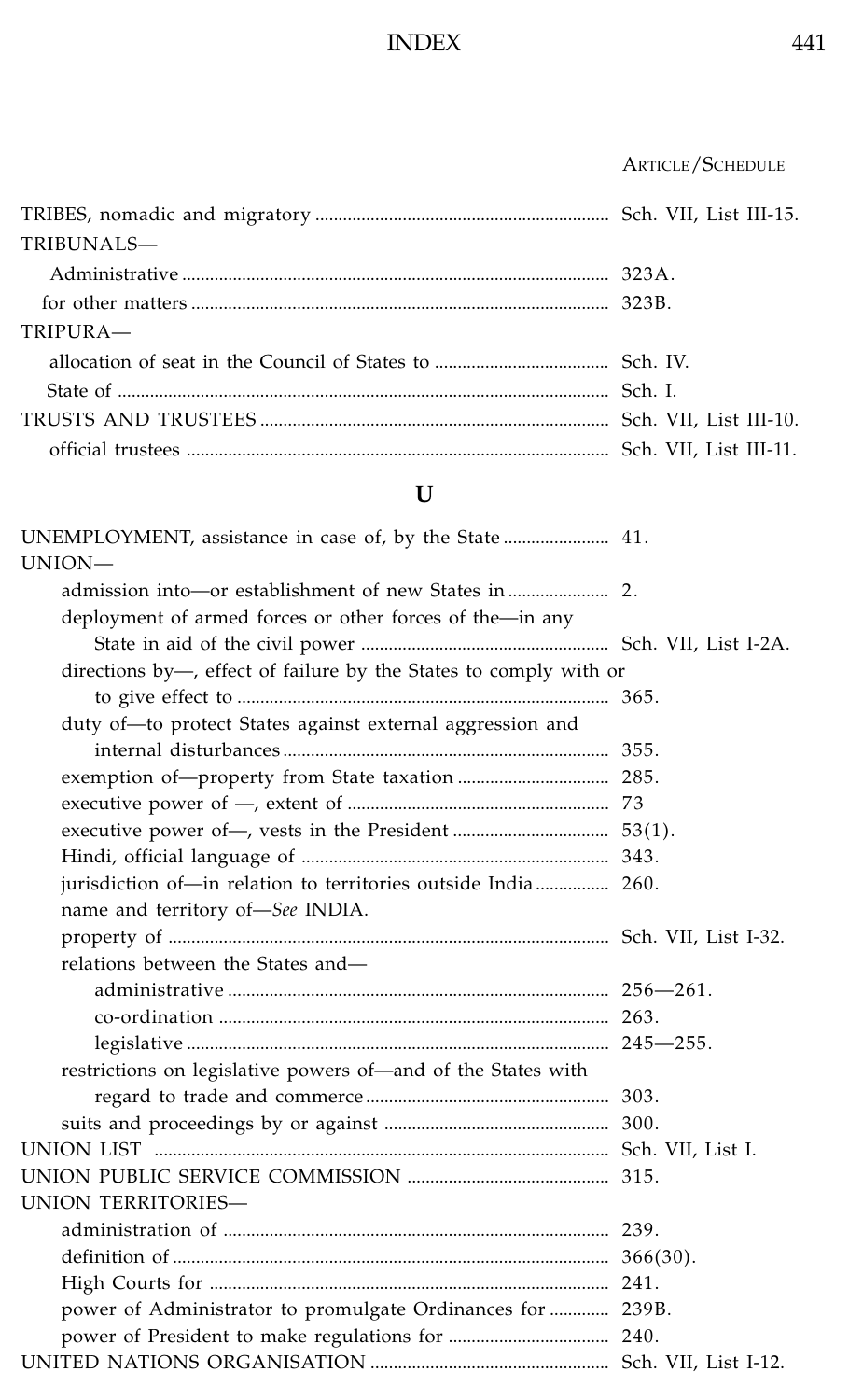### ................................................................................................... ARTICLE/SCHEDULE

### UNIVERSITIES—

| Aligarh        |                                                                     |                      |
|----------------|---------------------------------------------------------------------|----------------------|
| <b>Benaras</b> |                                                                     |                      |
| Delhi          |                                                                     | Sch. VII, List I-63. |
|                |                                                                     |                      |
|                |                                                                     |                      |
| others         |                                                                     |                      |
|                |                                                                     |                      |
| UTTARAKHAND-   |                                                                     |                      |
|                |                                                                     |                      |
|                | State of municipalminimum municipalminimum municipalminimum Sch. I. |                      |
| UTTAR PRADESH- |                                                                     |                      |
|                |                                                                     |                      |
|                |                                                                     |                      |
|                | State of municipalminimum municipalminimum municipalminimum Sch. I. |                      |
|                |                                                                     |                      |

### **V**

| VALIDATION of certain Acts and Regulations about acquisition of                      |                         |
|--------------------------------------------------------------------------------------|-------------------------|
| estates                                                                              |                         |
|                                                                                      |                         |
| VETERINARY training and practice, preservation of stock, etc.  Sch. VII, List II-15. |                         |
|                                                                                      | 63.                     |
|                                                                                      | $66(2)$ & (4).          |
|                                                                                      | 66, Sch.VII, List I-72. |
|                                                                                      | 64.                     |
|                                                                                      | 71.                     |
|                                                                                      |                         |
|                                                                                      |                         |
|                                                                                      |                         |
|                                                                                      |                         |
|                                                                                      |                         |
|                                                                                      |                         |
| to act, etc., as President in case of vacancy in President's                         |                         |
|                                                                                      |                         |
|                                                                                      |                         |
|                                                                                      |                         |
|                                                                                      |                         |
| VOTE-                                                                                |                         |
| Single transferable with proportional representation-                                |                         |
| See PROPORTIONAL REPRESENTATION.                                                     |                         |
| VOTING ON GRANTS-                                                                    |                         |
| on account and of credit, etc.-                                                      |                         |
|                                                                                      | 116.                    |
|                                                                                      | 206.                    |
|                                                                                      |                         |